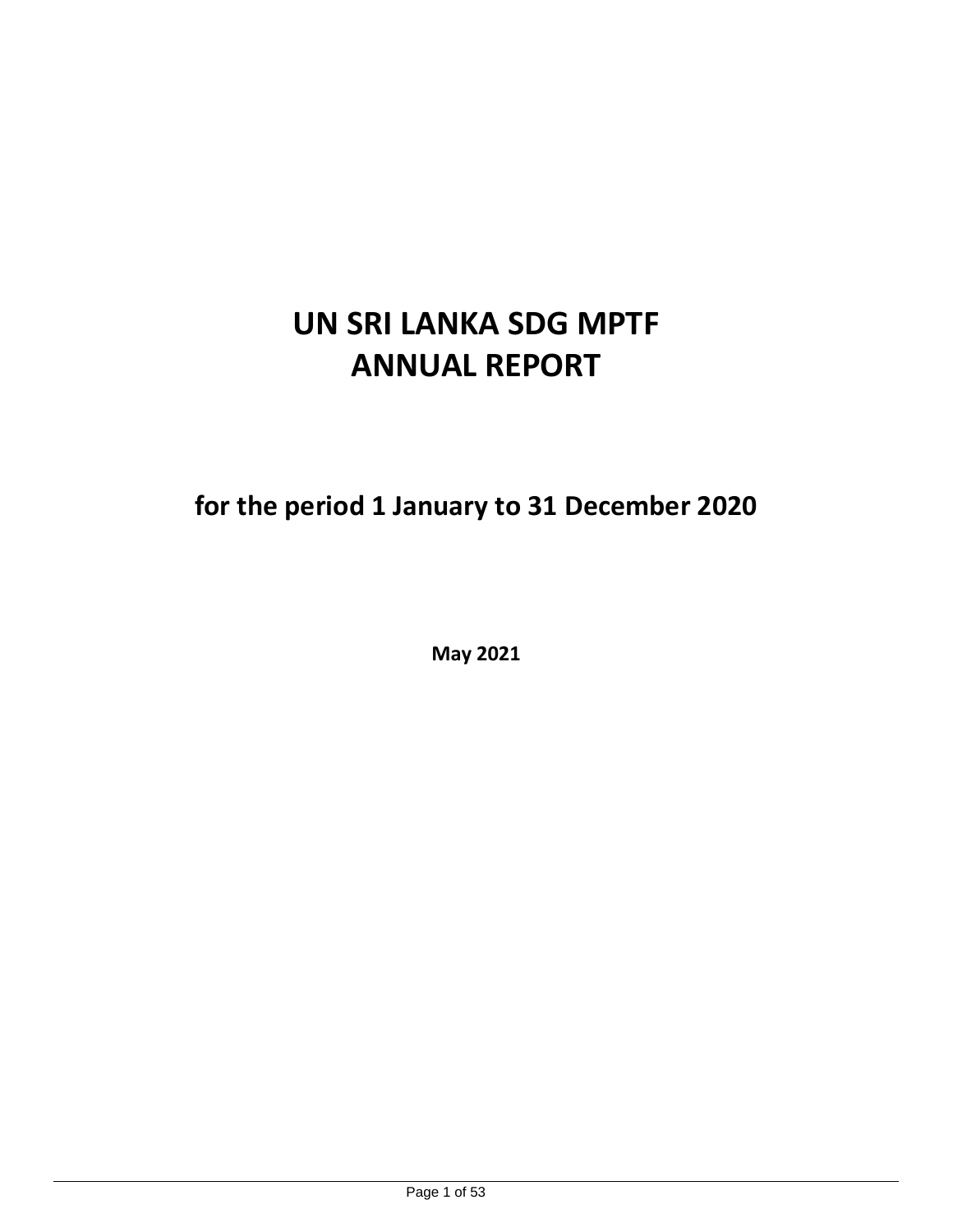#### **PARTICIPATING ORGANIZATIONS CONTRIBUTORS**



International Organization for Migration



United Nations Development Programme



United Nations Population Fund



United Nations Children's Fund

**WUNDPS** 

United Nations Office for Project Services



World Food Programme

UN Women



World Health Organization





CANADA

AUSTRALIA



UNITED KINGDOM



UNITED STATES of AMERICA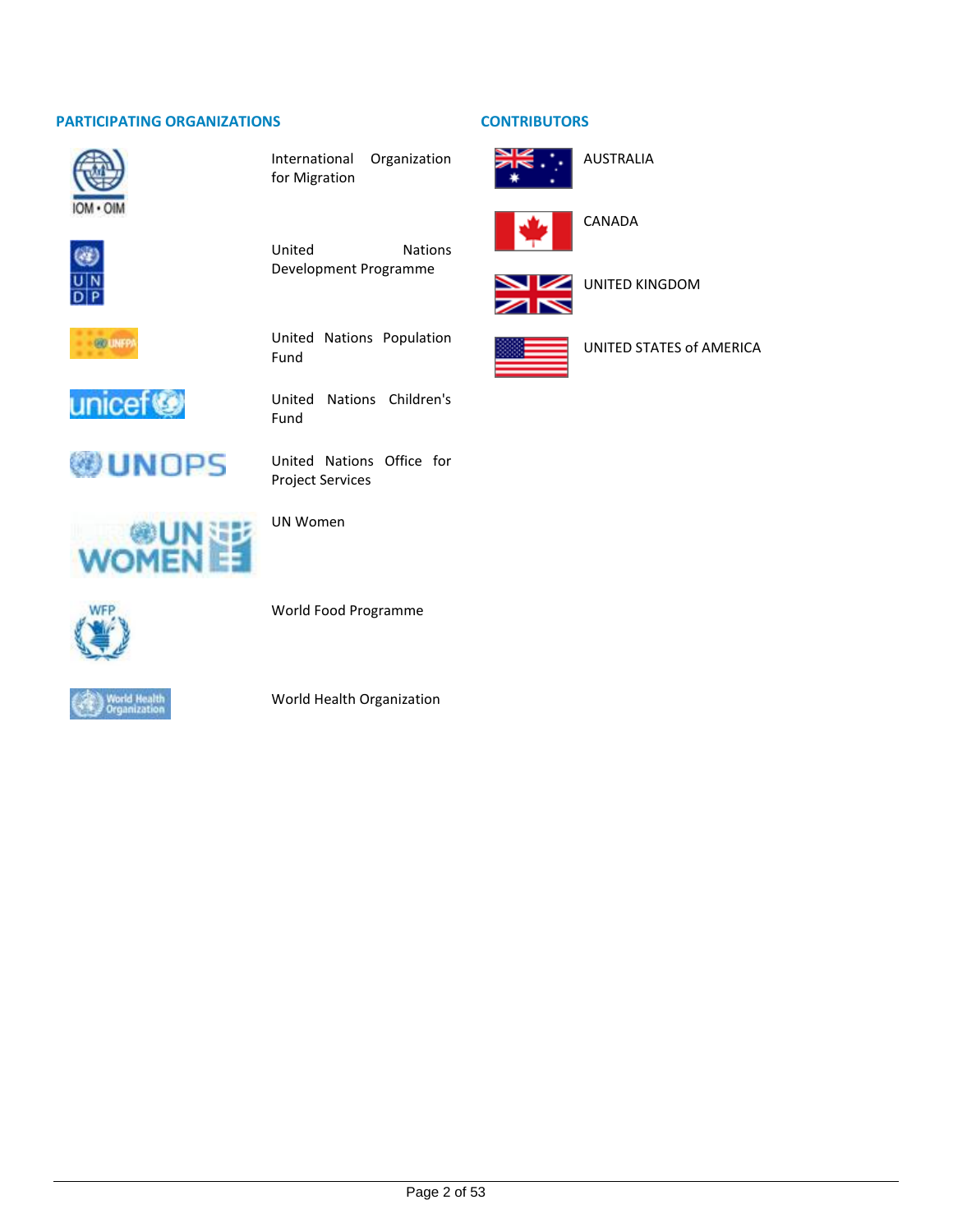## Contents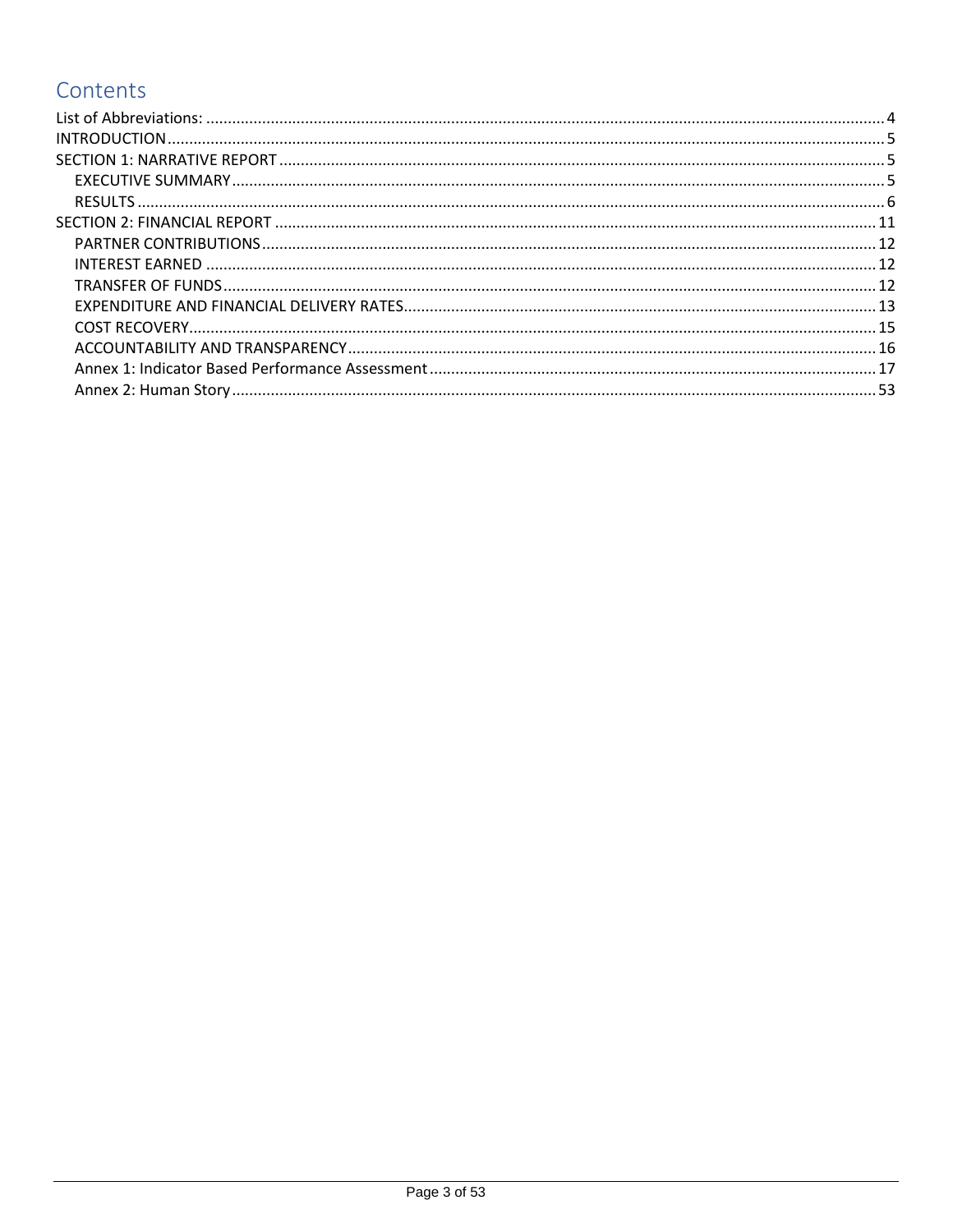#### <span id="page-3-0"></span>**List of Abbreviations:**

- **BOC** Board of Commissioners
- **CBOs** Community Based Organizations
- **CEJ**  Centre for Equality and Justice
- **CRD** Crisis Risk Dashboard
- **CSOs** Civil Society Organizations
- **DPCS**  Department of Probation & Childcare Services
- **DPPA** The United Nations Department of Political and Peacebuilding Affairs
- **GoSL** Government of Sri Lanka
- **HRSL** Human Rights Commission of Sri Lanka
- **IDP**s Internally Displaced Persons
- **IHP** Institute for Health Policy
- **ILO** International Labour Organization
- **IMS** Information Management System
- **IOM** International Organization for Migration
- **JPP** Joint Programme for Peace
- **MHPSS -** Mental Health and Psychosocial Support
- **MOE** Ministry of Education
- **MOJ** Ministry of Justice
- **MOU** Memorandum of Understanding
- **MPTF** Multi-Partner Trust Fund
- **OMP** Office of Missing Persons
- **OR** Office for Reparations
- **PIAC** Public Interest Advocacy Group
- **PPE –** Personal Protective Equipment
- **PPP** Peacebuilding Priority Plan
- **PUNOs** Participating UN Organizations
- **SAA** Standard Administrative arrangements
- **SC**  Steering Committee
- **SGBV** Sexual and Gender Based Violence
- **TJ** Transitional Justice
- **UN** United Nations
- **UNDP** United Nations Development Programme
- **UNFPA** United Nations Population Fund
- **UNHRC** United Nations Human Rights Commission
- **UNICEF** United Nations International Children's Emergency Fund
- **UNSDF** United Nations Sustainable Development Cooperation Framework
- **WDC** Women's Development Centre
- **WHO** World Health Organization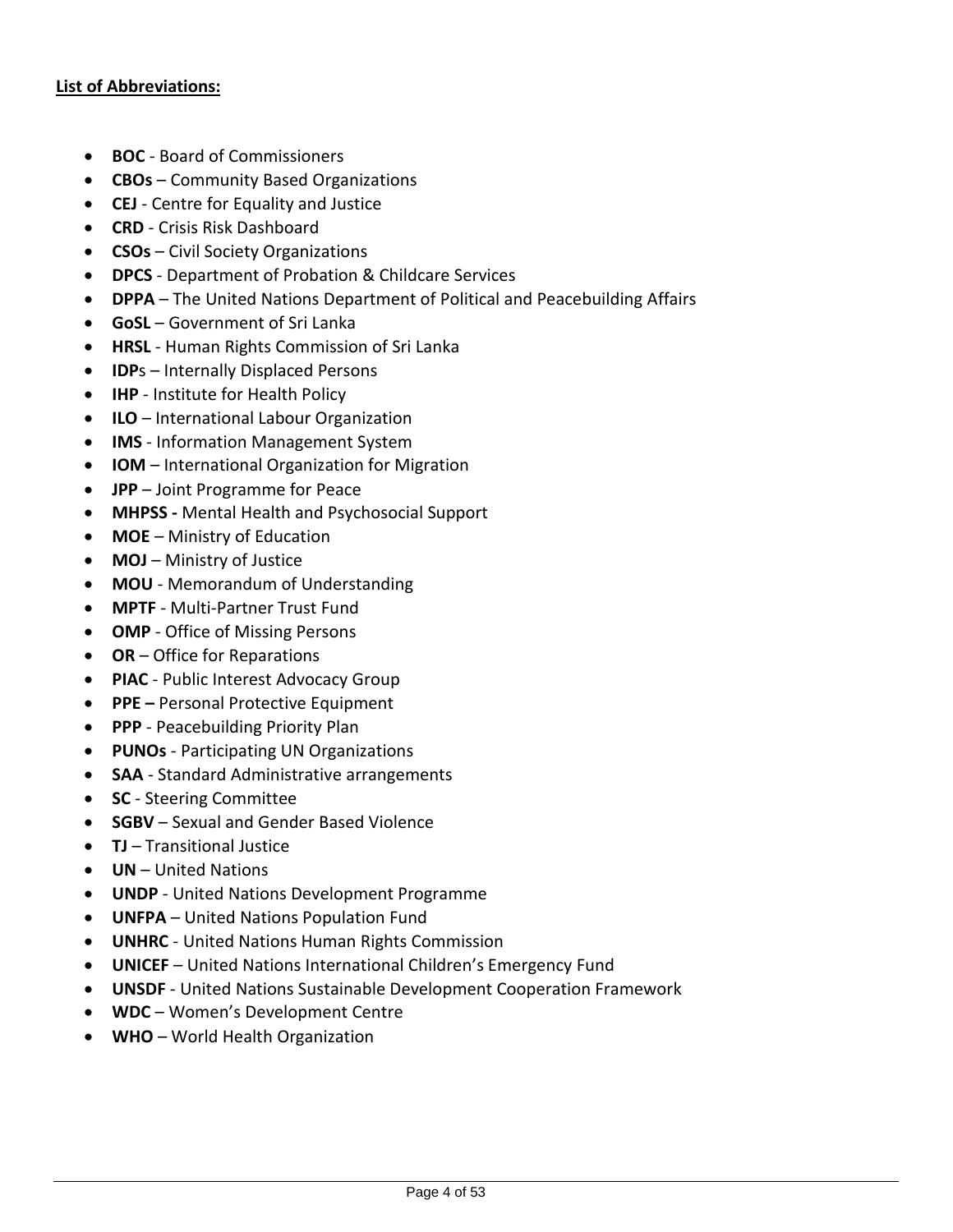### <span id="page-4-0"></span>INTRODUCTION

This consolidated Annual Report of the UN Sri Lanka SDG Multi-Partner Trust Fund is prepared by the Fund Secretariat, hosted by the RCO, and the MPTF Office in fulfillment of their obligations, as per the Fund's Terms of Reference (TOR), the Memorandum of Understanding (MOU), and the Standard Administrative Arrangement (SAA) signed with contributors. This consolidated report covers the period 1 January to 31 December 2020 and provides narrative and financial data on progress made in the implementation of projects of the Sri Lanka UN SDG MPTF. It is posted on the MPTF Office [Gateway.](http://mptf.undp.org/factsheet/fund/LTF00) The report is divided in two sections. The first section is the consolidated Annual Narrative report, which has been developed by the Fund Secretariat, currently hosted by the Resident Coordinator´s Office (RCO) in Sri Lanka. The second section is the consolidated Annual Financial report, which has been developed by the UNDP Multi Partner Trust Fund Office (MPTFO), as Administrative Agent of the Fund.

### <span id="page-4-1"></span>SECTION 1: NARRATIVE REPORT

### <span id="page-4-2"></span>EXECUTIVE SUMMARY

In 2020 the UN in Sri Lanka successfully established the UN Sri Lanka Sustainable Development Goals Multi-Partner Trust Fund (SDG MPTF) with three (3) thematic windows focused on Peace, Resilience and Data, Finance and Planning. The existing Joint Programme for Peace (JPP) was harmonized within the framework of the SDG Fund and 'folded' in the Fund, in the Peace Window. Another Joint Programme - the Joint Programme for Resilience (JPR) and four COVID-19 emergency projects were funded through the Fund within the Resilience Window. The groundwork was laid for the thematic window on Data, Finance and Planning through the submission of the SDG Programmatic Bonds, which could potentially provide catalytic investments to unlock sustainable financing for government priorities. Setting up a Country Pooled Fund is a comprehensive consultative process that involves the concurrence of the UNCT (14+ agencies in SL). A new Terms of Reference (TOR) had to be drafted and agreed upon, that captured beyond Peace to include Resilience and other aspects that the UNCT needed to address. The fund was established in mid-July 2020. Following the establishment of the Fund and given the evolving situation around covid-19 and the prioritization on covid-19 response, specifics such as the convening of the Steering Committee are underway, with a meeting scheduled for June 2021.

The following text provides a consolidated annual narrative on the implementation of the SDG Fund in Sri Lanka, pertaining to the peace and the resilience window. This report is based on information and data submitted by the PUNOs. It does not aim to be an evaluation of the joint programmes nor an assessment of the performance of the PUNOs. The report provides a comprehensive overview of achievements and challenges associated with the joint programmes and projects, allowing for donors and the UN Country Team to make future strategic decisions and take corrective measures, where applicable.

In the context of the overwhelming COVID-19 challenge, curfews/movement restrictions for a significant part of the year as well as the effort to reorient priorities towards supporting immediate response efforts, many planned activities took a temporary back seat during 2020 as a result of limited capacities among all stakeholders.

Activities such as capacity building, field visits and stakeholder consultations, as well as the convening of children and community clubs, were among the most impacted. Certain actions, such as raising awareness, capacity building, and conducting training workshops, could only be carried out virtually and those that required a physical presence were facilitated in smaller groups, adhering to strict health guidelines. Activities under the peace window were also hampered by increased reports of surveillance, intimidation and self-censorship being reported by a number of civil society partners.

Compounding COVID-19 related factors, and subsequent political developments posed a significant challenge on the operational conditions for the JPP in 2020, including a) withdrawal from the UN Human Rights Council resolutions, b) 20 th Amendment and c) lack of clear indications on state priorities owing to delayed national elections. In February 2020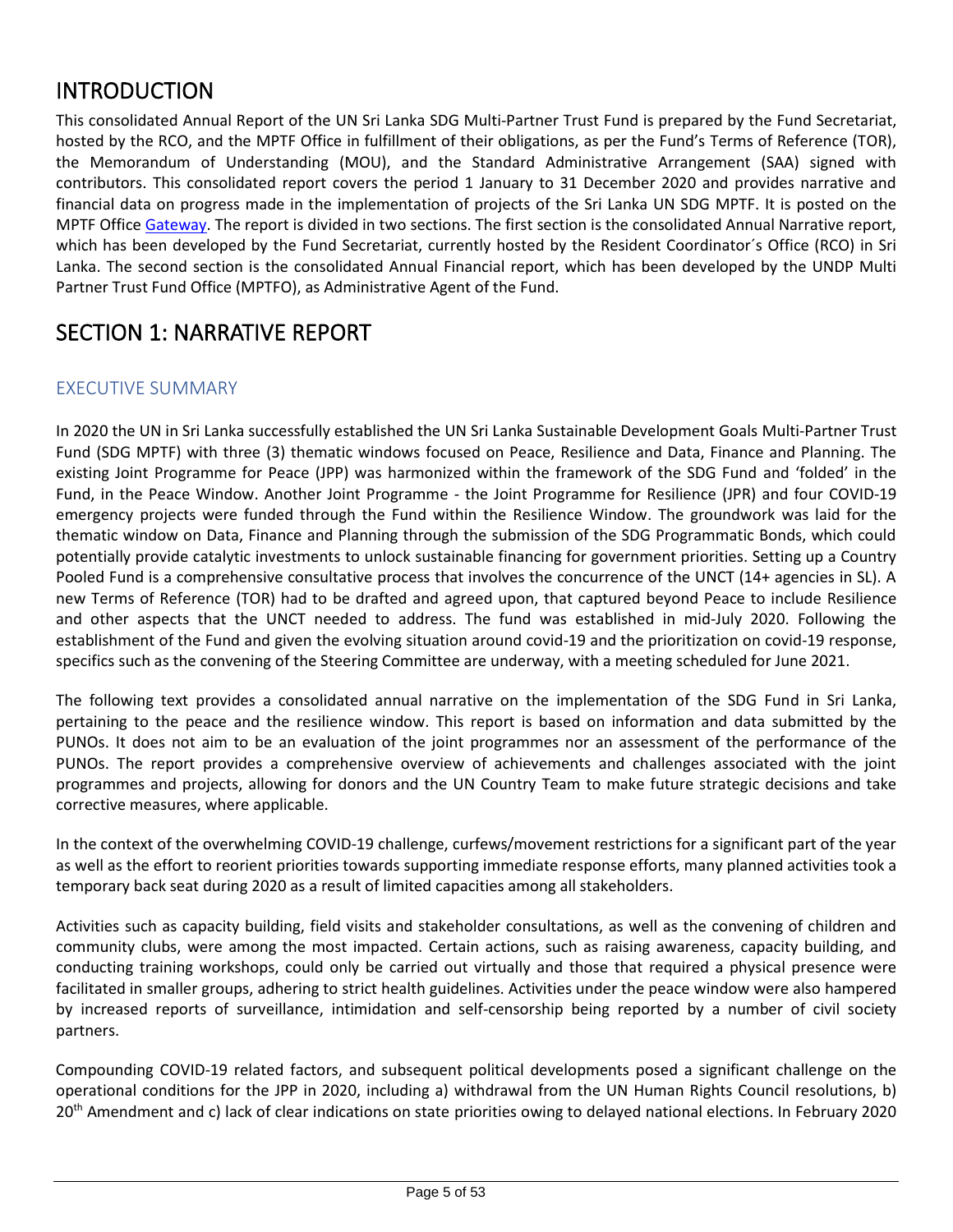the Sri Lankan Government decided to withdraw from the co-sponsorship of the UNHRC resolutions 30/1 and 40/1. <sup>1</sup>This resulted in the need to re-examine the strategic priorities of the JPP in addition to raising uncertainty over the future of transitional justice mechanisms operationalized with JPP support. This was further compounded by the introduction and passage of the 20<sup>th</sup> Amendment to the constitution<sup>2</sup>. The amendment reduced the independence of independent commissions which are supported by the JPP. This was exemplified by the newly constituted board of commissioners to the Human Rights Commission in Sri Lanka and the appointment of a new chairperson to the Office of Missing Persons in February 2021. The OMP also made requests to cease technical and logistical support provided by the United Nations. COVID-19 also resulted in the election commission of Sri Lanka twice delaying the parliamentary election, resulting in significant ambiguity on state priorities in terms of peacebuilding as well as curtailing access to central and district administrative structures.

It is however anticipated that the agencies will respond to the challenge and continue their high rates of performance

Under the thematic area of peacebuilding the SDG Fund aims to harness support towards strategic, coherent and sustainable support to fast-track the advancement of peace and confidence-building measures in Sri Lanka, in line with a fundamental global objective of the United Nations system towards achieving the "sustaining peace agenda"<sup>3</sup> i.e. "preventing the outbreak, escalation, continuation, and recurrence of conflict". Accordingly, the JPP aims to contribute to efforts in building sustainable peace in Sri Lanka, through harnessing support from multiple partners for strategic, coherent and sustainable support to fast-track the advancement of priority transitional justice and confidence building measures. It is constructed to support priority areas identified by the Peacebuilding Priority Plan (PPP) which ended in December 2020.

The JP for Resilience supports the efforts of the Sendai Framework for Disaster Risk Reduction (UNDRR) for the *"substantial reduction of disaster risk and losses in lives, livelihoods and health and in the economic, physical, social, cultural and environmental assets of persons, businesses, communities and countries".* The JPR brings together UN agencies to strengthen the capacity of government authorities and vulnerable communities on emergency preparedness and response and improve the use of risk-informed programme planning to strengthen the resilience of the Government and the communities against climate-related hazards. The programme uses a versatile approach, focusing on national and sub-national preparedness on the one hand and community preparedness on the other. In addition, the activities aimed at strengthening resilience are socially inclusive and gender responsive.

#### <span id="page-5-0"></span>RESULTS

Concerning **Transitional Justice**, the **JP for Peace** supported the Office on Missing Persons (OMP) in launching its website in November 2020 as well as in releasing a list of complaints of the missing by providing technical assistance. Sri Lanka has one of the world's highest number of disappearances<sup>4</sup>[1], the search for the missing has dominated Sri Lanka's national consciousness owing to repeated cycles of violence in the country's history. The current list consists of 9391 missing persons across the 9 provinces (excluding data from the Batticaloa district as it is in the process of being verified by the OMP). Additionally, the Public Interest Advocacy Group (PIAC) completed its Conflict Mapping Exercise, producing an interactive website which showcases incidents of wide range of conflict related incidents and violations. This tool would prove useful as it a sophisticated system for consolidation and visualization of information and datasets that could prove useful to transitional justice and human rights measures. Similarly, the IOM continued providing technical assistance to the Office for Reparations (OR) especially in areas of Mental Health and Psychosocial Support (MHPSS), establishing an Information Management System (IMS) and providing technical guidance and administrative support. Further, the National Reparations Policy was finalized and submitted to the Ministry of Justice in May 2020. IOM worked with civil society partners to increase their understanding of reparations, including the Gender sensitivity in reparations programmes and strengthening trust building efforts amongst victim groups. Several dialogues and strategic discussions were organized with the participation of senior OR, UN and other civil society actors to prioritize women's needs and

<sup>1</sup> <https://www.newsfirst.lk/2020/02/19/sri-lanka-government-to-withdraw-from-co-sponsoring-unhrc-resolution-30-1/>

<sup>2</sup> <https://www.parliament.lk/uploads/acts/gbills/english/6176.pdf>

<sup>3</sup> <https://www.un.org/peacebuilding/content/report-secretary-general-peacebuilding-and-sustaining-peace>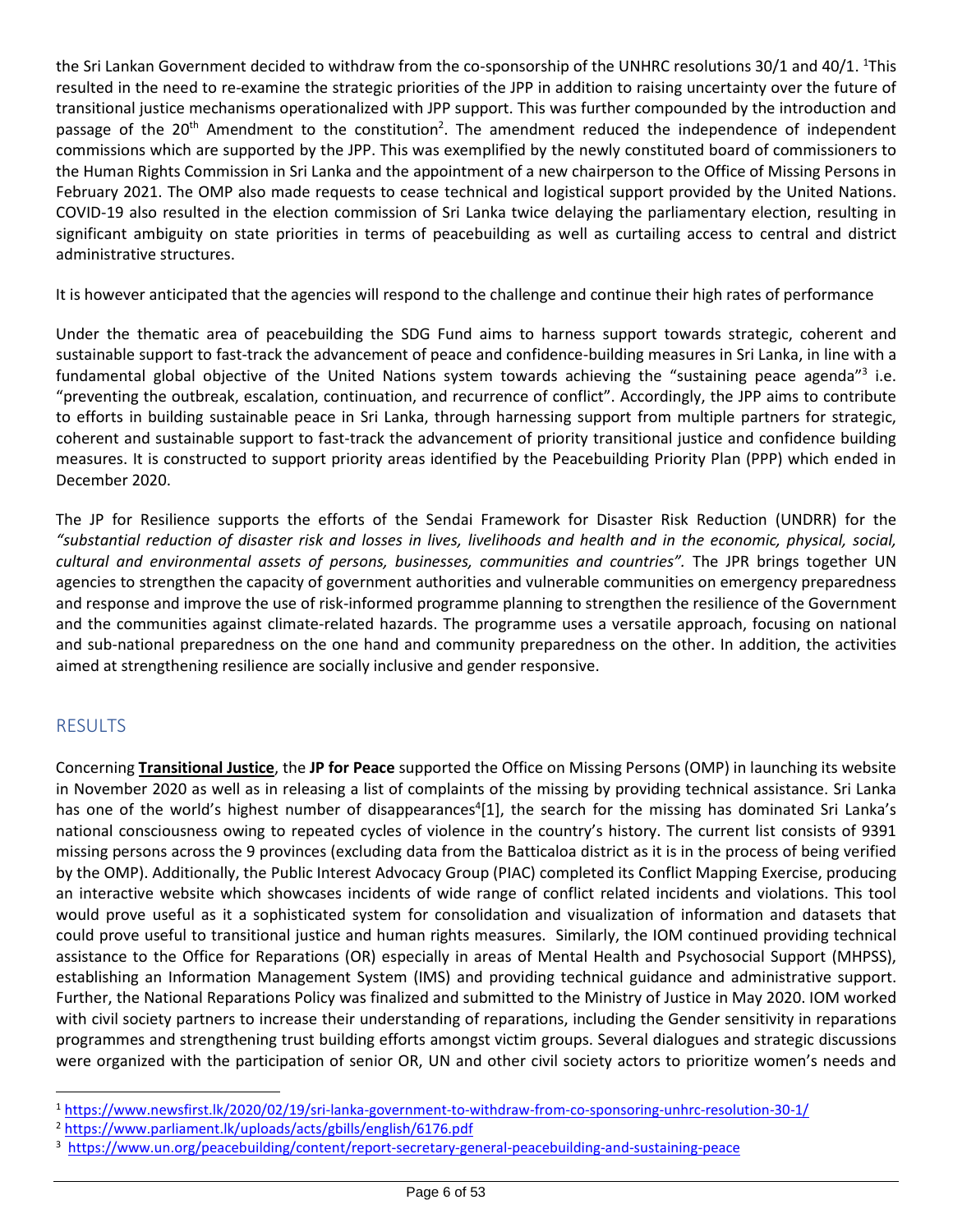engagement in policy level decision making concerning Reparations. In implementing the reparations related work, IOM also managed to secure key partnerships with appointed Minister of Justice and the Senior Officials of the Ministry of Justice. In addition, key CSO partnerships were made with Institute for Health Policy (IHP) and Centre for Equality and Justice (CEJ) on sensitizing the public on reparations programmes. IOM also partnered with CEJ towards building on the successes of the UN peacebuilding fund to implement a sub project "Women in Reparations".

In terms of the provision of MHPSS project via the WHO, despite the challenges posed in 2020, made significant progress. The JPP successfully established a multi-stakeholder coordination platform with key national stakeholders including the Directorate of Mental Health, Ministry of Health, Ministry of Social Services etc. to ensure greater coordination and collaboration. The ongoing Who is Where, When, doing What (4Ws) and GIS mapping initiative has been successfully completed in Ampara, Mullativu and Trincomalee districts. This builds on previous support and lessons learnt from the JPP (2019-2020) to complete the exercise in the Batticaloa district. 3 needs and vulnerability assessments with the support of MHPSS.net practitioner group as well as the Community of Practice for MHPSS covering the 25 districts of the country were completed.

Further, due to the education sector being subject to COVID 19 prevention methods, the Ministry of Education recognized the need for psychosocial support programmes at schools. This was addressed together with the Directorate of Mental Health through teacher training and development of material to implement psychosocial wellbeing development programmes in 10,000 schools across the country.

The growth of online-hate speech poses a new series of challenges to government and governance around ethnic, social, cultural, and religious co-existence, diversity, and the process of reconciliation. Under the pillar of **Reconciliation,** the RCO and the UNDP partnered with an Online Community Partner to monitor online hate speech on Facebook and receives monthly hate speech reports, monthly hate speech datasets (which have been integrated into the UNDP Sri Lanka Crisis Risk Dashboard (CRD))[2], and an annual hate speech report. As of December 2020, a total of 10 monthly hate speech reports and 10 monthly hate speech datasets had been submitted by the Online Community Partner during the period March 2020- December 2020 to the RCO, and were then disseminated to the JPP development partners, OHCHR, DPPA, UNICEF, UNDP and other UN regional entities. The Online Community Partner's work was complemented by the establishment of a revised methodology which is in line with the UN Strategy and Plan of Action on Hate Speech. Moreover, USD 200,000 was secured for UNDP and UNICEF for JPP Year 2. Upon programming additional funding received to the JPP from the government of Canada for the UNDP-UNICEF project on responding to the spread of hate speech, UNDP initiated discussions with Facebook to identify effective collaboration to promote positive narratives against the spread of hate speech. In the meantime, a scoping study into understanding the spread of hate speech in other social media platforms and IM spaces was envisioned with a ToR developed for securing interest. Additionally, the programme involves the introduction of Government stakeholders to Hate Speech programming, and the ongoing development of a training manual with a focus on digital literacy, digital storytelling and social cohesion for Child Rights Promotion Officers (CRPOs), Youth Service Officers (YSOs), children's youth club members and religious leaders. 20 children's clubs and 20 youth clubs were identified for the implementation of this project in Batticaloa and Trincomalee districts. Further, religious leaders at national and regional levels were engaged through an inter religious platform involving the four largest religions in the country (Buddhism, Hinduism, Islam and Christianity), an initiative on the negative impact of hate speech which reached 5,000 members of the community. A capacity assessment survey was carried out with 3,000 religious leaders and will be used to inform future training initiatives on developing counter narratives to hate speech.

Moreover, the preliminary activities concluded for a joint project (September 2020 - February 2023: after end of the JPP) by UNFPA, UNICEF and UN Women on Sexual and Gender Based Violence and commenced the development of a joint Results Framework. Discussions with key government stakeholders and CBOs were held in Mannar, NGO partners were identified for project implementation and shelters for support were identified including Akasa & WDC for PPE and essential items. Initial mapping of 141 children's clubs was conducted pertaining to how they could be strengthened as engagement platforms around issues of violence against girls and an online meeting was held to finalize a parenting manual on positive discipline for the Sri Lankan context. Additionally, participating agencies engaged their regional profiles to collect training materials, which also yielded insights into regional best practices.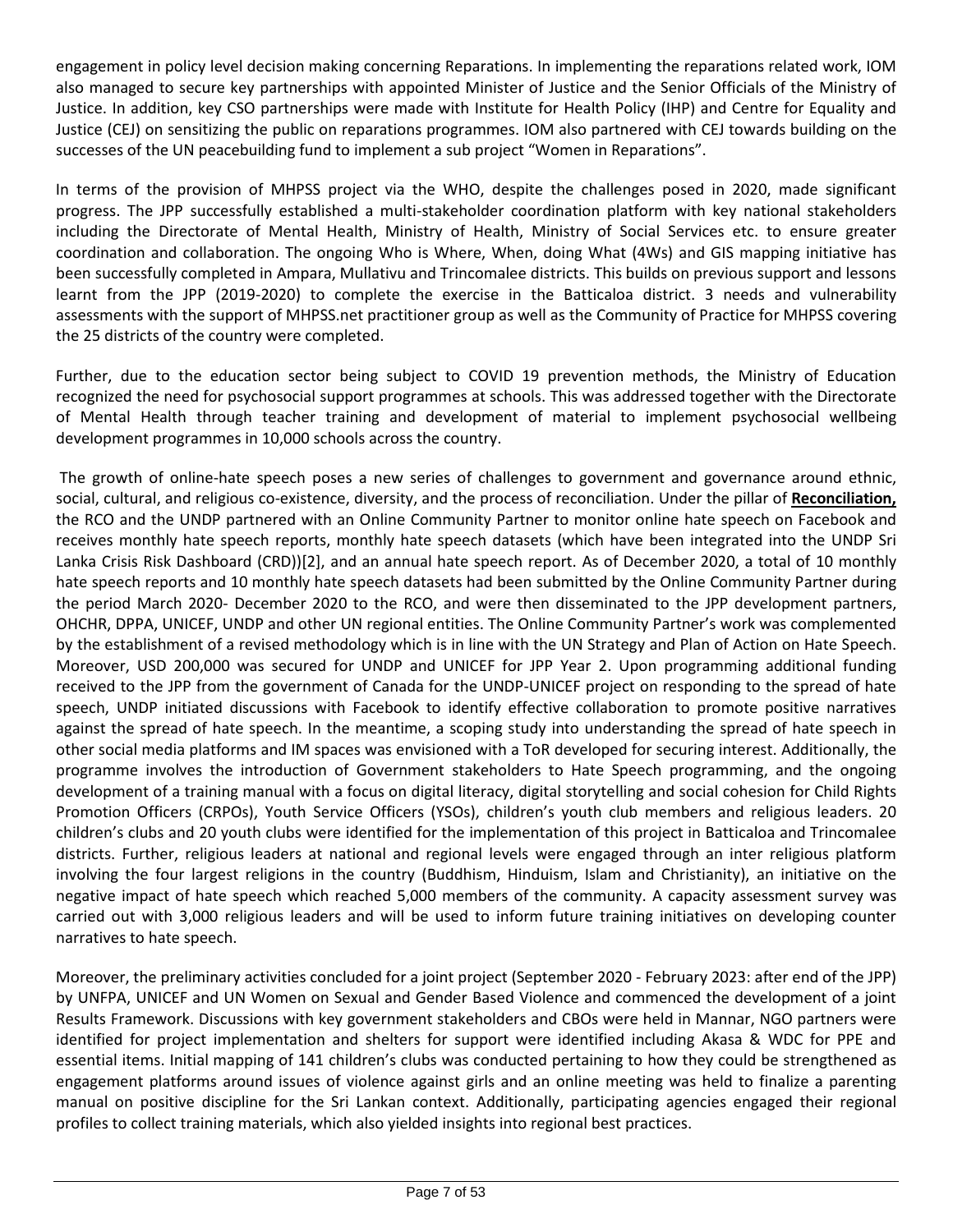The **Resettlement** pillar saw substantial developments despite the extended lockdown period and reduced access to central and field level government and civil society stakeholders, primary of which was the achievement of the planned target of 70% of beneficiaries reporting that their incomes had increased. Similarly, 40% of conflict displaced persons reported that their living standards had slightly improved and 65% of returnees reporting increased confidence in the resettlement process. 3,509 households were provided with access to basic socio-economic facilities, 698 new resettled families were provided with quick-win support to achieve basic livelihood subsistence and 769 beneficiaries (310 Male & 459 Female) were supported in obtaining civil documents. Furthermore, capacity strengthening of 329 Community Based Organizations (CBOs) members (143 Male & 186 Female) was conducted for 41 newly mobilized and 32 existing CBOs. Finally, through support rendered from the resettlement pillar 471 families have cultivated approximately 478 acres of Groundnut and Banana and 622 newly resettled persons (including Female Headed Households and Persons with Disabilities) received new membership in selected cooperatives.

Considering the prevailing operational challenges in terms of the withdrawal of the UNHRC resolution, the JPP initiated a process to revisit its priorities such that it is better suited towards adapting to the evolving political circumstances. The process will ensure, to the greatest possible degree, the spirit in which the JPP was constructed preserved while linking it to country priorities that would allow for engagement and implementation. This is currently envisioned through the consideration of the UN 2030 Agenda for Sustainable Development, especially Goal 16, within the priorities of the JPP. The achievement of the 2030 Agenda remains a key aspirational goal for the Government of Sri Lanka (GoSL)

Under the **JP for Resilience**, three UN implementing agencies (UNICEF, UNFPA,WFP and RCO) collaborated on and optimized synergies between existing programming tools, activities, and services to reinforce the benefits of the interventions. Between 1 January and 31 December 2020, activities undertaken primarily contributed to partial achievements under the respective outcomes:

During the months of October and November, disaster management agencies were supported in preparing for the North East Monsoon. Technical support was provided to the Disaster Management Centre (DMC) for the development of District level resource maps and sub-national emergency planning for all the high-risk districts frequently affected by the NE monsoon. The support was extended to devise national regulation for public administrative agencies to design their emergency response plans amidst the COVID-19 outbreak health and safety guidelines. In partnership with the National Disaster Relief Services Center (NDRSC), detailed guidelines on relief and safety shelter management were created, with a special emphasis on women, children, and the elderly. This was a timely initiative that assisted in the planning and response to the impact of Cyclone Burevi, that made a landfall in the country in early December 2020, bringing heavy rainfall to the northern part of the island and displacing 10,000 people. Moreover, a Climate and Food Security bulletin was produced in collaboration with Government technical agencies and disseminated to all stakeholders to inform certain decisions for Maha cultivation season during September 2020 to March 2021.

Four preliminary meetings were convened with the DMC on the development of a Gender Handbook, that will be used to facilitate training and the drafting of an action plan. The training guide has undergone a desk review in consultation with the Ministries of Health (MOH) and the Ministry of Women and Child Affairs.

With the extension of Child-Centered Disaster Risk Reduction (CC-DRR) programmes to new districts, adolescent girls and boys were empowered to become change agents for disaster risk reduction and climate change adaptation. During the reporting period, 56 government officers at sub-national levels were trained on CC-DRR enabling them to mainstream children's needs into divisional development and Emergency Response Preparedness (ERP) plans. In addition, 312 children participated in CC-DRR initiatives, which resulted in the development of three DRR and climate change adaptation programs in operational districts. Divisional level DRR mechanisms were strengthened by providing opportunities for Children's Club members to participate in divisional level DRR meetings. This new development helped to ensure that children's needs are included in divisional development plans, while empowering children through their participation in decision-making platforms.

Initial discussions were held with key stakeholders (Ministry of Water Supply, National Department for Rural Water Supply, State Ministry of Rural and Regional Drinking Water Supply Project Development, National Water Supply &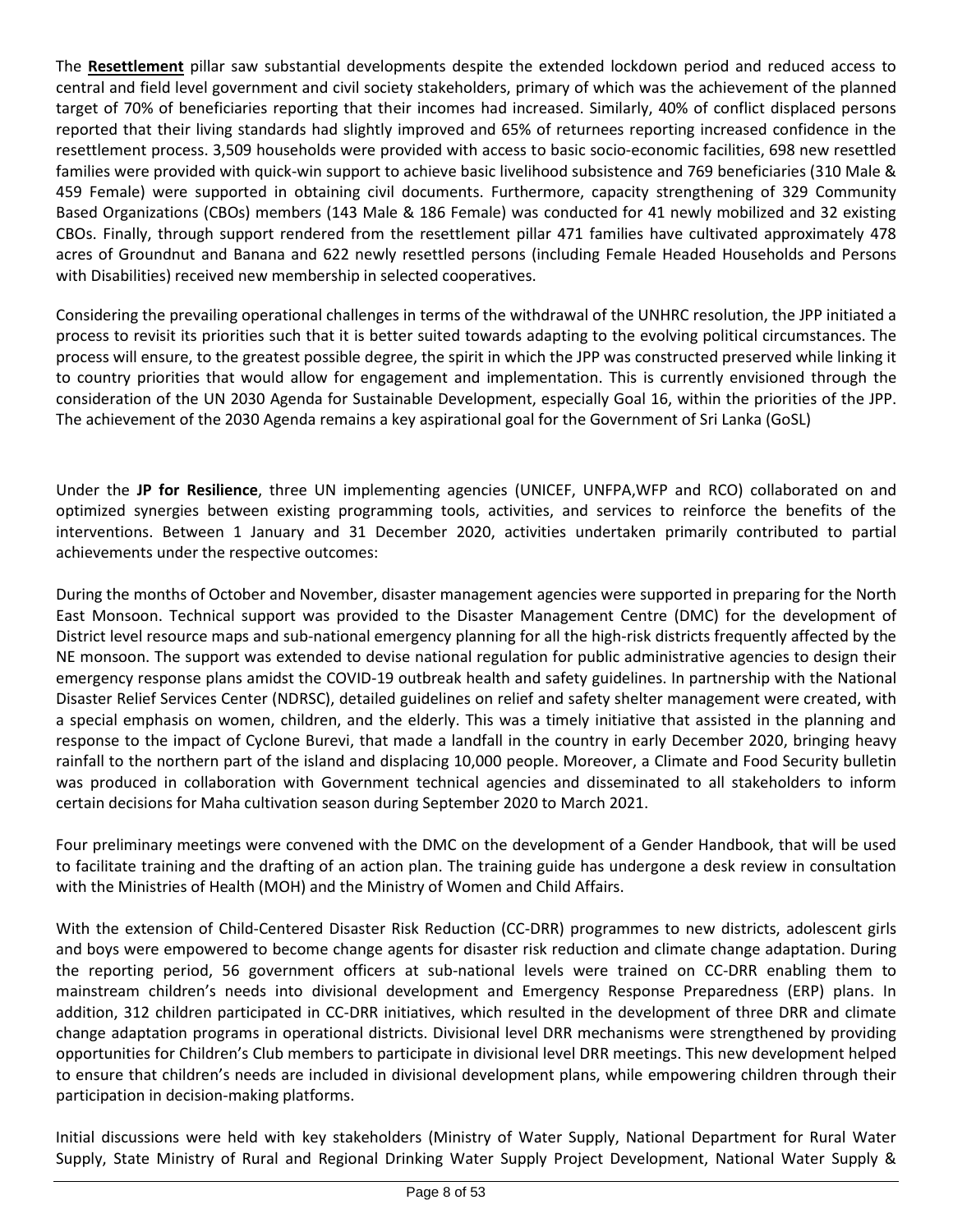Drainage Board, provincial-level administrative authorities, and Ministry of Environment) to provide a briefing on the project activities and expected results of the programme. Following key high-level meetings with the Ministries of Water Supply and Environment, a technical working group was formed to integrate the two sectors to ensure the resilience of drinking water to climate change, particular in the implementation of the Nationally Determined Contributions (NDCs) of the water sector in Sri Lanka.

In addition, discussions, and preliminary work on the transition of a water safety planning approach into climate-resilient water safety and security were initiated with the national level advisory group formed to implement a Water Safety Plan (WSP). The WSP, developed under the purview of the Ministry of Water Supply and National Water Supply & Drainage Board is a risk management tool for urban and rural water supply systems that consists of six measures to ensure secure drinking water supply. As an entry point to the transition, the baseline assessment of rural water supply schemes at the national level was completed with a focus on climate change. The project interventions will be formulated based on the results of the survey to test pilot models on climate-resilient water safety and security plans in different climatic zones.

Three District-level Emergency Operating Centers were equipped to improve sub-national level operational planning through scientific evidence. Trainings are being conducted to improve the capacity of government employees working in the Disaster Management units at the district level. Two sessions were conducted with the Department of Meteorology (DoM) to address local adaptation, new functionalities, and integrations with local data systems using the Platform for Real-Time Impact and Situation Monitoring (PRISM) framework Advocacy efforts with the Disaster Management agencies are currently underway to create a cohesive local emergency information system to collect, store, analyze, and share critical emergency information. This will assist to link the emergency information systems of specialist organizations at the national and local levels as well and strengthen the inter-departmental cooperation**.**

Preparatory steps have been taken to pave the way for a policy dialogue on resilience building among government agencies under an integrated program road map. Through a joint resilience narrative document, strengthening synergies between UN agencies working on climate change, disaster risk reduction and disaster/emergency response. To assess on how the overall work on resilience aligns with country priorities, a mapping of UN resilience support was developed. The analysis, thinking and discussion has helped identify clearer priorities, synergy, and goals for the UN in this area, as well as better define how it can best support the government with strengthening resilience. Furthermore a meeting was convened between the UNRC and the Director General of the Disaster Management Centre to establish a more focused dialogue on ONE UN System Support to GoSL, where the need for closer coordination between the Ministries of Disaster Management, Environment, and Climate Change Secretariat was highlighted. The UNRC also advocated with the Prime Minister of Sri Lanka on the need to strengthen the country's commitment to Climate Change through the establishment of a Climate Change Commission, if established, could ensure a more robust intra-governmental mechanism with higher level political buy-in and convening powers towards relevant ministries. This would further assist in significantly raising the whole of government commitment towards Climate Change and Resilience issues and could potentially accelerate progress. The UNRC is also engaging in a number of Forums including the preparatory event on the United Nations Climate Change Conference (COP26) convened by the British High Commission and has also been a key note speaker representing the UN System in this important political and technical forum on Climate Change.

Furthermore, strengthened coherence between the UN and other key stakeholders, through platforms such as the Humanitarian country team and the Results group on Climate change. Two Humanitarian Country Team (HCT) meetings were convened in 2020, in close collaboration with WFP and the Disaster Management Centre (DMC) in preparation for the Southwest (SW) and the Northeast (NE) monsoons. Facilitated the convening of timely sector coordination meetings (across five sectors) in preparation for the monsoon seasons; updated an HCT contingency plan (flood response) based on scenario planning by the DMC(outcome of the Stakeholder monsoon forum meeting) and in compliance with the covid-19 health guidelines. To avoid duplication of response for the Cyclone Burevi, a 4W matrix (who does what, where, and when) was collated and distributed amongst the wider humanitarian partners.

Under the **COVID-19 Emergency Funding Programmes,** four agencies (UN WOMEN, IOM, WHO, UNICEF) supported with the provision of immediate relief support.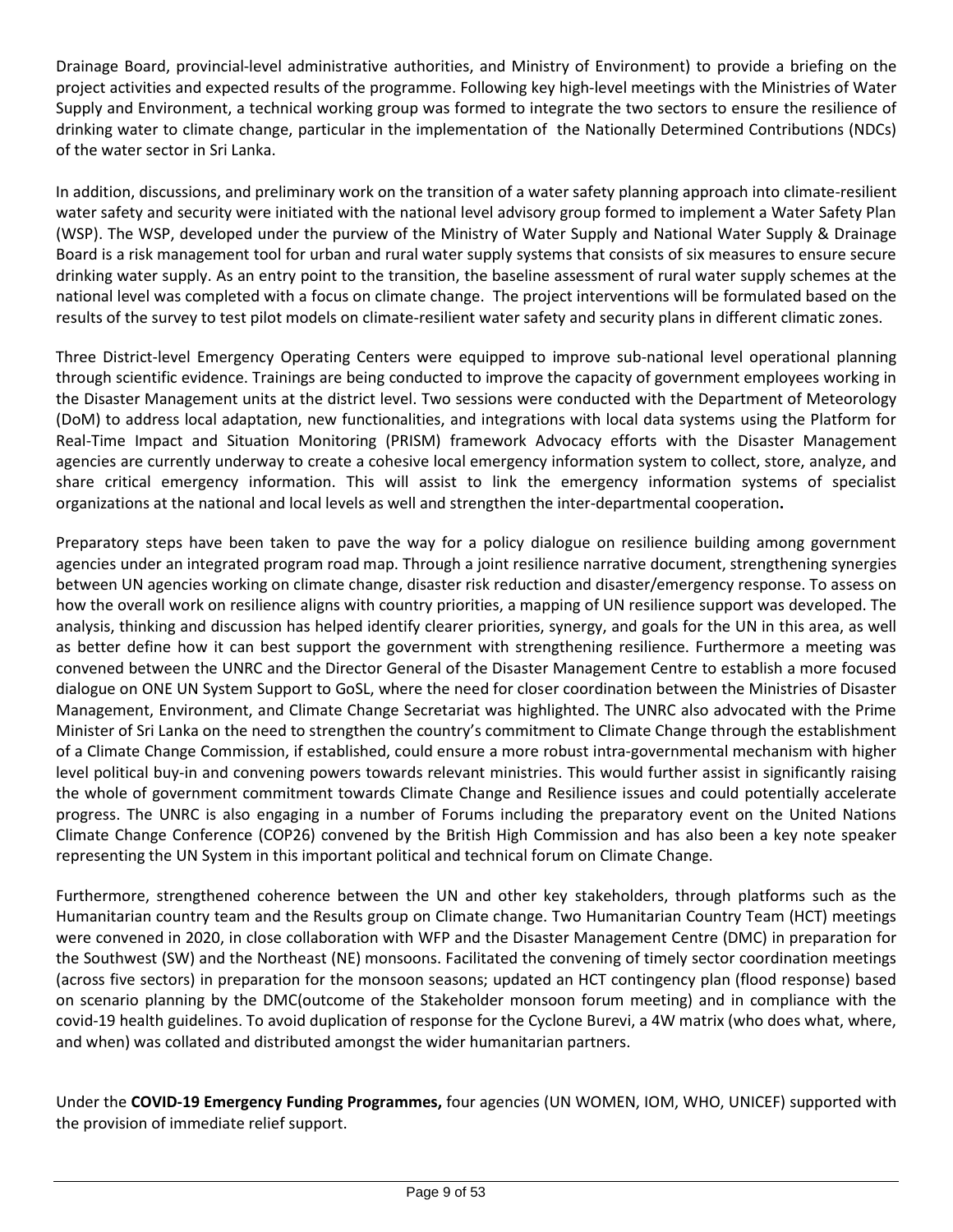1,306 women heads of households severely impacted by COVID-19, were provided with emergency relief packages. The initiative was unique in its design as it specifically reached a variety of vulnerable women heads of households including widows, ex-combatants, persons with disabilities, young women, elderly women, and transgender women. Daily essential items, consumables, and awareness material in local languages were included in the relief packages. Furthermore, lockdown measures leading to confinement at homes were detrimental for survivors of domestic violence, with Sri Lanka witnessing an increase in Sexual and Gender Based Violence (SGBV) during the pandemic period. As a result, the project envisaged the distribution of awareness materials on SGBV as an effective prevention and response measure against violence faced by women and girls.

Furthermore, 1,163 beneficiaries comprising of low-income households and vulnerable migrant returnees in the North Central province were assisted with immediate relief support. The support comprised of relief packages of dry food rations, sufficient for a period of one month. 115 vulnerable migrant returnee families,115 low-income families in the community and 295 individual beneficiaries in 8 shelters were benefited via the interventions. The residents of the 8 shelters were further supported with the provision of hygiene products. The shelters housed victims of SGBV, pregnant women, orphans, persons with disabilities and the elderly. <sup>5</sup>

In addition, community leaders were engaged to empower communities in the high-risk districts to prevent infection and slower transmission. COVID-19 preventive initiatives included the installation of 180 hand washing stations in the Free Trade Zone (FTZ), as well as in elderly care homes, preschools, and places of worship. Distance display markings were successfully installed in 30 places of worship, patronized by nearly 315,000 people. Furthermore, technical support was provided to the Health Promotion Bureau and the Ministry of Health to develop a Risk Communication and Community Engagement Strategy and the subsequent roll out to the local community.

Moreover, with the objective of supporting the efforts for safe school reopening and operations, 1.67 million primary students nationwide benefited from an age appropriate cartoon book with Infection Prevention and Control (IPC) messages. The cartoon book will specifically assist primary-aged children in better understanding key hygiene messages and increasing their confidence in consistently practicing these positive hygiene practices both at school and at home. Furthermore, learning losses of primary school children, especially the vulnerable and underserved, will be mitigated by the provision of continuous learning

<sup>5</sup> Refer Annexe 1 for Success story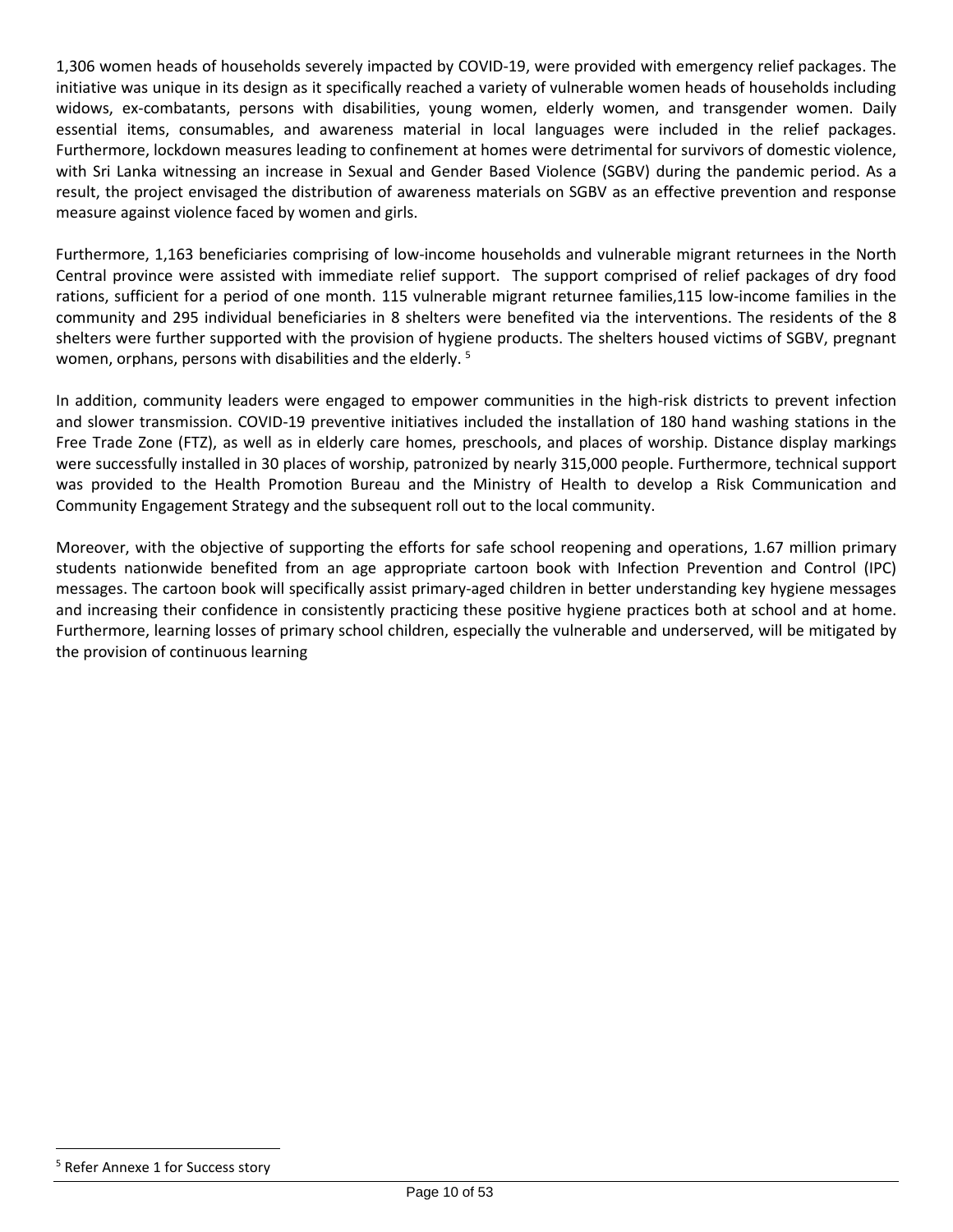### <span id="page-10-0"></span>SECTION 2: FINANCIAL REPORT

This chapter presents financial data and analysis of the UN Sri Lanka SDG MPTF (Sri Lanka MPTF) using the pass-through funding modality as of 31 December 2020. Financial information for this Fund is also available on the MPTF Office GATEWAY, at the following address: http://mptf.undp.org/factsheet/fund/LKP00.

#### SOURCES AND USES OF FUNDS

As of 31 December 2020, 4 contributors deposited US\$ 7,564,629 in contributions and US\$ 20,517 was earned in interest.

The cumulative source of funds was US\$ 7,585,145.

Of this amount, US\$ 5,768,813 has been net funded to 8 Participating Organizations, of which US\$ 1,916,192 has been reported as expenditure. The Administrative Agent fee has been charged at the approved rate of 1% on deposits and amounts to US\$ 75,646. Table 1 provides an overview of the overall sources, uses, and balance of the Sri Lanka UN SDG MPTF as of 31 December 2020.

#### **Table 1. Financial Overview, as of 31 December 2020 (in US Dollars)**

|                                                                 | Annual 2019 | Annual 2020 | <b>Cumulative</b> |
|-----------------------------------------------------------------|-------------|-------------|-------------------|
| <b>Sources of Funds</b>                                         |             |             |                   |
| Contributions from donors                                       | 2,071,518   | 5,493,110   | 7,564,629         |
| Fund Earned Interest and Investment Income                      | 6,744       | 13,773      | 20,517            |
| Interest Income received from Participating Organizations       |             |             |                   |
| Refunds by Administrative Agent to Contributors                 |             |             |                   |
| Fund balance transferred to another MDTF                        |             |             |                   |
| Other Income                                                    |             |             |                   |
| <b>Total: Sources of Funds</b>                                  | 2,078,262   | 5,506,883   | 7,585,145         |
| <b>Use of Funds</b>                                             |             |             |                   |
| <b>Transfers to Participating Organizations</b>                 | 466,878     | 5,301,935   | 5,768,813         |
| Refunds received from Participating Organizations               |             |             |                   |
| <b>Net Funded Amount</b>                                        | 466,878     | 5,301,935   | 5,768,813         |
| <b>Administrative Agent Fees</b>                                | 20,715      | 54,931      | 75,646            |
| Direct Costs: (Steering Committee, Secretariatetc.)             |             |             |                   |
| <b>Bank Charges</b>                                             | 8           | 60          | 68                |
| <b>Other Expenditures</b>                                       |             |             |                   |
| <b>Total: Uses of Funds</b>                                     | 487,601     | 5,356,927   | 5,844,527         |
| Change in Fund cash balance with Administrative Agent           | 1,590,662   | 149,957     | 1,740,618         |
| Opening Fund balance (1 January)                                |             | 1,590,662   |                   |
| <b>Closing Fund balance (31 December)</b>                       | 1,590,662   | 1,740,618   | 1,740,618         |
| Net Funded Amount (Includes Direct Cost)                        | 466,878     | 5,301,935   | 5,768,813         |
| Participating Organizations' Expenditure (Includes Direct Cost) | 37,041      | 1,879,151   | 1,916,192         |
| <b>Balance of Funds with Participating Organizations</b>        |             |             | 3,852,621         |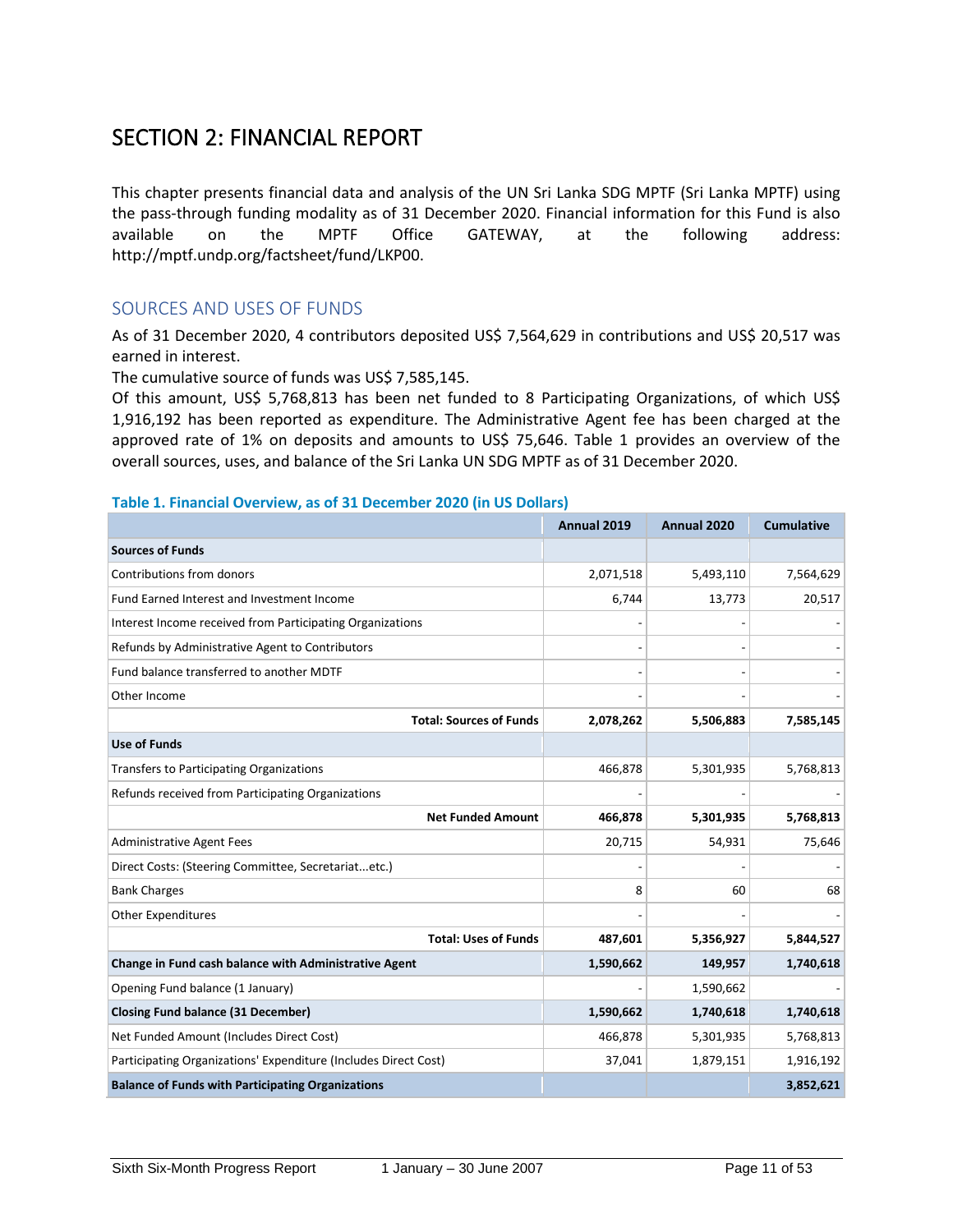#### <span id="page-11-0"></span>PARTNER CONTRIBUTIONS

Table 2 provides information on cumulative contributions received from all contributors to this Fund as of 31 December 2020.

The Sri Lanka MPTF is currently being financed by 4 contributors, as listed in the table below.

The table below includes commitments made up to 31 December 2020 through signed Standard Administrative Agreements, and deposits made through 2020. It does not include commitments that were made to the fund beyond 2020.

| Table 2. Contributors' Commitments and Deposits, as of 31 December 2020 (in US Dollars) |  |
|-----------------------------------------------------------------------------------------|--|
|                                                                                         |  |

| <b>Contributors</b>      | <b>Total Commitments</b> | <b>Prior Years</b><br>as of 31-Dec-2019 Deposits | <b>Current Year</b><br>Jan-Dec-2020 Deposits | <b>Total Deposits</b> |
|--------------------------|--------------------------|--------------------------------------------------|----------------------------------------------|-----------------------|
| <b>AUSTRALIA</b>         | 1,977,001                | 472,216                                          | 1,504,785                                    | 1,977,001             |
| CANADA                   | 1,376,898                | $\overline{\phantom{a}}$                         | 1,376,898                                    | 1,376,898             |
| UNITED KINGDOM           | 3,045,730                | 1,599,302                                        | 1,446,427                                    | 3,045,730             |
| UNITED STATES of AMERICA | 1,165,000                | -                                                | 1,165,000                                    | 1,165,000             |
| <b>Grand Total</b>       | 7,564,629                | 2,071,518                                        | 5,493,110                                    | 7,564,629             |

#### <span id="page-11-1"></span>INTEREST EARNED

Interest income is earned in two ways: 1) on the balance of funds held by the Administrative Agent (Fund earned interest), and 2) on the balance of funds held by the Recipient Organizations (Agency earned interest) where their Financial Regulations and Rules allow return of interest to the AA. As of 31 December **2020**, Fund earned interest amounts to US\$ **20,517**. Details are provided in the table below.

#### **Table 3. Sources of Interest and Investment Income, as of 31 December 2020 (in US Dollars)**

| <b>Interest Earned</b>                     | <b>Prior Years</b><br>as of 31-Dec-2019 | <b>Current Year</b><br>Jan-Dec-2020 | <b>Total</b> |
|--------------------------------------------|-----------------------------------------|-------------------------------------|--------------|
| <b>Administrative Agent</b>                |                                         |                                     |              |
| Fund Earned Interest and Investment Income | 6,744                                   | 13,773                              | 20,517       |
| <b>Total: Fund Earned Interest</b>         | 6,744                                   | 13,773                              | 20,517       |
| <b>Grand Total</b>                         | 6,744                                   | 13,773                              | 20,517       |

#### <span id="page-11-2"></span>TRANSFER OF FUNDS

Allocations to Participating Organizations are approved by the Steering Committee and disbursed by the Administrative Agent. As of 31 December 2020, the AA has transferred US\$ 5,768,813 to 8 Participating Organizations (see list below).

Table 4 provides additional information on the refunds received by the MPTF Office, and the net funded amount for each of the Recipient Organizations.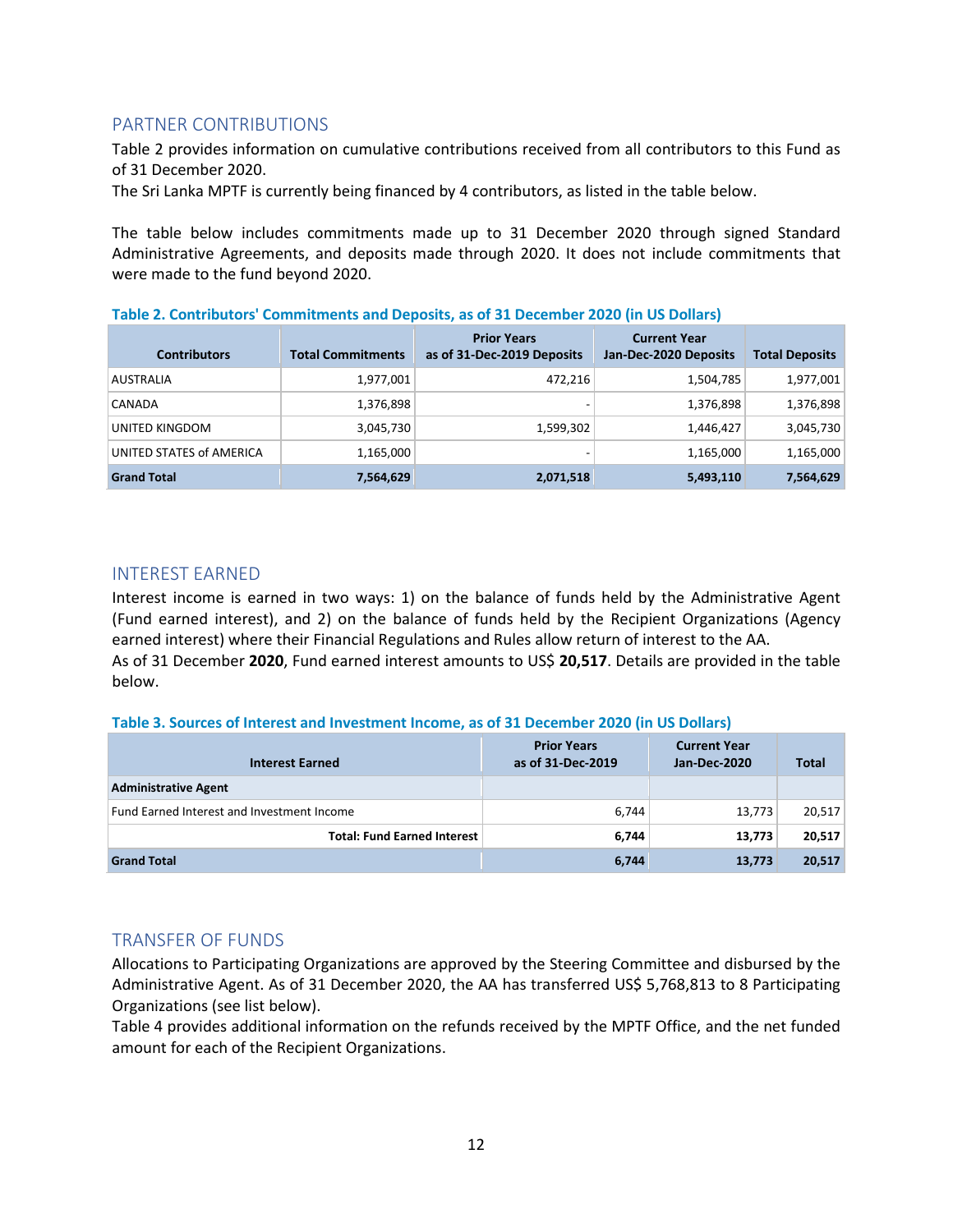| Participating      | Prior Years as of 31-Dec-2019 |                |                   | <b>Current Year Jan-Dec-2020</b> |                |                   | <b>Total</b>     |                |                   |
|--------------------|-------------------------------|----------------|-------------------|----------------------------------|----------------|-------------------|------------------|----------------|-------------------|
| Organization       | <b>Transfers</b>              | <b>Refunds</b> | <b>Net Funded</b> | <b>Transfers</b>                 | <b>Refunds</b> | <b>Net Funded</b> | <b>Transfers</b> | <b>Refunds</b> | <b>Net Funded</b> |
| <b>IOM</b>         | 343,878                       |                | 343,878           | 219,955                          |                | 219,955           | 563,833          |                | 563,833           |
| <b>UNDP</b>        |                               |                |                   | 2,057,263                        |                | 2,057,263         | 2,057,263        |                | 2,057,263         |
| <b>UNFPA</b>       |                               |                |                   | 440,861                          |                | 440,861           | 440,861          |                | 440,861           |
| <b>UNICEF</b>      |                               |                |                   | 593,850                          |                | 593,850           | 593,850          |                | 593,850           |
| <b>UNOPS</b>       | 123,000                       |                | 123,000           | 945,589                          |                | 945,589           | 1,068,589        |                | 1,068,589         |
| <b>UNWOMEN</b>     |                               |                |                   | 512,350                          |                | 512,350           | 512,350          |                | 512,350           |
| <b>WFP</b>         |                               |                |                   | 192,500                          |                | 192,500           | 192,500          |                | 192,500           |
| <b>WHO</b>         |                               |                |                   | 339,567                          |                | 339,567           | 339,567          |                | 339,567           |
| <b>Grand Total</b> | 466,878                       |                | 466,878           | 5,301,935                        |                | 5,301,935         | 5,768,813        |                | 5,768,813         |

#### **Table 4. Transfer, Refund, and Net Funded Amount by Recipient Organization, as of 31 December 2020 (in US Dollars)**

#### <span id="page-12-0"></span>EXPENDITURE AND FINANCIAL DELIVERY RATES

All final expenditures reported for the year 2020 were submitted by the Headquarters of the Recipient Organizations. These were consolidated by the MPTF Office.

Project expenditures are incurred and monitored by each Recipient Organization, and are reported as per the agreed upon categories for inter-agency harmonized reporting. The reported expenditures were submitted via the MPTF Office's online expenditure reporting tool. The 2020 expenditure data has been posted on the MPTF Office GATEWAY a[t http://mptf.undp.org/factsheet/fund/LKP00.](http://mptf.undp.org/factsheet/fund/LKP00)

#### **EXPENDITURE REPORTED BY PARTICIPATING ORGANIZATION**

In **2020**, US\$ **5,301,935** was net funded to Participating Organizations, and US\$ **1,879,151** was reported in expenditure.

As shown in table below, the cumulative net funded amount is US\$ **5,768,813** and cumulative expenditures reported by the Participating Organizations amount to US\$ **1,916,192**. This equates to an overall Fund expenditure delivery rate of **33** percent.

#### **5.1 Net Funded Amount, Reported Expenditure, and Financial Delivery by Participating Organization, as of 31 December 2020 (in US Dollars)**

|                               |                                  |                             | <b>Expenditure</b>                      |                                     |                   |                           |
|-------------------------------|----------------------------------|-----------------------------|-----------------------------------------|-------------------------------------|-------------------|---------------------------|
| Participating<br>Organization | <b>Approved</b><br><b>Amount</b> | <b>Net Funded</b><br>Amount | <b>Prior Years</b><br>as of 31-Dec-2019 | <b>Current Year</b><br>Jan-Dec-2020 | <b>Cumulative</b> | <b>Delivery Rate</b><br>% |
| <b>IOM</b>                    | 563,833                          | 563,833                     | 3,263                                   | 174,499                             | 177,762           | 31.53                     |
| <b>UNDP</b>                   | 2,057,263                        | 2,057,263                   | 31,637                                  | 903,497                             | 935,134           | 45.46                     |
| <b>UNFPA</b>                  | 440,861                          | 440,861                     |                                         | 1,660                               | 1,660             | 0.38                      |
| <b>UNICEF</b>                 | 904,683                          | 593,850                     |                                         | 20,262                              | 20,262            | 3.41                      |
| <b>UNOPS</b>                  | 1,068,589                        | 1,068,589                   | 2,141                                   | 585,279                             | 587,420           | 54.97                     |
| <b>UNWOMEN</b>                | 512,350                          | 512,350                     |                                         | 93,843                              | 93,843            | 18.32                     |
| <b>WFP</b>                    | 528,086                          | 192,500                     |                                         |                                     |                   | 0                         |
| <b>WHO</b>                    | 339,567                          | 339,567                     |                                         | 100,112                             | 100,112           | 29.48                     |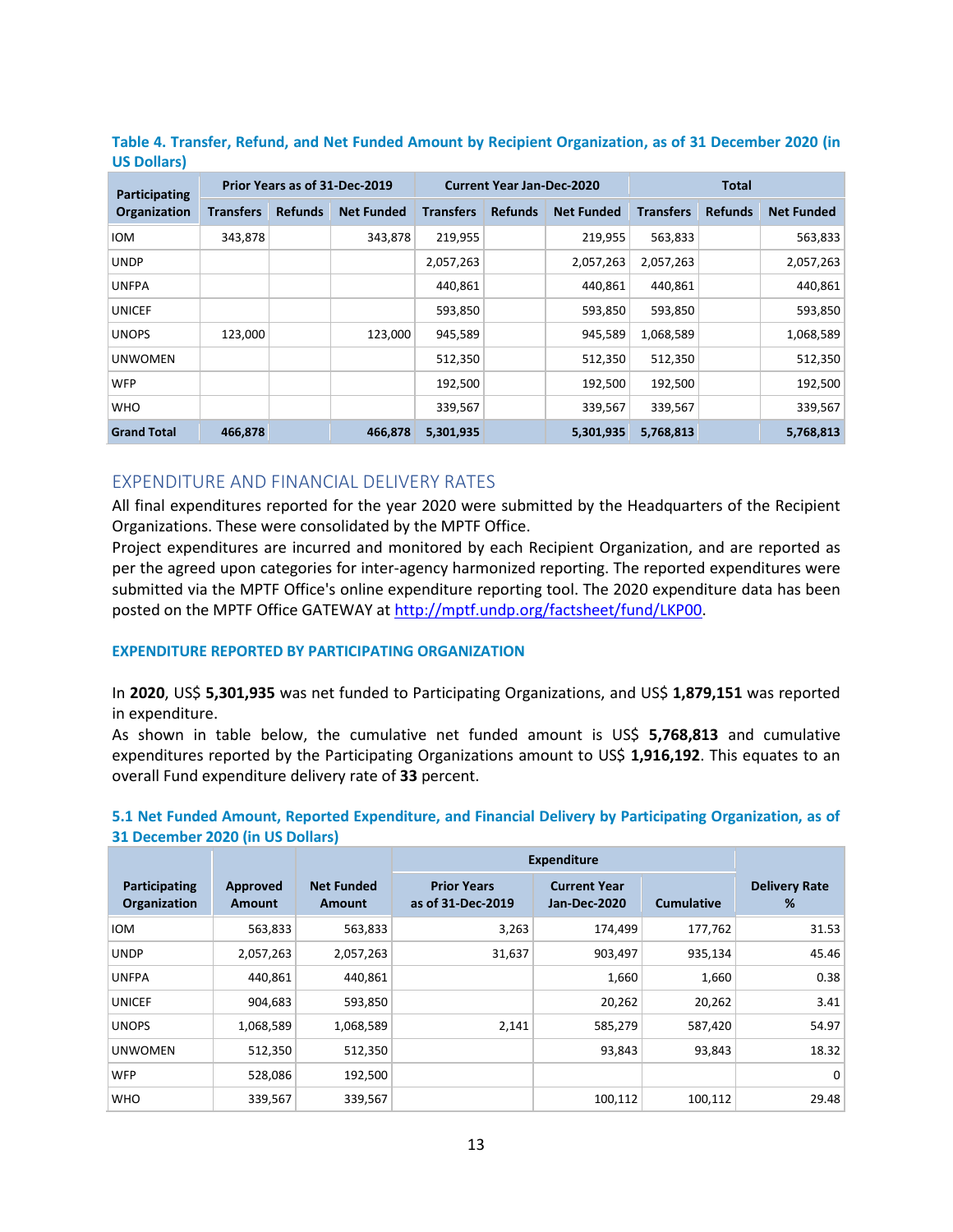| <b>Grand Total</b>                             | 6.415.232 | 5.768.813 | 37.041 | 1.879.151 | 1.916.192 | 33.22 |  |
|------------------------------------------------|-----------|-----------|--------|-----------|-----------|-------|--|
| <b>EVECTIBITING BY MINIBALL AND BY BRAILER</b> |           |           |        |           |           |       |  |

**EXPENDITURE BY WINDOW AND BY PROJECT**

Table 5.2 displays the net funded amounts, expenditures reported and the financial delivery rates by Participating Organization, by Project and by Window.

#### **Table 5.2: Expenditure by Project within Window, as of 31 December 2020 (in US Dollars)**

|                     | Window/ Project No.and Project Title | Participating<br>Organization | Project<br><b>Status</b> | <b>Total</b><br><b>Approved</b><br><b>Amount</b> | <b>Net</b><br><b>Funded</b><br><b>Amount</b> | <b>Total</b><br><b>Expenditure</b> | <b>Delivery</b><br>Rate<br>% |
|---------------------|--------------------------------------|-------------------------------|--------------------------|--------------------------------------------------|----------------------------------------------|------------------------------------|------------------------------|
| Peace               |                                      |                               |                          |                                                  |                                              |                                    |                              |
| 00118629            | Programme for Peace in Sri Lan       | <b>IOM</b>                    | On<br>Going              | 511,422                                          | 511,422                                      | 125,351                            | 24.51                        |
| 00118629            | Programme for Peace in Sri Lan       | <b>UNDP</b>                   | On<br>Going              | 2,057,263                                        | 2,057,263                                    | 935,134                            | 45.46                        |
| 00118629            | Programme for Peace in Sri Lan       | <b>UNFPA</b>                  | On<br>Going              | 341,351                                          | 341,351                                      |                                    | $\Omega$                     |
| 00118629            | Programme for Peace in Sri Lan       | <b>UNICEF</b>                 | On<br>Going              | 321,350                                          | 321,350                                      |                                    | $\Omega$                     |
| 00118629            | Programme for Peace in Sri Lan       | <b>UNOPS</b>                  | On<br>Going              | 1,068,589                                        | 1,068,589                                    | 587,420                            | 54.97                        |
| 00118629            | Programme for Peace in Sri Lan       | <b>UNWOMEN</b>                | On<br>Going              | 461,350                                          | 461,350                                      | 44,962                             | 9.75                         |
| 00118629            | Programme for Peace in Sri Lan       | <b>WHO</b>                    | On<br>Going              | 239,567                                          | 239,567                                      | 100,112                            | 41.79                        |
| <b>Peace: Total</b> |                                      |                               |                          | 5,000,892                                        | 5,000,892                                    | 1,792,979                          | 35.85                        |

| <b>Resilience</b>        |                                      |                |             |           |           |           |        |
|--------------------------|--------------------------------------|----------------|-------------|-----------|-----------|-----------|--------|
| 00123973                 | Joint Programme for Resilience       | <b>UNFPA</b>   | On<br>Going | 99,510    | 99,510    | 1,660     | 1.67   |
| 00123973                 | Joint Programme for Resilience       | <b>UNICEF</b>  | On<br>Going | 500,000   | 189,167   | 644       | 0.34   |
| 00123973                 | Joint Programme for Resilience       | <b>WFP</b>     | On<br>Going | 528,086   | 192,500   |           | 0      |
| 00123974                 | <b>COVID-19 Emergency Response</b>   | <b>UNICEF</b>  | On<br>Going | 83,333    | 83,333    | 19,618    | 23.54  |
| 00123975                 | Stregthen<br>Community<br>Engagement | <b>WHO</b>     | On<br>Going | 100,000   | 100,000   |           | 0      |
| 00123976                 | Assiting vulnerable women head       | <b>UNWOMEN</b> | On<br>Going | 51,000    | 51,000    | 48,881    | 95.84  |
| 00123977                 | Provision of Essential food an       | <b>IOM</b>     | On<br>Going | 52,411    | 52,411    | 52,411    | 100.00 |
| <b>Resilience: Total</b> |                                      | 1,414,340      | 767,921     | 123,214   | 16.05     |           |        |
|                          |                                      |                |             |           |           |           |        |
| <b>Grand Total</b>       |                                      |                |             | 6,415,232 | 5,768,813 | 1,916,192 | 33.22  |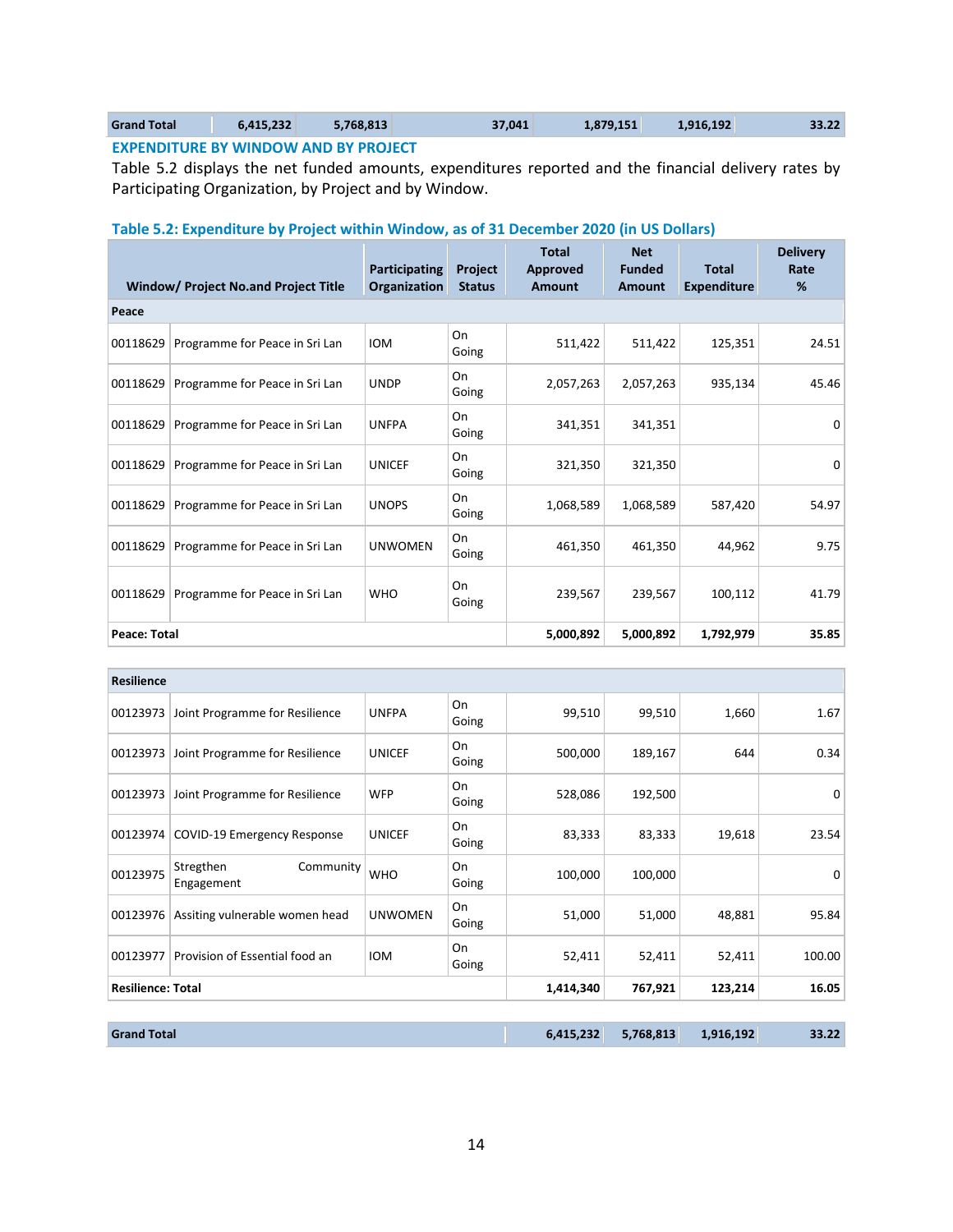#### **EXPENDITURE REPORTED BY CATEGORY**

Project expenditures are incurred and monitored by each Recipient Organization and are reported as per the agreed categories for inter-agency harmonized reporting. See table below.

2012 CEB Expense Categories

- 1. Staff and personnel costs
- 2. Supplies, commodities and materials
- 3. Equipment, vehicles, furniture and depreciation
- 4. Contractual services
- 5. Travel
- 6. Transfers and grants
- 7. General operating expenses
- 8. Indirect costs

#### **Table 5.3 Expenditure by UNDG Budget Category, as of 31 December 2020 (in US Dollars)**

|                                           | <b>Expenditure</b>                      |                                     |              |                                                     |
|-------------------------------------------|-----------------------------------------|-------------------------------------|--------------|-----------------------------------------------------|
| Category                                  | <b>Prior Years</b><br>as of 31-Dec-2019 | <b>Current Year</b><br>Jan-Dec-2020 | <b>Total</b> | <b>Percentage of Total</b><br><b>Programme Cost</b> |
| Staff & Personnel Cost                    | 98                                      | 190,746                             | 190,844      | 10.82                                               |
| Suppl, Comm, Materials                    | 316                                     | 85,648                              | 85,964       | 4.87                                                |
| Equip, Veh, Furn, Depn                    | 8,531                                   | 100,210                             | 108,741      | 6.17                                                |
| <b>Contractual Services</b>               | 17,129                                  | 1,227,485                           | 1,244,614    | 70.58                                               |
| Travel                                    | 2,735                                   | 6,903                               | 9,637        | 0.55                                                |
| <b>Transfers and Grants</b>               |                                         | 38,170                              | 38,170       | 2.16                                                |
| <b>General Operating</b>                  | 5,810                                   | 79,645                              | 85,455       | 4.85                                                |
| <b>Programme Costs Total</b>              | 34,618                                  | 1,728,806                           | 1,763,424    | 100.00                                              |
| <sup>1</sup> Indirect Support Costs Total | 2,423                                   | 150,345                             | 152,768      | 8.66                                                |
| <b>Total</b>                              | 37,041                                  | 1,879,151                           | 1,916,192    |                                                     |

#### <span id="page-14-0"></span>COST RECOVERY

Cost recovery policies for the Fund are guided by the applicable provisions of the Terms of Reference, the MOU concluded between the Administrative Agent and Recipient Organizations, and the SAAs concluded between the Administrative Agent and Contributors, based on rates approved by UNDG. The policies in place, as of 31 December **2020**, were as follows:

- The Administrative Agent (AA) fee: 1% is charged at the time of contributor deposit and covers services provided on that contribution for the entire duration of the Fund. In the reporting period US\$ 54,931 was deducted in AA-fees. Cumulatively, as of 31 December 2020, US\$ 75,646 has been charged in AA-fees.
- Indirect Costs of Participating Organizations: Participating Organizations may charge 7% indirect costs. In the current reporting period US\$ 150,345 was deducted in indirect costs by Participating Organizations. Cumulatively, indirect costs amount to US\$ 152,768 as of 31 December 2020.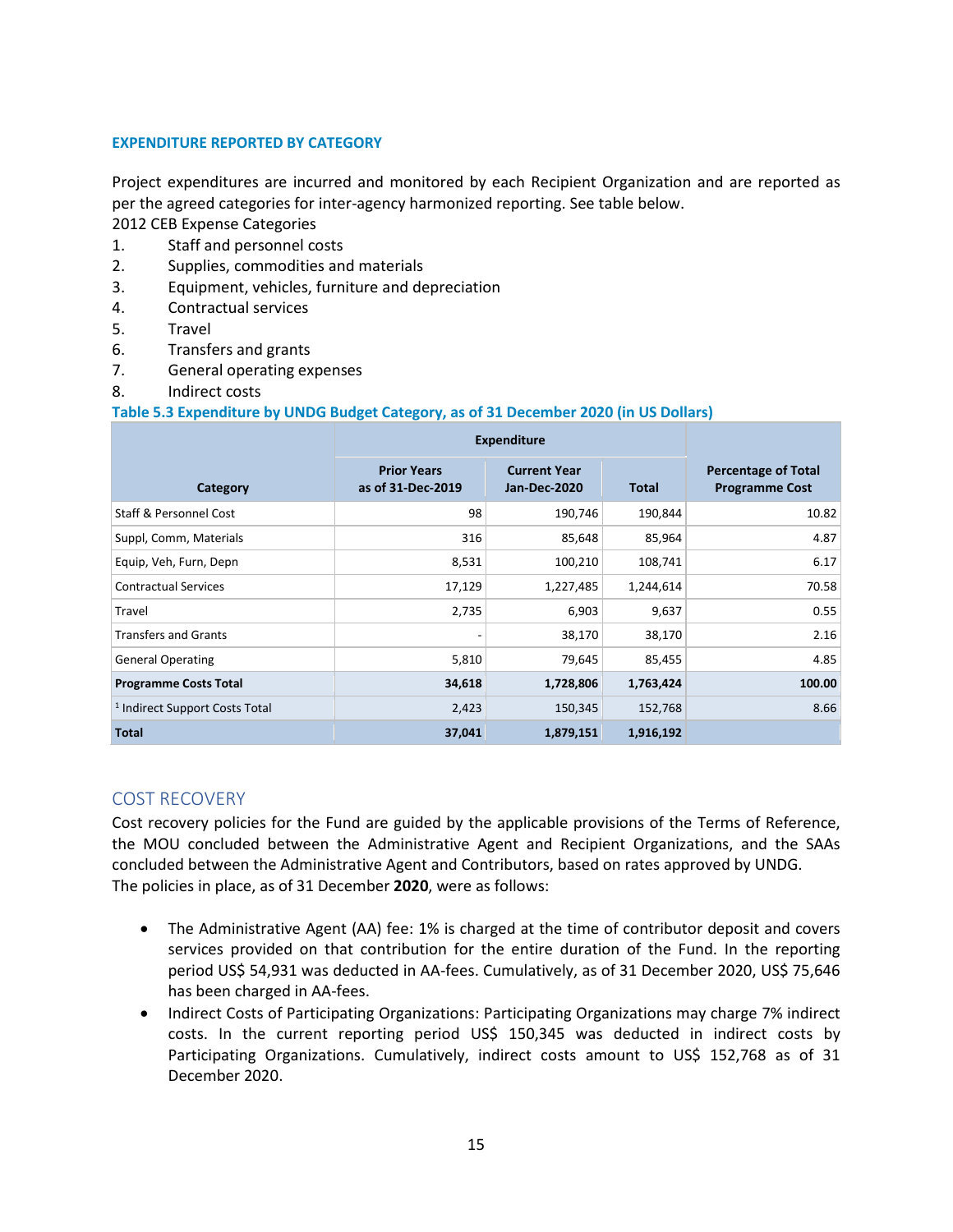#### <span id="page-15-0"></span>ACCOUNTABILITY AND TRANSPARENCY

In order to effectively provide fund administration services and facilitate monitoring and reporting to the UN system and its partners, the MPTF Office has developed a public website, the MPTF Office Gateway [\(http://mptf.undp.org\)](http://mptf.undp.org/). Refreshed in real time every two hours from an internal enterprise resource planning system, the MPTF Office Gateway has become a standard setter for providing transparent and accountable trust fund administration services.

The Gateway provides financial information including: contributor commitments and deposits, approved programme budgets, transfers to and expenditures reported by Recipient Organizations, interest income and other expenses. In addition, the Gateway provides an overview of the MPTF Office portfolio and extensive information on individual Funds, including their purpose, governance structure and key documents. By providing easy access to the growing number of narrative and financial reports, as well as related project documents, the Gateway collects and preserves important institutional knowledge and facilitates knowledge sharing and management among UN Organizations and their development partners, thereby contributing to UN coherence and development effectiveness.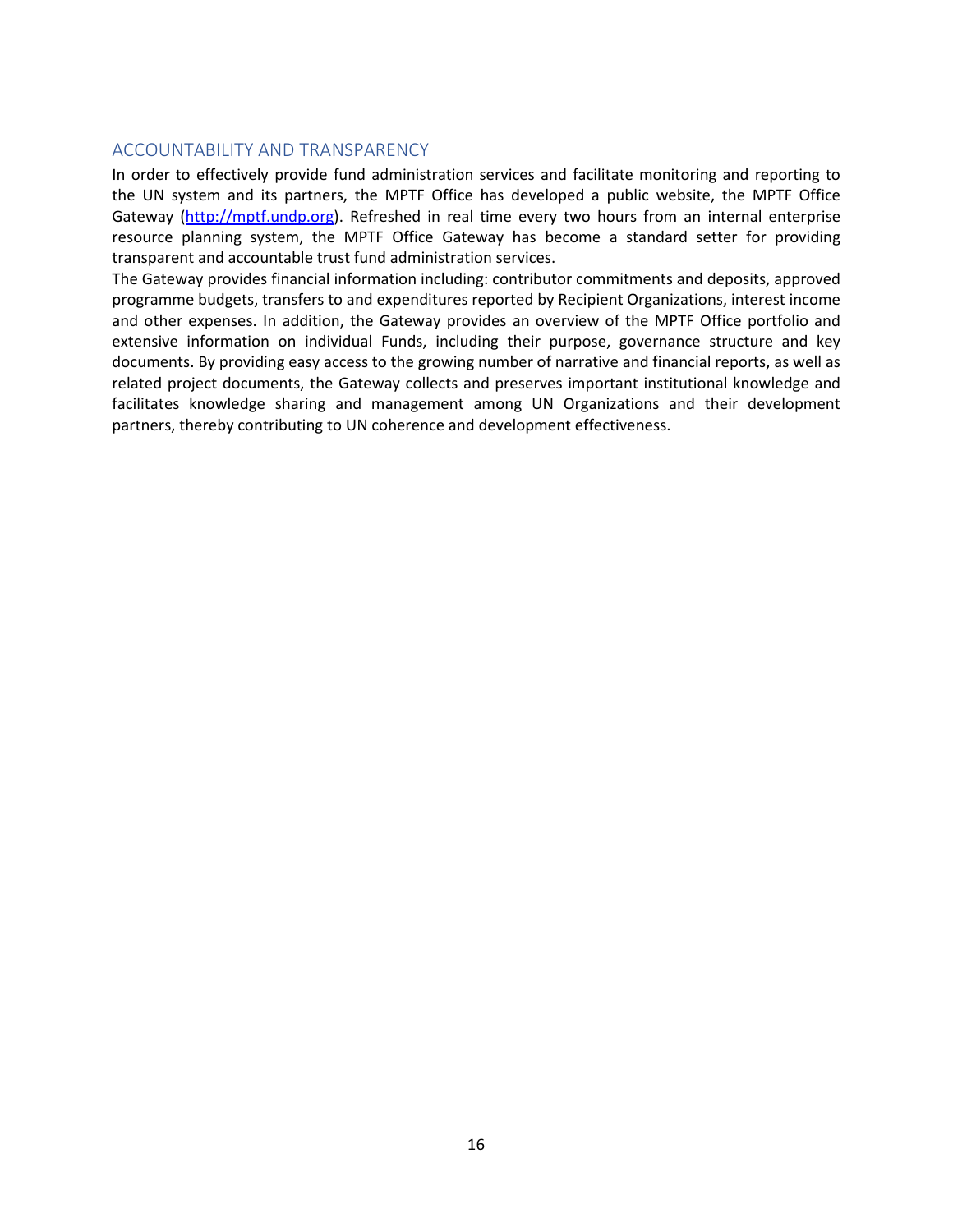<span id="page-16-0"></span>

| <b>Joint Programme for Peace</b>                                                                                                                                                                                                                                                                                                                             | <b>Achieved Indicator Targets</b>                                                                                                                                                                                                    | Reasons for Variance with<br><b>Planned Target (if any)</b> | <b>Source of Verification</b>                                                                                       |
|--------------------------------------------------------------------------------------------------------------------------------------------------------------------------------------------------------------------------------------------------------------------------------------------------------------------------------------------------------------|--------------------------------------------------------------------------------------------------------------------------------------------------------------------------------------------------------------------------------------|-------------------------------------------------------------|---------------------------------------------------------------------------------------------------------------------|
| <b>OUTCOME 1</b><br>Governments leads a credible victim-<br>centric process of accountability, truth-<br>seeking, reparations for past violations<br>and guarantees of non-recurrence in line<br>with<br>international standards<br>and                                                                                                                      | The OMP website was launched on the 19 <sup>th</sup> of<br>November 2020.                                                                                                                                                            |                                                             | http://www.ompsrilanka.org/om<br>p-documents/omp-publications                                                       |
| obligations.<br>Indicator: Degree of progress by the<br>government in<br>implementing<br>T <sub>J</sub><br>mechanisms within the commitments in<br>HRC Res 30/1.<br>% of people that feel the GoSL is doing a<br>very good or somewhat good job to<br>redress past grievances.<br>% of people reporting confidence in the<br>transitional justice mechanisms | List of complaints on the disappeared released for all<br>districts except Batticaloa.<br>Continued providing technical assistance to the<br>Human Rights Commission of SL in screening of<br>personnel for peacekeeping operations. |                                                             | Gazette Extraordinary - 2187/27,<br>9 August 2020<br>http://www.documents.gov.lk/fil<br>es/egz/2020/8/2187-27 E.pdf |
| <b>OMP</b><br>a.<br><b>OR</b><br>b.<br>Baseline: The government has advanced<br>on some of the commitments contained<br>in HRC resolution 30/1.<br>operationalized and the Office for<br>Reparations Act was adopted in October<br>2018.                                                                                                                     | Conflict Mapping Exercise by the Public Interest<br>Advocacy Group (PIAC) completed.<br>The Office on Missing Persons is being   Initiated research study on emerging land issues.                                                   | This activity will be subject to<br>review.                 | Training manuals on:<br><b>Basic Psychosocial Skills</b><br>Peer Support<br>Personal wellbeing and selfcare         |
| OMP = $43\%$ and OR = $n/a$                                                                                                                                                                                                                                                                                                                                  |                                                                                                                                                                                                                                      |                                                             | Mapping and survey results                                                                                          |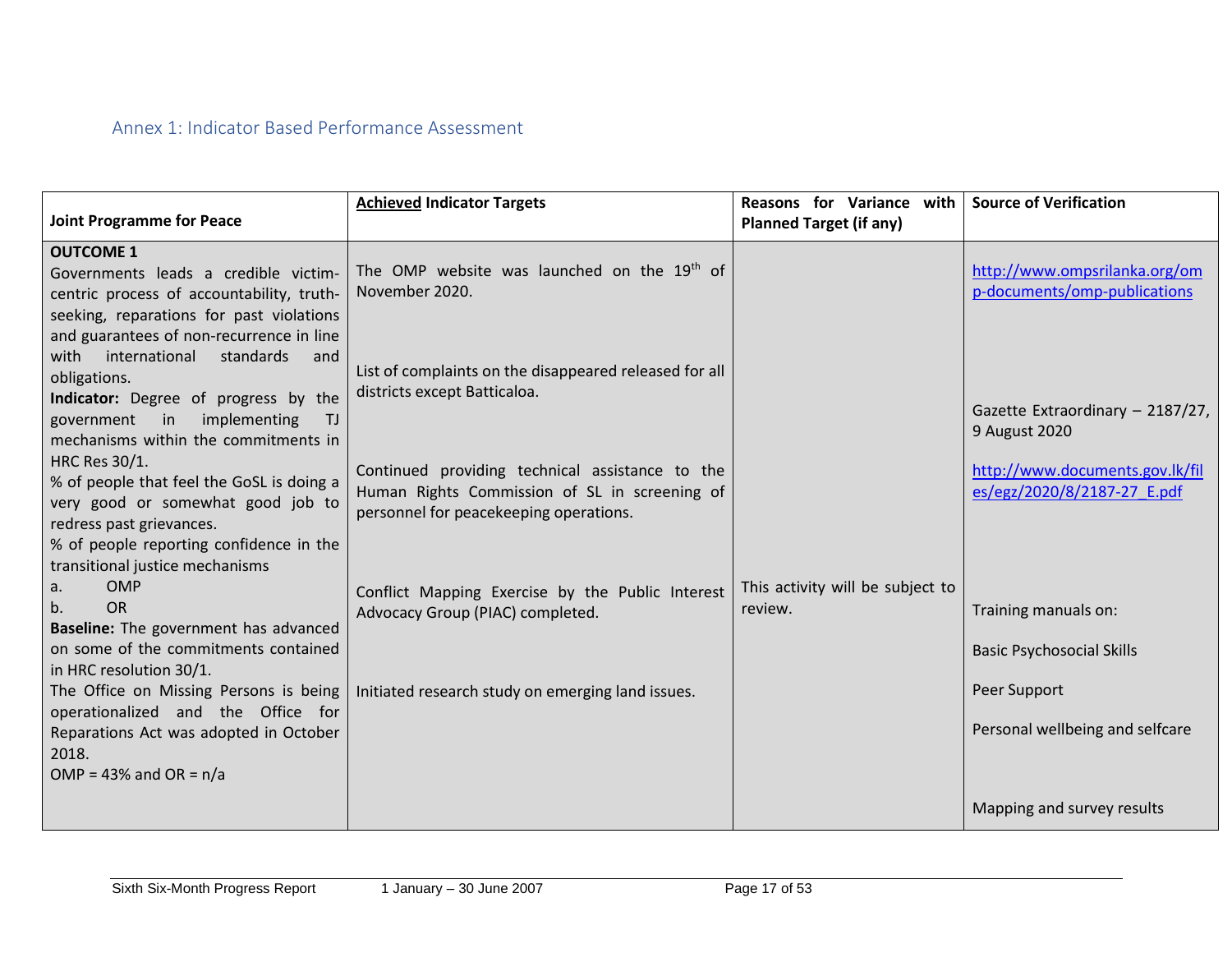| <b>Planned Target:</b>                                                                                                                                                                                                                                                                                                                                                                                                      |                                                                                                                                                                                                                                                                                                                                                                                                                                                                                                                                                     |                                                                                                                                                                  | Prioritization of community needs |
|-----------------------------------------------------------------------------------------------------------------------------------------------------------------------------------------------------------------------------------------------------------------------------------------------------------------------------------------------------------------------------------------------------------------------------|-----------------------------------------------------------------------------------------------------------------------------------------------------------------------------------------------------------------------------------------------------------------------------------------------------------------------------------------------------------------------------------------------------------------------------------------------------------------------------------------------------------------------------------------------------|------------------------------------------------------------------------------------------------------------------------------------------------------------------|-----------------------------------|
| OMP completes archiving of documents<br>of past commissioners of inquiries.                                                                                                                                                                                                                                                                                                                                                 |                                                                                                                                                                                                                                                                                                                                                                                                                                                                                                                                                     |                                                                                                                                                                  | results                           |
| Members of Office for Reparations<br>appointed, and Office operationalized<br>based on credible and victim-centric<br>policies for reparations,<br>including<br>memorialization.<br>Truth commission<br>established<br>and<br>operationalized drawing on national<br>consultations and good practices (note<br>this target will be added following<br>consultations with government.)<br>Increased confidence in OMP and OR | The Office for Reparations (OR), continued its work<br>and operationalized with the appointed members<br>and Chairperson. Key achievements include:<br>inclusion of gender<br>sensitive<br>reparations,<br>establishing an information management system<br>and drawing up a strategy on mental health and<br>psycho-social support.<br>No further update available for 2020. As of<br>1.1.<br>2019, 46% of people are satisfied with the<br>Government's efforts to redress past grievances<br>No further update for 2020. As of 2019, 52%<br>1.2. | Parts of the study have been<br>utilized as input to the UN's<br>Common Country Analysis and<br>conflict analysis documents.                                     |                                   |
|                                                                                                                                                                                                                                                                                                                                                                                                                             | and 61% of confidence has been recorded in OMP<br>and OR mechanisms.                                                                                                                                                                                                                                                                                                                                                                                                                                                                                | implementation<br>The<br>0f<br>planned activities and targets<br>were impacted by the onset of                                                                   |                                   |
|                                                                                                                                                                                                                                                                                                                                                                                                                             | <b>WHO</b><br>established<br>multi-stakeholder<br><b>The</b><br>a<br>coordination platform for MHPSS in emergencies<br>with the Directorate of Mental Health, Ministry of<br>Health, Ministry of Social Services, National Institute<br>of Mental Health, Academia, Consumer Carer<br>Network and Civil Society organizations of the<br>Community of Practice for MHPSS.                                                                                                                                                                            | the pandemic. Also, the<br>of<br>Government<br>change<br>(August 2020) caused certain<br>including to<br>the<br>delays<br>adoption of the Reparations<br>Policy. |                                   |
|                                                                                                                                                                                                                                                                                                                                                                                                                             | Conducted four community-based trainings for                                                                                                                                                                                                                                                                                                                                                                                                                                                                                                        | of the<br>Truth<br>terms<br>In<br>Commission, the Government                                                                                                     |                                   |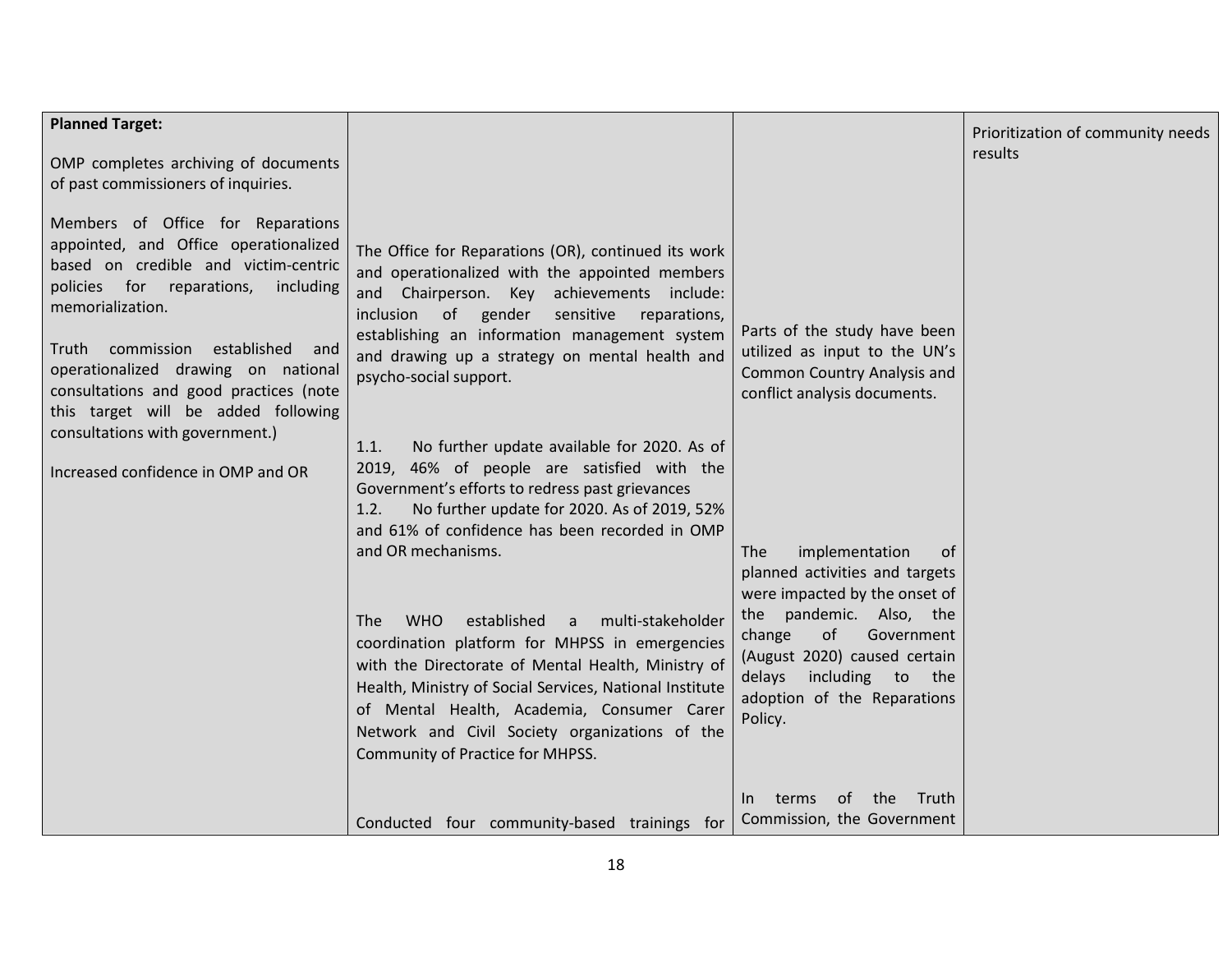| MHPSS service providers in the Eastern Province<br>including other vulnerable groups.<br>Initiated national school MHPSS programmes with<br>the Ministry of Health and the Ministry of Education. | has not reflected on any<br>movement following<br>the<br>unfortunate events of Easter<br>Sunday 2019 pertaining to the<br>introduction of the Act to the<br>parliament for passage and<br>operationalization. |  |
|---------------------------------------------------------------------------------------------------------------------------------------------------------------------------------------------------|---------------------------------------------------------------------------------------------------------------------------------------------------------------------------------------------------------------|--|
| Supported the development of an online platform<br>for local MHPSS material, for public consumption.<br>The web domain is to be launched in April 2021.                                           | Peacebuilding Survey was not<br>conducted in 2020 owing to<br>COVID-19. As a<br>result,<br><i>indicators</i><br>could<br>not be<br>measured.                                                                  |  |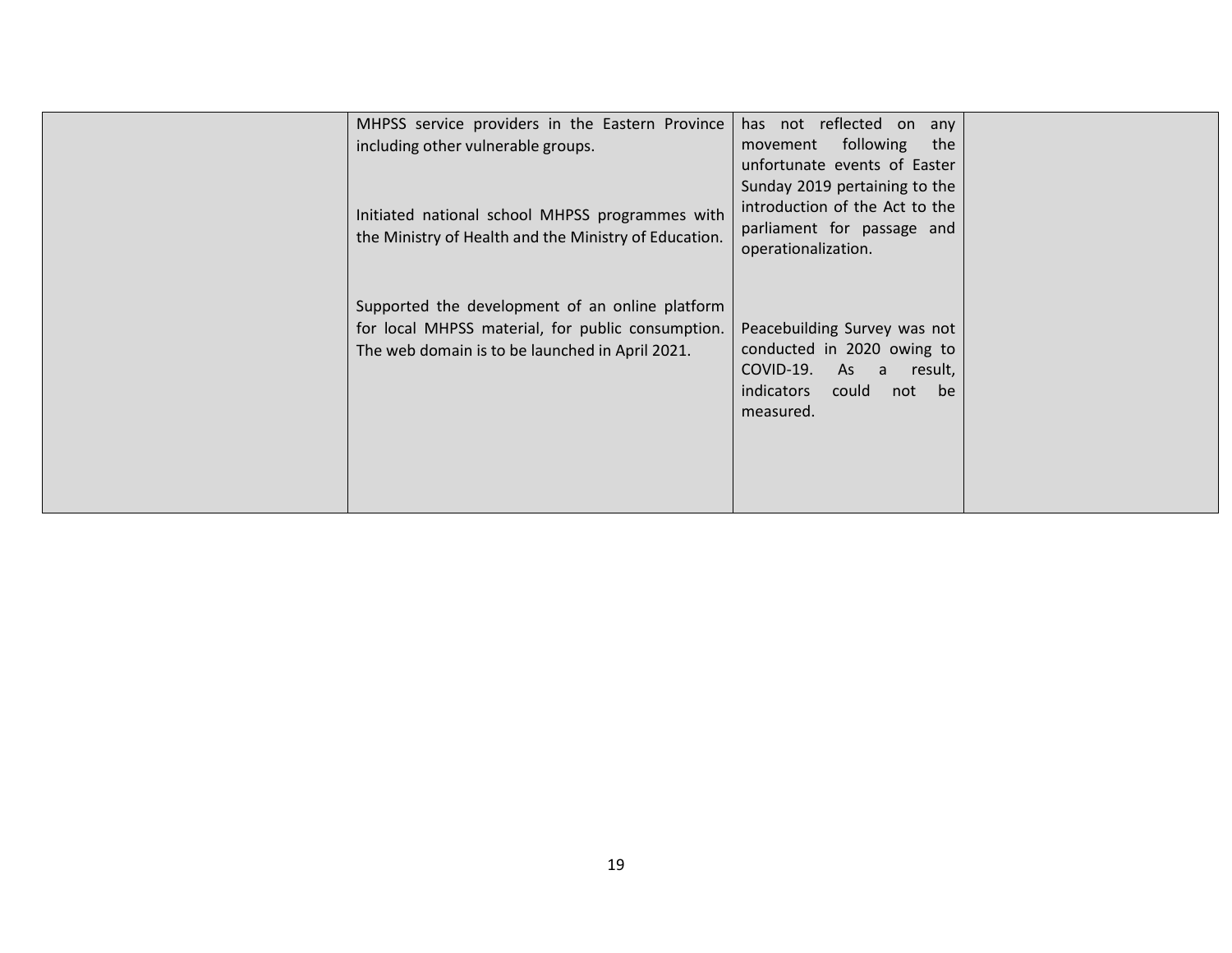| Output 1.1: The JPP provides strategic,<br>coherent, timely and targeted support to<br>the Government of Sri Lanka's existing<br>transitional<br>justice<br>and<br>emerging<br>mechanisms.                                                                                                                                           | A MHPSS technical expert was hired to the Office of<br>Reparations by IOM on the integration of MHPSS to<br>the Reparations framework, and to support in the<br>internal capacity building of the staff.                                    | Adverse impact of COVID-19<br>pandemic had a significant<br>effect<br>the<br>overall<br>on<br>transitional<br>justice<br>programmes. |  |
|--------------------------------------------------------------------------------------------------------------------------------------------------------------------------------------------------------------------------------------------------------------------------------------------------------------------------------------|---------------------------------------------------------------------------------------------------------------------------------------------------------------------------------------------------------------------------------------------|--------------------------------------------------------------------------------------------------------------------------------------|--|
| Indicator 1.1.1<br>Support provided through the JPP to the<br>transitional<br>justice<br>mechanisms,<br>according to priorities identified and<br>agreed upon in consultation with SCRM<br>Commissioners<br>of the<br>- TJ<br>and<br>mechanisms.                                                                                     | Specialist consultant on Developing an Integrated<br>Management System (IMS), to revamp and develop<br>a comprehensive database for OR has been<br>completed. The draft request for proposals and<br>terms of reference has been completed. |                                                                                                                                      |  |
| Baseline: Strategic consultants group<br>embedded within SCRM.<br><b>Planned Target:</b><br>OMP: Embed technical expertise and<br>UNVs to support development of<br>strategic plan, communications strategy<br>and strengthening of regional offices.'<br>onboarding<br>OR:<br>Support<br>for<br>technical<br>embed<br>Commissioners | Consultants and UNV officers have been identified<br>and contracted by the IOM to support operational<br>functions and technical functions for the OR.                                                                                      |                                                                                                                                      |  |
| expertise and support for national policy<br>on reparations and communications.                                                                                                                                                                                                                                                      | A network to build capacities and awareness on<br>reparations for survivors'<br>associations and<br>grassroots CSOs has been completed by IOM in<br>partnership with the Centre for Equality and Justice<br>(CEJ).                          |                                                                                                                                      |  |
| Indicator 1.1.2                                                                                                                                                                                                                                                                                                                      |                                                                                                                                                                                                                                             |                                                                                                                                      |  |
| % of redress measures provided by OMP                                                                                                                                                                                                                                                                                                |                                                                                                                                                                                                                                             |                                                                                                                                      |  |
|                                                                                                                                                                                                                                                                                                                                      |                                                                                                                                                                                                                                             |                                                                                                                                      |  |
| and OR<br><b>Baseline: -</b>                                                                                                                                                                                                                                                                                                         | Establishment of a CSO MHPSS support network for                                                                                                                                                                                            |                                                                                                                                      |  |
|                                                                                                                                                                                                                                                                                                                                      |                                                                                                                                                                                                                                             |                                                                                                                                      |  |
| <b>Planned Target: -</b>                                                                                                                                                                                                                                                                                                             | reparations commenced in December 2020 to                                                                                                                                                                                                   |                                                                                                                                      |  |
|                                                                                                                                                                                                                                                                                                                                      | support strengthening MHPSS capacity of civil                                                                                                                                                                                               |                                                                                                                                      |  |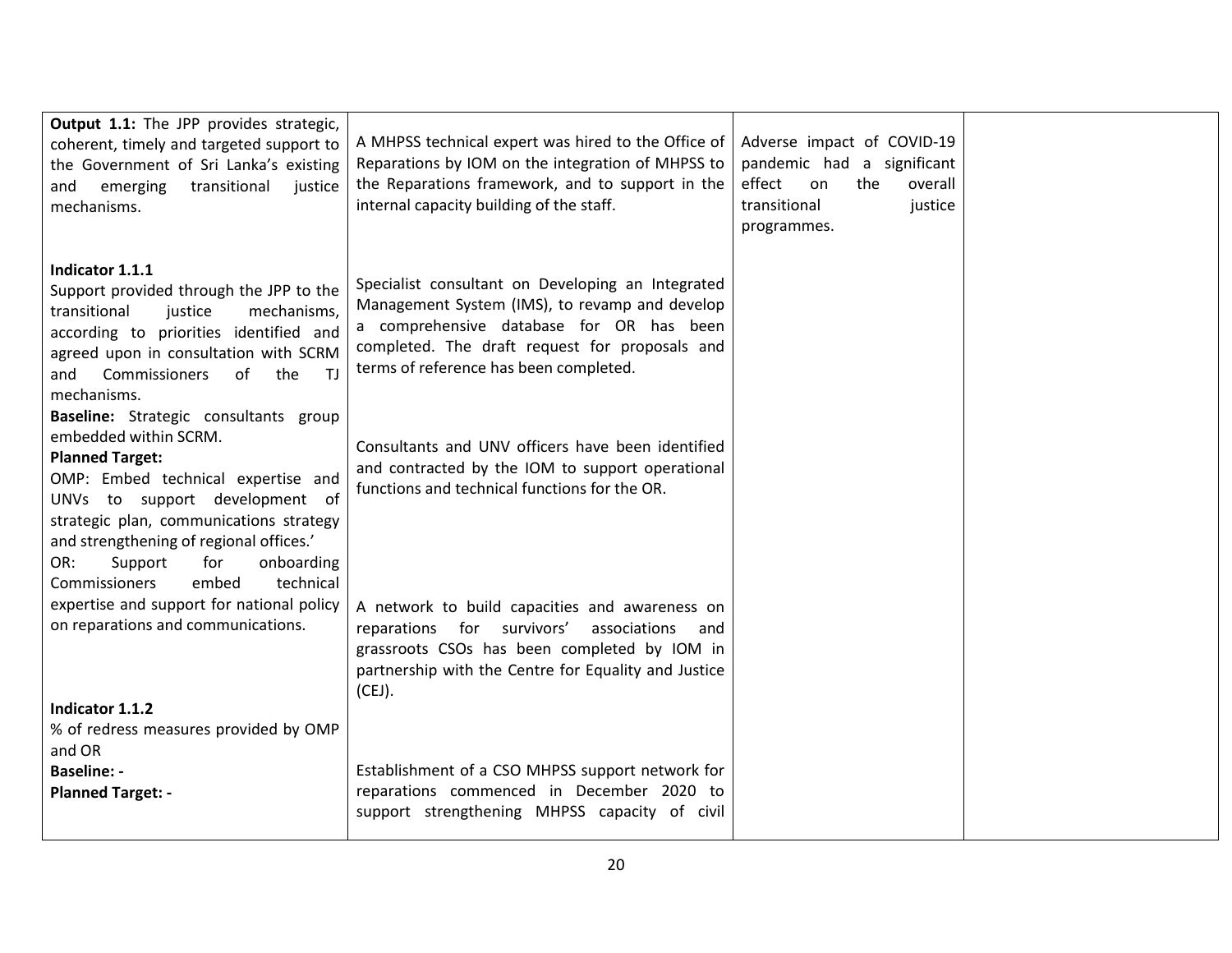| the national level. | society organizations and MHPSS professionals at                                                                                                                                                                                                                                                                                                                                                                           |
|---------------------|----------------------------------------------------------------------------------------------------------------------------------------------------------------------------------------------------------------------------------------------------------------------------------------------------------------------------------------------------------------------------------------------------------------------------|
| reparations.        | Provided technical input to design a Q&A booklet for<br>communications and awareness building on the role<br>of the OR and legislative provisions related to                                                                                                                                                                                                                                                               |
|                     | Priority needs were mapped at the community level.<br>The key finding was that there was a need for<br>greater collaboration with multiple expertise to<br>address various service aspects such as livelihood,<br>health and disabilities, conflict, and violence.                                                                                                                                                         |
|                     | Seventy-six community responders provided input<br>for the survey within three weeks from the date of<br>releasing the survey (i.e. 27th January 2021) and is<br>open till March 2021 for frontline workers to fill in.                                                                                                                                                                                                    |
|                     | WHO also conducted Sinhala and Tamil medium<br>trainings for around 150 participants to capacitate<br>MHPSS service providers working at the community<br>level using adopted global evidence-based material,<br>translated into Sinhalese and Tamil, while ensuring<br>that emerging vulnerable groups such as migrant<br>and domestic workers, quarantine center staff,<br>frontline responder in COVID 19 and the urban |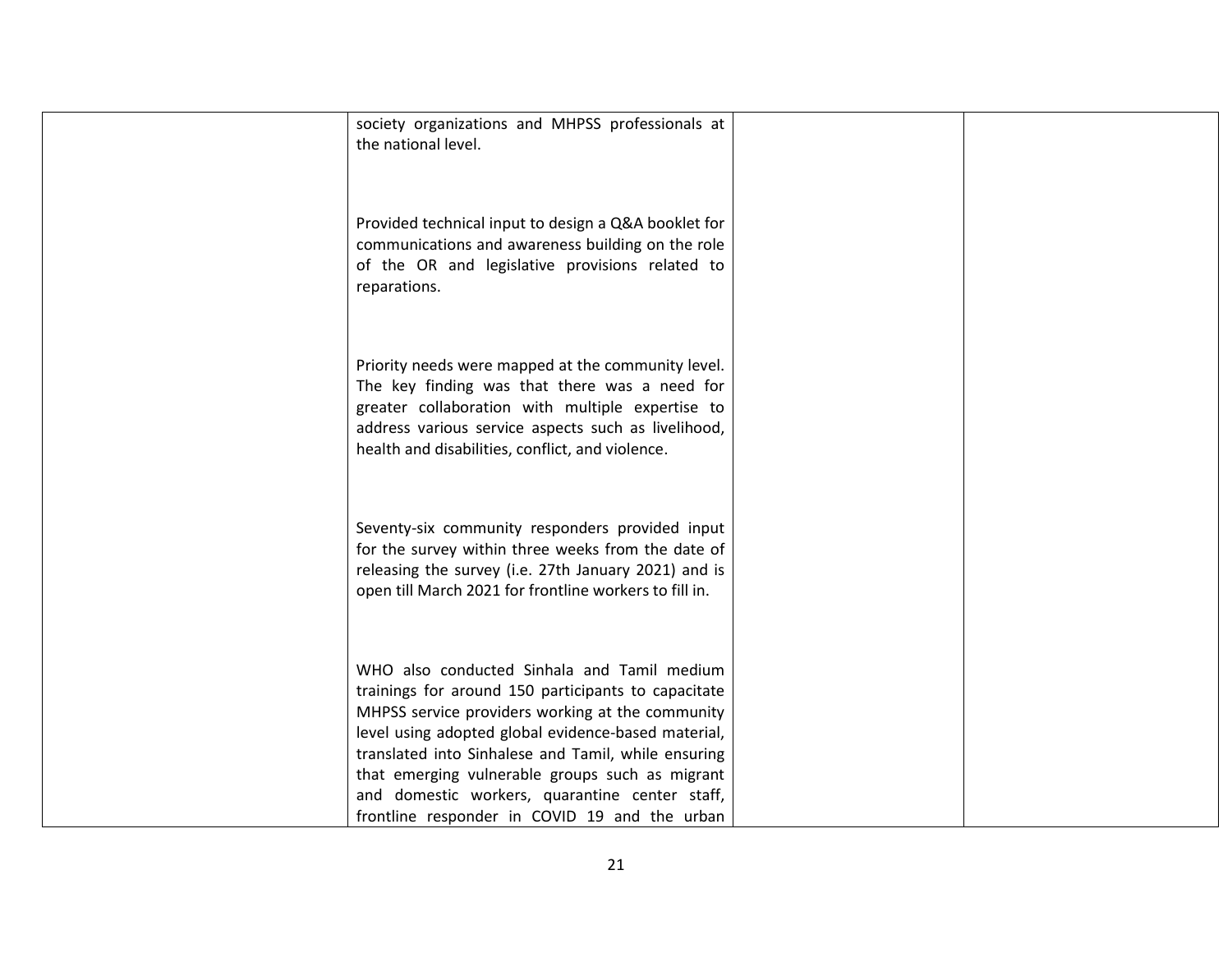|                                                                                                                                                                                                                                                                                                                                                                                                                                                                                                                                                                                                                                                                                                                                                                                                                   | settlement authority officers were reflected in such<br>trainings.                                                                                                                                                                                                                                                                                                  |                                                                                                                                                                                                                                                                                                                                                                                            |  |
|-------------------------------------------------------------------------------------------------------------------------------------------------------------------------------------------------------------------------------------------------------------------------------------------------------------------------------------------------------------------------------------------------------------------------------------------------------------------------------------------------------------------------------------------------------------------------------------------------------------------------------------------------------------------------------------------------------------------------------------------------------------------------------------------------------------------|---------------------------------------------------------------------------------------------------------------------------------------------------------------------------------------------------------------------------------------------------------------------------------------------------------------------------------------------------------------------|--------------------------------------------------------------------------------------------------------------------------------------------------------------------------------------------------------------------------------------------------------------------------------------------------------------------------------------------------------------------------------------------|--|
| <b>OUTCOME 2</b><br>Reconciliation: Positive relationships and<br>mutual understanding between and<br>among different groups, and between<br>groups and the state, contribute to<br>peaceful coexistence and a sense of<br>belonging in Sri Lanka.<br>Indicators: % of people that strongly or<br>somewhat agree that Sri Lanka is making<br>progress on reconciliation.<br>Number of institutions seeing improved<br>ratings in the annual tracker of service<br>delivery capability in Tamil<br><b>Baseline: 48% (2018</b><br><b>Strategic Context</b><br>Assessment)<br>The first survey will be conducted in 2019<br><b>Planned Target:</b><br>Increase to above 50% (over half) by2020<br>50% of the institutions that take part in<br>the tracking exercise see improved Tamil<br>language service delivery | Funds were secured from the United Nations Office<br>on Genocide Prevention and the Responsibility to<br>Protect to contact international experts and provide<br>further technical assistance to the Online<br>Community Partner.<br>An annual report, 10 monthly hate speech reports<br>and 10 monthly data sets were received from March<br>2020 - December 2020. | Work is currently ongoing with<br>the implementation of two<br>titled<br>programmes<br>'Empowering communities to<br>prevent Violence<br>Against<br>Women and Girls' and a Youth<br>Social Cohesion Project.<br>Operations were slowed down<br>the<br>COVID19<br>due<br>to<br>pandemic.<br>Survey could not be repeated<br>in 2020 due to the prevailing<br>COVID-19 situation in country. |  |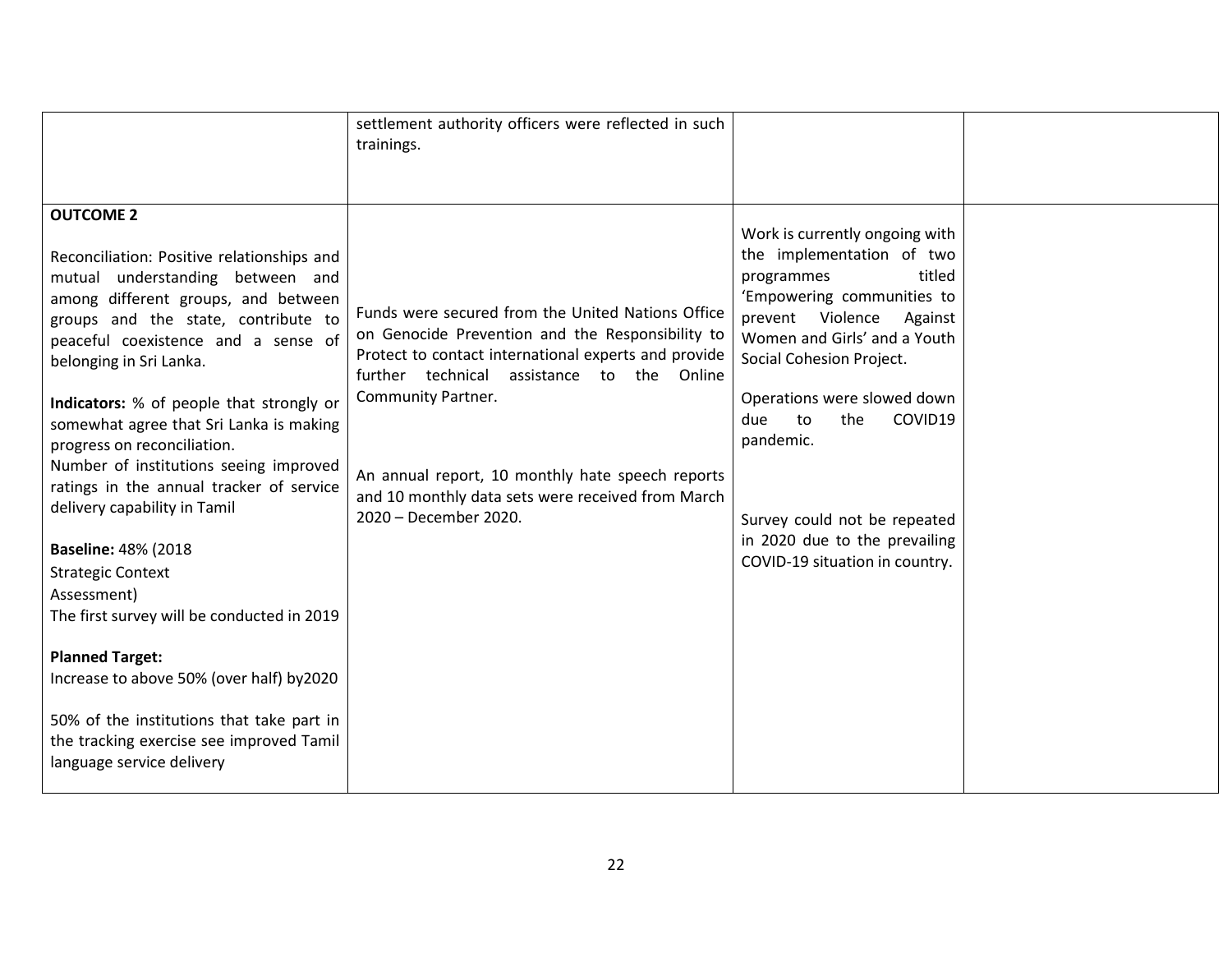| Output 2.1: The UN in Sri Lanka provides    |                              |  |
|---------------------------------------------|------------------------------|--|
| strategic, coherent, timely and targeted    | No further work could be     |  |
| support to strengthen reconciliation and    | done as a result of COVID19  |  |
| social cohesion.                            | and the delays caused by the |  |
|                                             | August 2020 Elections.       |  |
| Indicators:                                 |                              |  |
| 2.1.1 Service tracking tool and related     |                              |  |
| advocacy strategy finalized                 |                              |  |
| 2.1.2 Level of increase in capacity of      |                              |  |
| Ministry of National Integration, Official  |                              |  |
| Languages, Social progress and Hindu        |                              |  |
| Religious Affairs to monitor Sinhala and    |                              |  |
| Tamil language service delivery             |                              |  |
| 2.1.3 Extent of progress made in            |                              |  |
| institutionalizing<br>positive<br>incentive |                              |  |
| measure for better service delivery         |                              |  |
| within the state system in both             |                              |  |
| languages                                   |                              |  |
|                                             |                              |  |
| Baseline: Methodology finalized and         |                              |  |
| tested (2019)                               |                              |  |
| Core team identified to work with the       |                              |  |
| Policy Think Tank                           |                              |  |
|                                             |                              |  |
| Award for the best performing public        |                              |  |
| authority introduced by the Ministry as     |                              |  |
| part of the pilot project in June 2019      |                              |  |
|                                             |                              |  |
| <b>Planned Target:</b>                      |                              |  |
| Tracking exercise repeated (2020)           |                              |  |
|                                             |                              |  |
| Ministry capacity enables system of         |                              |  |
| ranking public authorities by service       |                              |  |
| delivery based on language to be            |                              |  |
| established                                 |                              |  |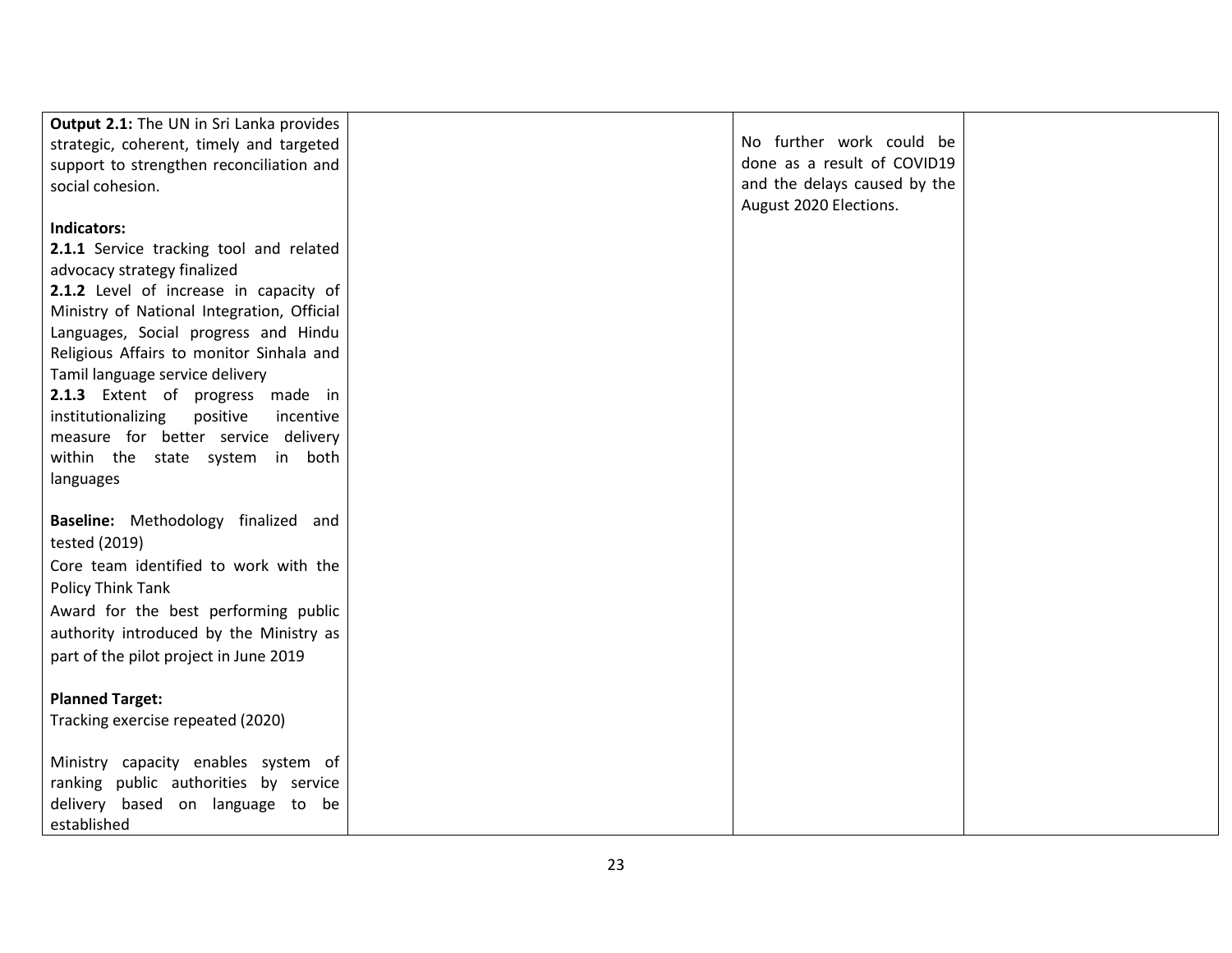| Award institutionalized within state<br>system (i.e. awarded by the Ministry in<br>2019 and 2020) and institutional rankings<br>published                                                                                                                                                                                                                     |                                                                                                                                                                                            |                                                                                                   |  |
|---------------------------------------------------------------------------------------------------------------------------------------------------------------------------------------------------------------------------------------------------------------------------------------------------------------------------------------------------------------|--------------------------------------------------------------------------------------------------------------------------------------------------------------------------------------------|---------------------------------------------------------------------------------------------------|--|
| Enhanced systematic monitoring of, and<br>response to online/offline hate speech<br>and the spread of disinformation<br>affecting social cohesion (UNDP)<br>Enhanced constructive and factually<br>informed interactions between peer<br>groups to prevent hate speech and<br>promote ethical use of the internet and<br>forms of offline media (UNDP/UNICEF) | 20 Youth Clubs and 20 Children's Clubs were<br>selected in 2 districts.<br>5 orientation meetings and project planning<br>workshops were conducted with around 65<br>Government officials. | Funding<br>was received<br>in<br>November 2020, and<br>the<br>programme is currently on<br>track. |  |
| Indicator 2.2.2<br><b>Baseline:</b><br><b>Planned Target:</b>                                                                                                                                                                                                                                                                                                 | National and regional (Batticaloa) religious leaders'<br>forums were established and are functional. Around<br>5000 community members were reached through<br>these forums.                |                                                                                                   |  |
|                                                                                                                                                                                                                                                                                                                                                               | Government stakeholders were introduced to Hate<br>Speech programming                                                                                                                      |                                                                                                   |  |
|                                                                                                                                                                                                                                                                                                                                                               | Discussions with Facebook to identify effective<br>collaboration to promote positive narratives against<br>the spread of hate speech were held.                                            |                                                                                                   |  |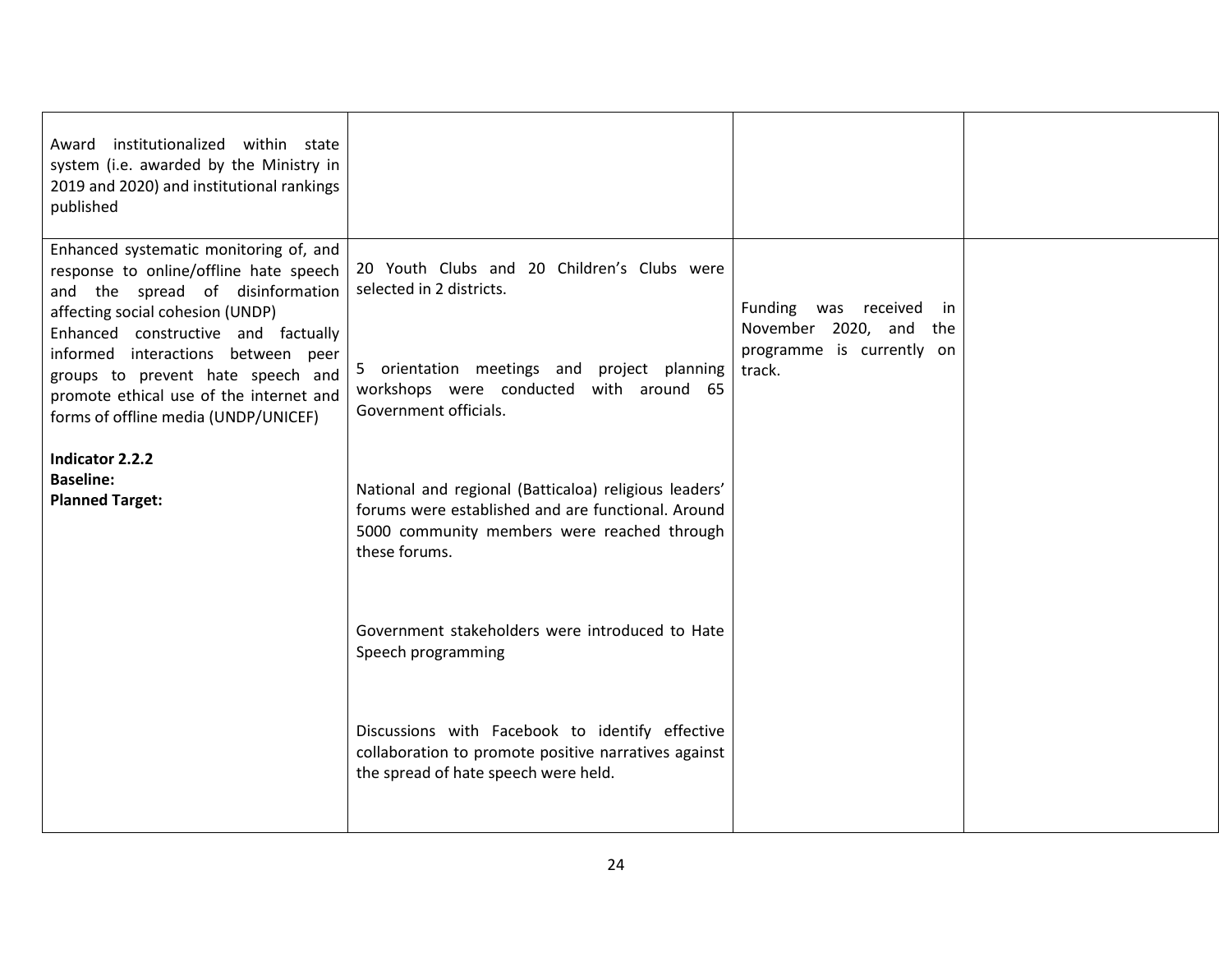|                                                                                                                                                                                                            | A ToR was developed for a proposed scoping study<br>into understanding the spread of hate speech on<br>social media platforms other than Facebook and IM<br>spaces was envisioned.                                                                                                                                            |                                                                                                                  |  |
|------------------------------------------------------------------------------------------------------------------------------------------------------------------------------------------------------------|-------------------------------------------------------------------------------------------------------------------------------------------------------------------------------------------------------------------------------------------------------------------------------------------------------------------------------|------------------------------------------------------------------------------------------------------------------|--|
|                                                                                                                                                                                                            | Ongoing development of a training curriculum with a<br>focus on digital literacy and life skills related to<br>respect, tolerance for diversity and non-violent<br>communication. Department of Probation &<br>Childcare Services (DPCS) to mainstream this<br>training curriculum into the on-the-job training for<br>CRPOs. |                                                                                                                  |  |
|                                                                                                                                                                                                            | A capacity assessment survey carried out with 3,000<br>religious leaders to be used to inform future training<br>initiatives on developing counter narratives to hate<br>speech.                                                                                                                                              |                                                                                                                  |  |
| JPP Output 2B: The UN in Sri Lanka will<br>promote gender equality in securing<br>peace dividends by enhancing protection<br>of women and girls' human rights,<br>physical and mental health and security; | Preliminary activities concluded for UNFPA, UNICEF<br>and UN Women joint project on Sexual and Gender<br>Based Violence.                                                                                                                                                                                                      | Programme implementation<br>was delayed due to COVID-19<br>and the late commencement<br>of the SGBV component in |  |
| enhancing Women's participation in<br>decision-making<br>processes,<br>socio-<br>and<br>economic<br>recovery processes<br>responses related to conflict prevention                                         | A joint Results Framework is being developed.                                                                                                                                                                                                                                                                                 | September 2020.                                                                                                  |  |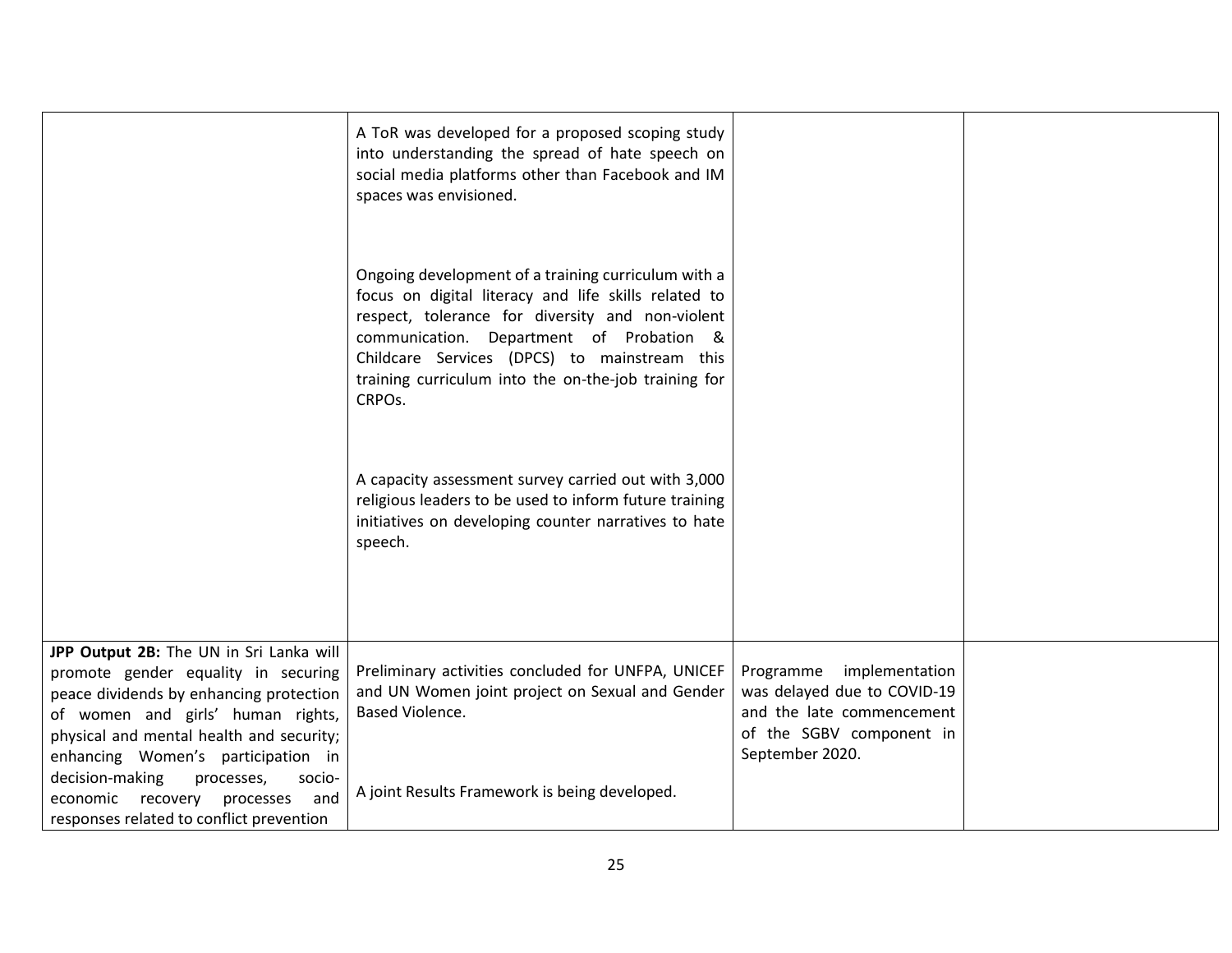|                                                                                                                                                     | Discussions with key government stakeholders and<br>CBOs were held in Mannar, and NGO partners were<br>identified for project implementation.                     | However, preparatory work<br>including the project's joint<br>activity plan was finalized and<br>the project team is focusing<br>on alternative methods to<br>implementation<br>and<br>developing a joint RRF in |                                                                                            |
|-----------------------------------------------------------------------------------------------------------------------------------------------------|-------------------------------------------------------------------------------------------------------------------------------------------------------------------|------------------------------------------------------------------------------------------------------------------------------------------------------------------------------------------------------------------|--------------------------------------------------------------------------------------------|
|                                                                                                                                                     | Technical Advisory Committee was mobilized and<br>shelters for support were identified including Akasa<br>& WDC for PPE and essential items.                      | consideration of risks and<br>challenges brought on by<br>Covid-19.                                                                                                                                              |                                                                                            |
|                                                                                                                                                     | Initial mapping of 141 children's clubs was<br>conducted on how they could be strengthened as<br>engagement platforms around issues of violence<br>against girls. |                                                                                                                                                                                                                  |                                                                                            |
|                                                                                                                                                     | An online meeting was held to finalize a parenting<br>manual on positive discipline for the Sri Lankan<br>context.                                                |                                                                                                                                                                                                                  |                                                                                            |
|                                                                                                                                                     | Regional profiles were engaged to collect training<br>materials.                                                                                                  |                                                                                                                                                                                                                  |                                                                                            |
| <b>OUTCOME 04</b><br>The State prioritizes sustainable return,<br>resettlement and/or local integration of<br>conflict-displaced persons (IDPs, IDP | 70% of the target population mentioned that<br>increased their income.                                                                                            | The variance is primarily<br>owing to the implementation<br>delays caused by the COVID-<br>19 context.                                                                                                           | District and Divisional secretariat<br>statistics, Monitoring reports,<br>progress reports |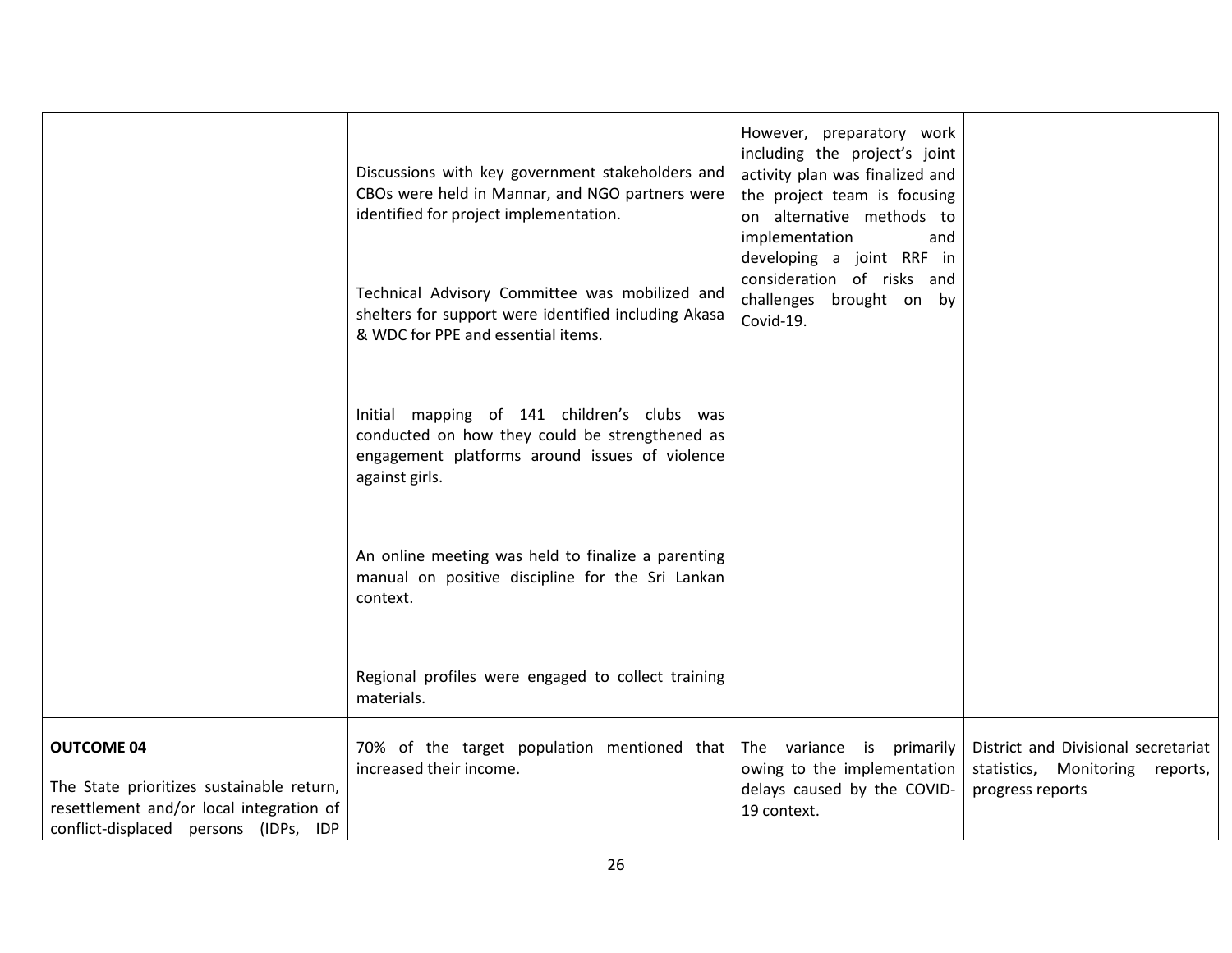| returnees, and refugee returnees) in a<br>safe and dignified manner to rebuild lives<br>and communities.<br>Indicators: % of targeted population<br>reporting that their incomes increased<br>Baseline: 30% Planned Target: 70% | 40% of the target population mentioned that their<br>living stranded after return slightly improved and<br>that they were supported with basic facilities.        | Preliminary<br>work<br>was<br>completed to conduct the<br>needs<br>assessment<br>and<br>women's safety audit of public<br>spaces considering the impact<br>of COVID-19.                                                                            |  |
|---------------------------------------------------------------------------------------------------------------------------------------------------------------------------------------------------------------------------------|-------------------------------------------------------------------------------------------------------------------------------------------------------------------|----------------------------------------------------------------------------------------------------------------------------------------------------------------------------------------------------------------------------------------------------|--|
| % of targeted population that report<br>having improved living<br>standards<br>Baseline: Living Standard Index (0.4)<br>Planned Target: Living Standard Index<br>(0, 5)                                                         | 65% of the returnees mentioned an increased<br>feeling of confidence and trust in the resettlement<br>process based on access to essential livelihood<br>services | The UNW project engaged the<br>government<br>stakeholders<br>from the inception and<br>obtained the endorsement of<br>the Government authorities in<br>Mullaitivu district for a more<br>coordinated and integrated<br>of<br>implementation<br>the |  |
| % of the targeted resettled population<br>that report increased feelings of<br>confidence and trust in the resettlement<br>process based on access to livelihood                                                                |                                                                                                                                                                   | project's<br>intervention<br>strategy.                                                                                                                                                                                                             |  |
| services<br>Baseline:25%                                                                                                                                                                                                        |                                                                                                                                                                   | 146 women IDP returnees<br>were identified as prospective<br>beneficiaries and profiling of                                                                                                                                                        |  |
| Planned Target:60%                                                                                                                                                                                                              |                                                                                                                                                                   | them with a digital database is<br>in progress.                                                                                                                                                                                                    |  |
|                                                                                                                                                                                                                                 |                                                                                                                                                                   |                                                                                                                                                                                                                                                    |  |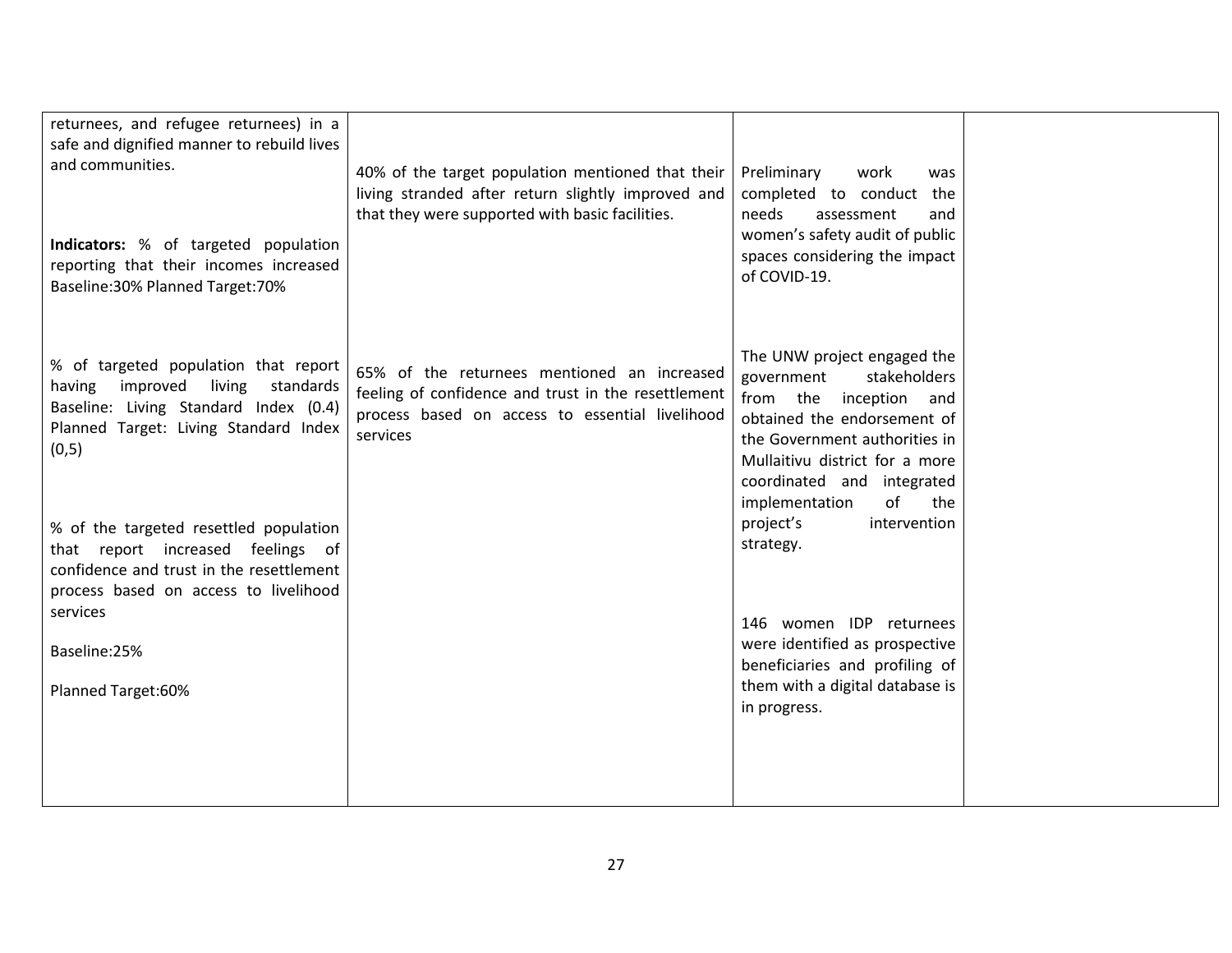| Output 4.1: The UN in Sri Lanka provides<br>strategic, coherent, timely and targeted<br>support towards the resettlement<br>process in the Northern Province with an<br>emphasis on ensuring durable solutions<br>and promoting confidence in the | 65% of the targeted population was satisfied with<br>the services provided by the Government and other<br>authorities for their basic facilities and livelihood<br>opportunities. | District and Divisional secretariat<br>statistics, Monitoring<br>reports,<br>progress reports                                                                          |
|---------------------------------------------------------------------------------------------------------------------------------------------------------------------------------------------------------------------------------------------------|-----------------------------------------------------------------------------------------------------------------------------------------------------------------------------------|------------------------------------------------------------------------------------------------------------------------------------------------------------------------|
| process.<br>Indicator 4.1.1                                                                                                                                                                                                                       | 4 Capacity building trainings were conducted for 104<br>government staff (61 Male & 43 Female) regarding<br>service delivery, community mobilization and<br>communication.        | Conducted Study on<br>"UNDP<br>Intervention to Vitalize Income<br>Generating<br>Activities<br>among<br>Returnees in the Vallikamam<br>North<br>Divisional<br>Secretary |
| % of targeted population that report<br>being satisfied with the services provided<br>by government and other stakeholders.                                                                                                                       | after<br>Preliminary<br>arrangement<br>completed<br>conducting training for 160 staff in the second<br>phase.                                                                     | Division<br><b>AND</b><br>Social Research on Return and<br>Resettlement                                                                                                |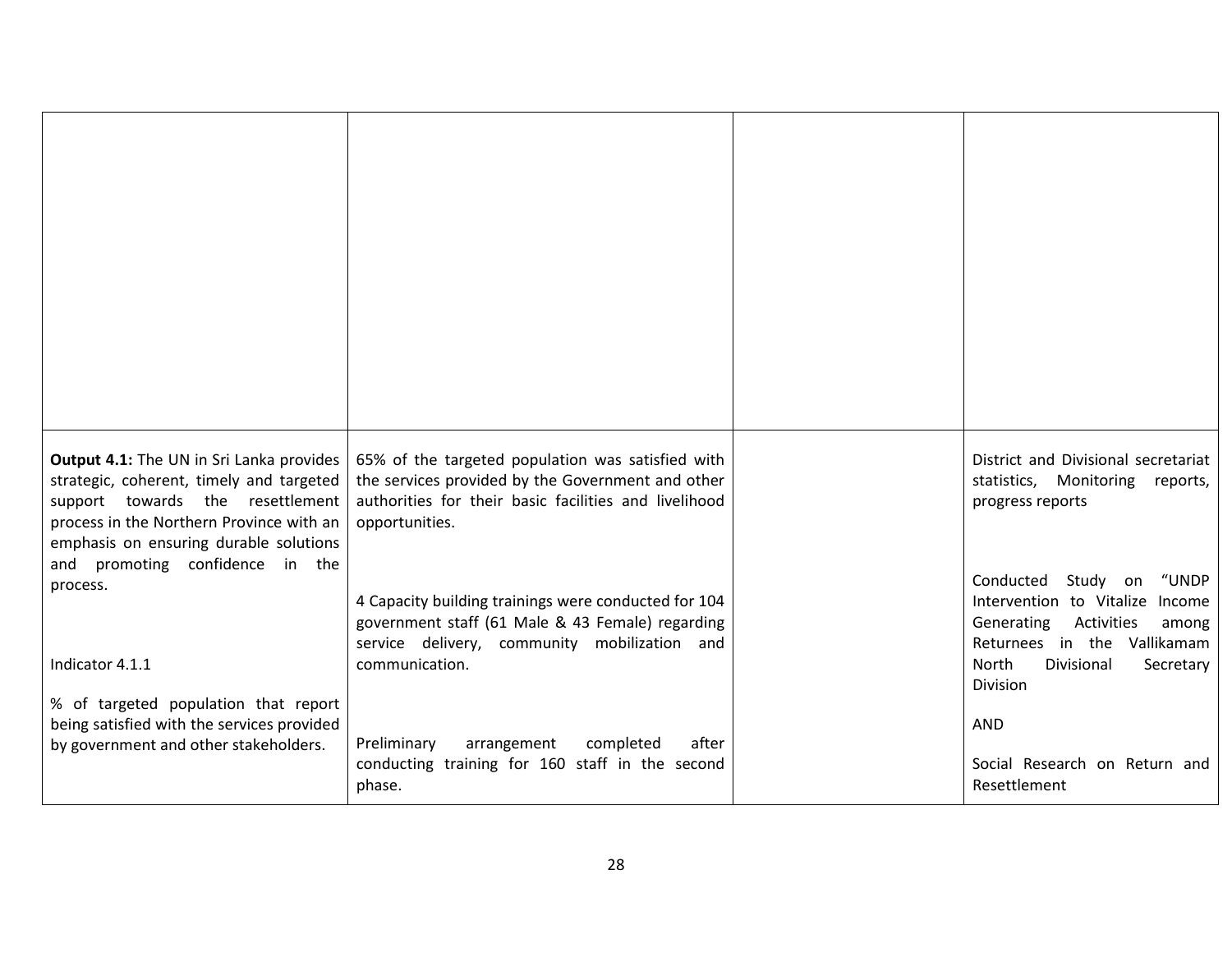| Baseline: 30%                                                                                                                          |                                                                                                        |                                                                                                                           |
|----------------------------------------------------------------------------------------------------------------------------------------|--------------------------------------------------------------------------------------------------------|---------------------------------------------------------------------------------------------------------------------------|
| Target: 53%                                                                                                                            |                                                                                                        |                                                                                                                           |
|                                                                                                                                        |                                                                                                        |                                                                                                                           |
|                                                                                                                                        |                                                                                                        |                                                                                                                           |
|                                                                                                                                        |                                                                                                        |                                                                                                                           |
| Indicator 4.1.2.                                                                                                                       | Assisted 769 beneficiaries (310 Male & 459 Female)                                                     |                                                                                                                           |
| Number of resettled people in newly                                                                                                    | to obtain their civil documents such as birth, death,<br>marriage, NIC through mobile documentation    |                                                                                                                           |
| released areas supported to obtain their<br>legal and relevant documents                                                               | programmes.                                                                                            |                                                                                                                           |
|                                                                                                                                        |                                                                                                        |                                                                                                                           |
| (Disaggregated<br>by WHH,<br>Refugee<br>returnees, Disables and ex-combatants)                                                         | Discussions also held with divisional secretaries and<br>ADRs to conduct mobile documentation clinics. |                                                                                                                           |
| Baseline: 90 beneficiaries                                                                                                             |                                                                                                        |                                                                                                                           |
| Planned Target: 180 beneficiaries                                                                                                      |                                                                                                        |                                                                                                                           |
| 5 Mobile programme in second phase                                                                                                     |                                                                                                        |                                                                                                                           |
| Indicator 4.1.3: Number of newly<br>resettled families supported with quick-<br>win support to achieve basic livelihood<br>subsistence | In total, 698 resettled families were assisted.                                                        | District and Divisional secretariat<br>statistics,<br>Monitoring<br>reports,<br>reports and survey<br>progress<br>reports |
|                                                                                                                                        | Assisted with Livelihood startup support for 387                                                       |                                                                                                                           |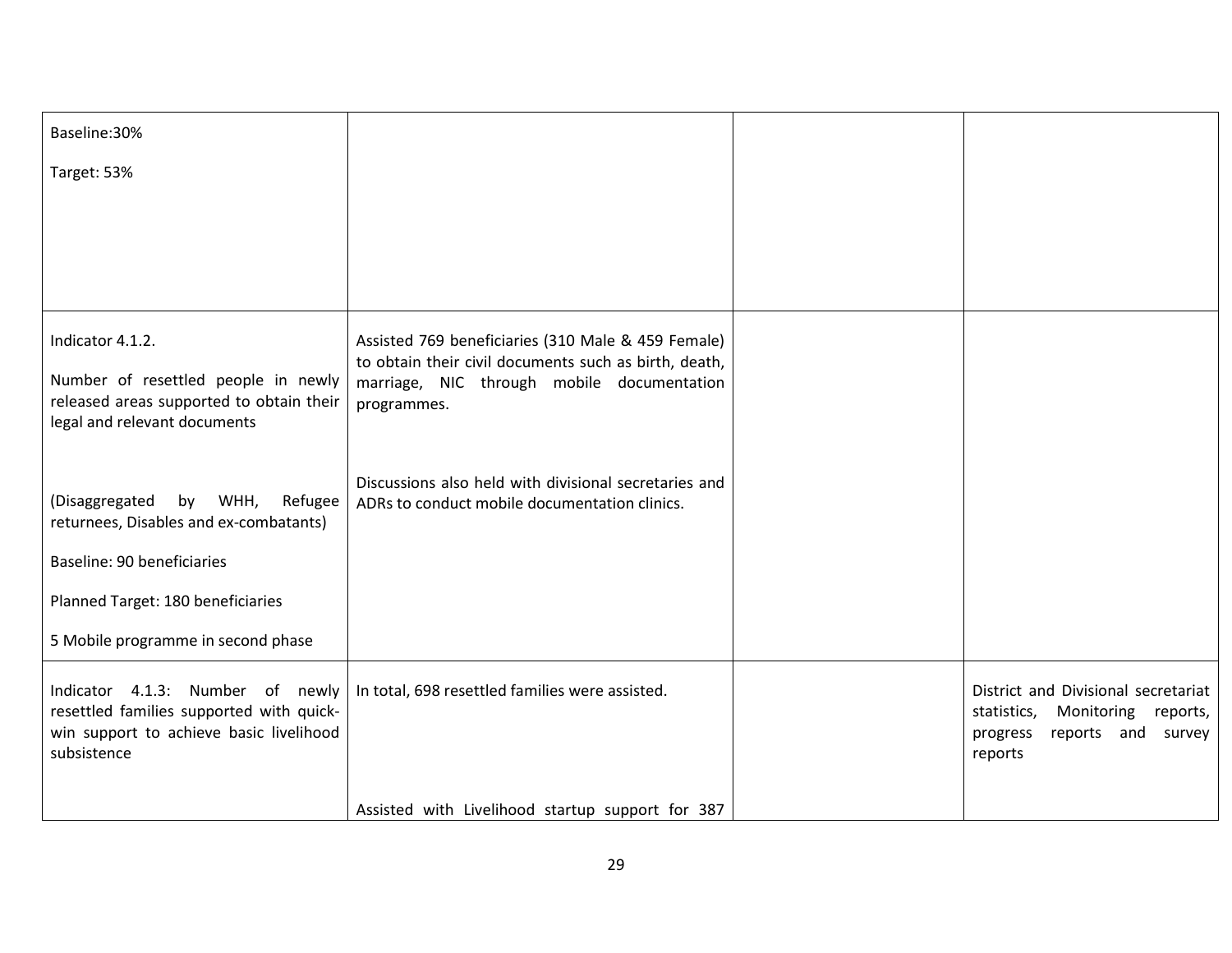| Baseline: 15                                                                                                              | Families (265 Male & 122 Female) - Agriculture 62,<br>Enterprise development 179, Livestock 44 & Fishing<br>102 (WHH:38, Youth: 132, PWD: 10)                          |                                                                                                 |
|---------------------------------------------------------------------------------------------------------------------------|------------------------------------------------------------------------------------------------------------------------------------------------------------------------|-------------------------------------------------------------------------------------------------|
| Planned Target: 600                                                                                                       |                                                                                                                                                                        |                                                                                                 |
| a. Fishing: 95                                                                                                            | 77 families assisted with scaleup support (Male 59 &<br>Female 18) - Agriculture 37, Enterprise development                                                            |                                                                                                 |
| b. Agriculture:62                                                                                                         | 20, Livestock 20 (WHH:09, Youth: 12, PWD:02)                                                                                                                           |                                                                                                 |
| c. Enterprise development:178                                                                                             |                                                                                                                                                                        |                                                                                                 |
| d. Animal husbandry: 30                                                                                                   | Home gardening packages provided: 234 Families<br>(116 Male & 118 Female) including WHH:24, Youth:                                                                     |                                                                                                 |
| livelihood<br>e. Scaled-up/ expanded<br>activities (Agriculture,<br>Enterprise &<br>Animal husbandry):75                  | 24, PWD:03                                                                                                                                                             |                                                                                                 |
| f. Home gardening:160                                                                                                     | Ongoing to select the 576 beneficiaries for startup &<br>scaleup support and 110 for home gardening in the<br>second phase.                                            |                                                                                                 |
| Indicator 4.1.4<br>Number of newly<br>resettled families with access to basic<br>socio-economic infrastructure facilities | 3,509 household with access to basic socio-<br>economic infrastructure facilities.                                                                                     | District and Divisional secretariat<br>statistics<br>Monitoring<br>reports,<br>progress reports |
| Baseline 150<br>Target 3000                                                                                               | 18 agro-wells renovated for 56 Farmers (47 Male &<br>09 Female) including WHH:08, PWD:04) and<br>constructed and renovated<br>9 drinking water wells for 200 families. |                                                                                                 |
| Planned Target: 50                                                                                                        | The assessment is ongoing to finalize 20 agro-wells<br>in the second phase                                                                                             |                                                                                                 |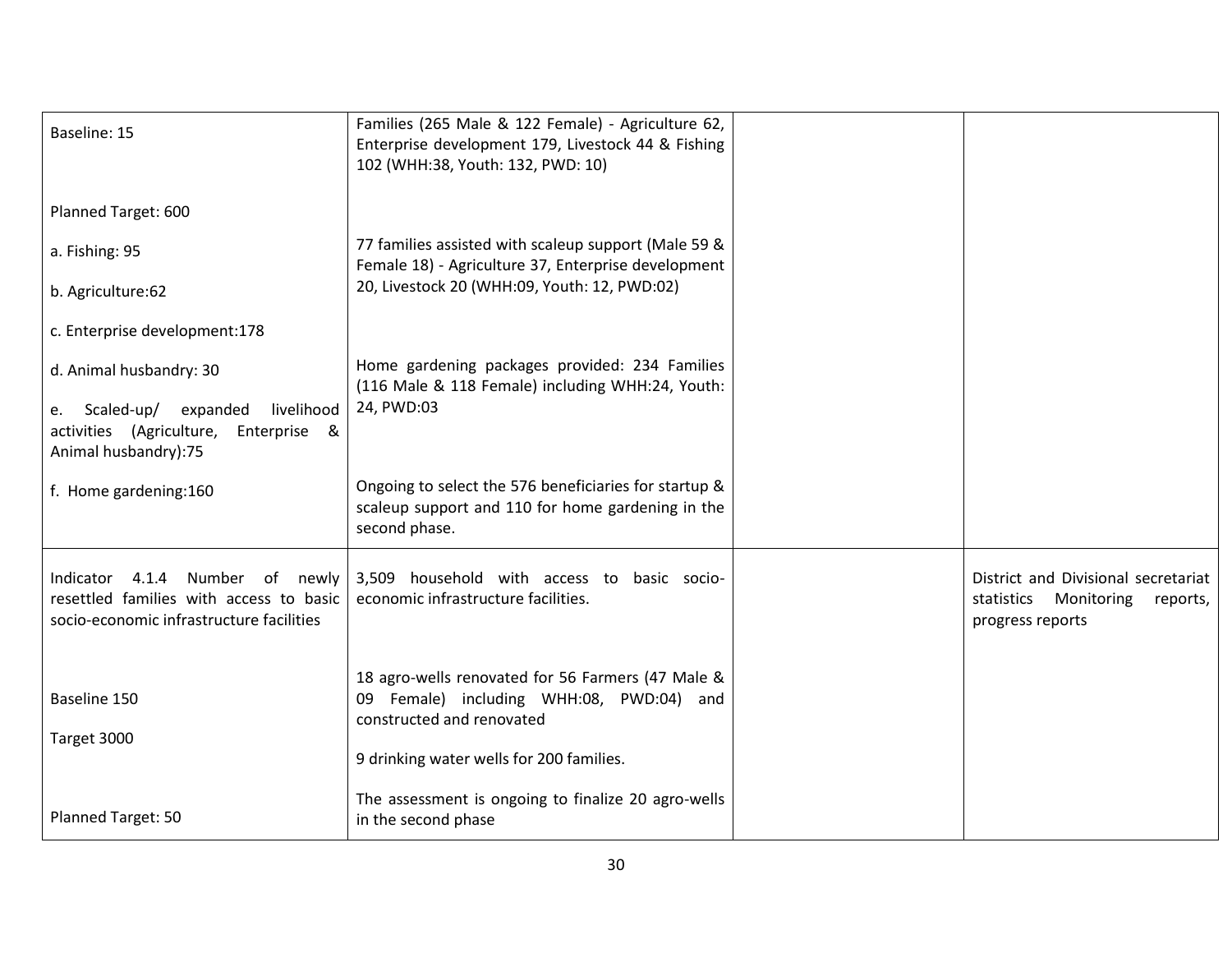| # of agro-wells renovated: 30<br>a.                                                                                                           |                                                                                                                                                                                                                                                   |                                               |
|-----------------------------------------------------------------------------------------------------------------------------------------------|---------------------------------------------------------------------------------------------------------------------------------------------------------------------------------------------------------------------------------------------------|-----------------------------------------------|
| b. # of drinking water wells renovated/<br>constructed: 10                                                                                    | Constructed Landing site and sea access way and<br>Auction center for 100 fishermen and (85 Male and<br>15 Female) including WHH:05, Youth: 30, PWD:02                                                                                            |                                               |
| c. # of other community infrastructure<br>constructed - Auction Centre, Landing<br>site, women led sale center and Multi-<br>Purpose hall: 06 | Constructed 2 women-led sales outlet for 50 females<br>for food preparation and selling their local products.                                                                                                                                     |                                               |
| d. # of road renovated. -3                                                                                                                    | Constructed 2 multipurpose halls for the returnee<br>families receiving the services from frontline officers<br>and for community gatherings.                                                                                                     |                                               |
| e. # of water supply scheme constructed-<br>1                                                                                                 | Renovated 1.8 km internal access road in the newly<br>released area.                                                                                                                                                                              |                                               |
|                                                                                                                                               | Assessment completed and location finalized to<br>construct the community water supply system.                                                                                                                                                    |                                               |
| Indicator 4.1.5:<br>Number of innovative income generation<br>opportunities created for newly resettled<br>families.                          | 224 households had the opportunity for innovative<br>income generation opportunities through trainings,<br>studies, coaching & alternate income generation<br>activities. Further another 150 households will be<br>assisted in the second phase. | Monitoring<br>reports,<br>progress<br>reports |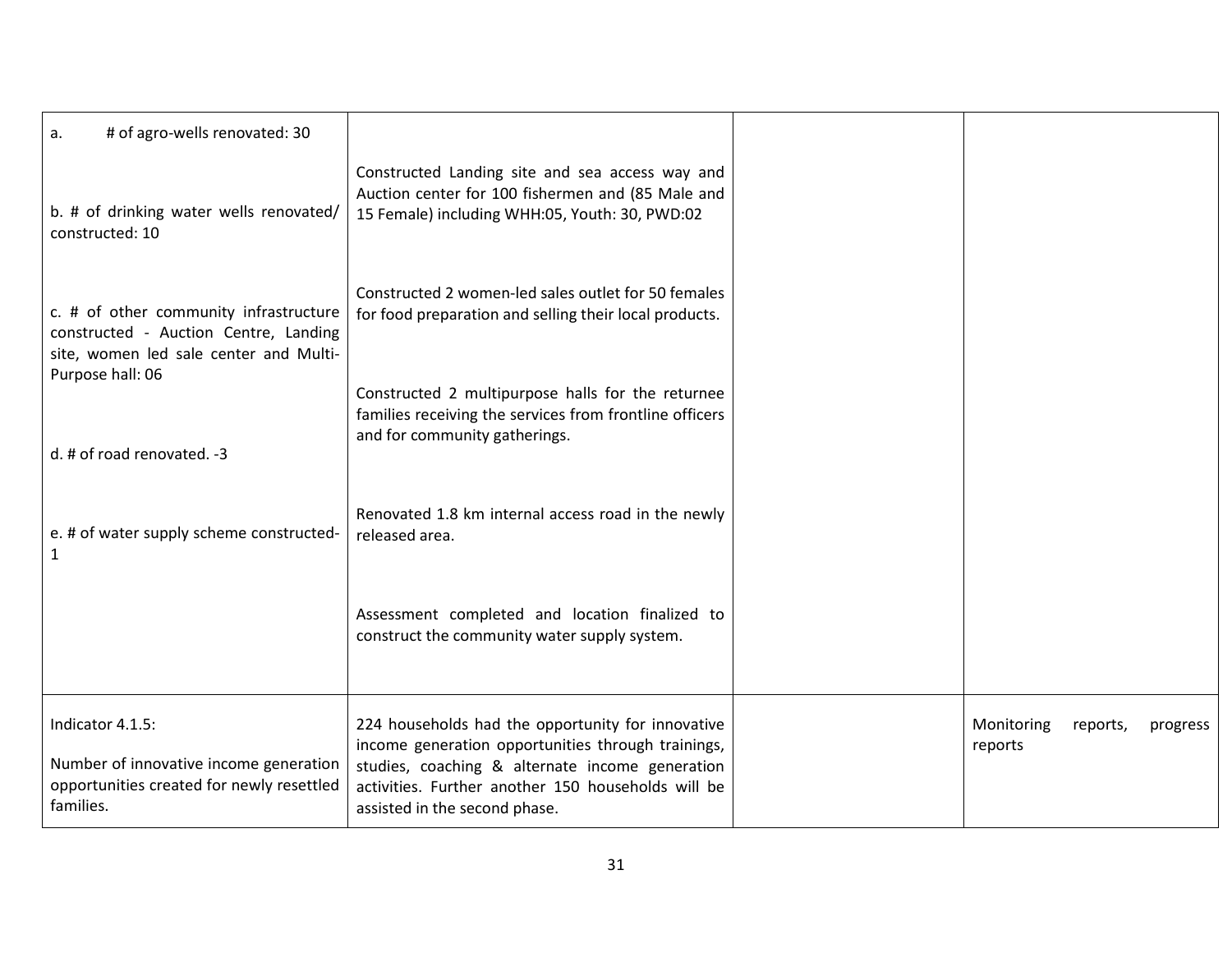| Baseline: 00                                                                                             | 227 beneficiaries<br><i>(excluded</i><br>from<br>business<br>development coaching because those have already<br>been included under Livelihood)                                 |  |
|----------------------------------------------------------------------------------------------------------|---------------------------------------------------------------------------------------------------------------------------------------------------------------------------------|--|
| Planned Target: 240 households                                                                           |                                                                                                                                                                                 |  |
| a. # of SMEs supported to secure<br>necessary financial assistance, technical<br>advice and training: 25 | 64 SMEs assisted with the provision of technical<br>advice and training on Finance & bookkeeping (41<br>Male & 23 Female)                                                       |  |
| b. # of site-specific study conducted: 02                                                                | Two site specific studies were conducted regarding<br>the challenges during resettlement and of IDPs at<br>welfare centers.                                                     |  |
| c. # of advance skill training/ coaching<br>conducted: 13                                                |                                                                                                                                                                                 |  |
| d. # of business development coaching<br>conducted: 22                                                   | Conducted 8 skills trainings on OBM repair,<br>operation of GPS, sustainable fishing, organic<br>agriculture, and good practices for 160 Participants<br>(149 Male & 11 Female) |  |
| e. # of families supported for alternate<br>income generation activities -24                             | 5 skills trainings scheduled in the second phase                                                                                                                                |  |
|                                                                                                          | Conducted 07 trainings on business development<br>coaching: 227 Participants (Male 132 & Female 95<br>including WHH:08, Youth: 87, PWD:03)                                      |  |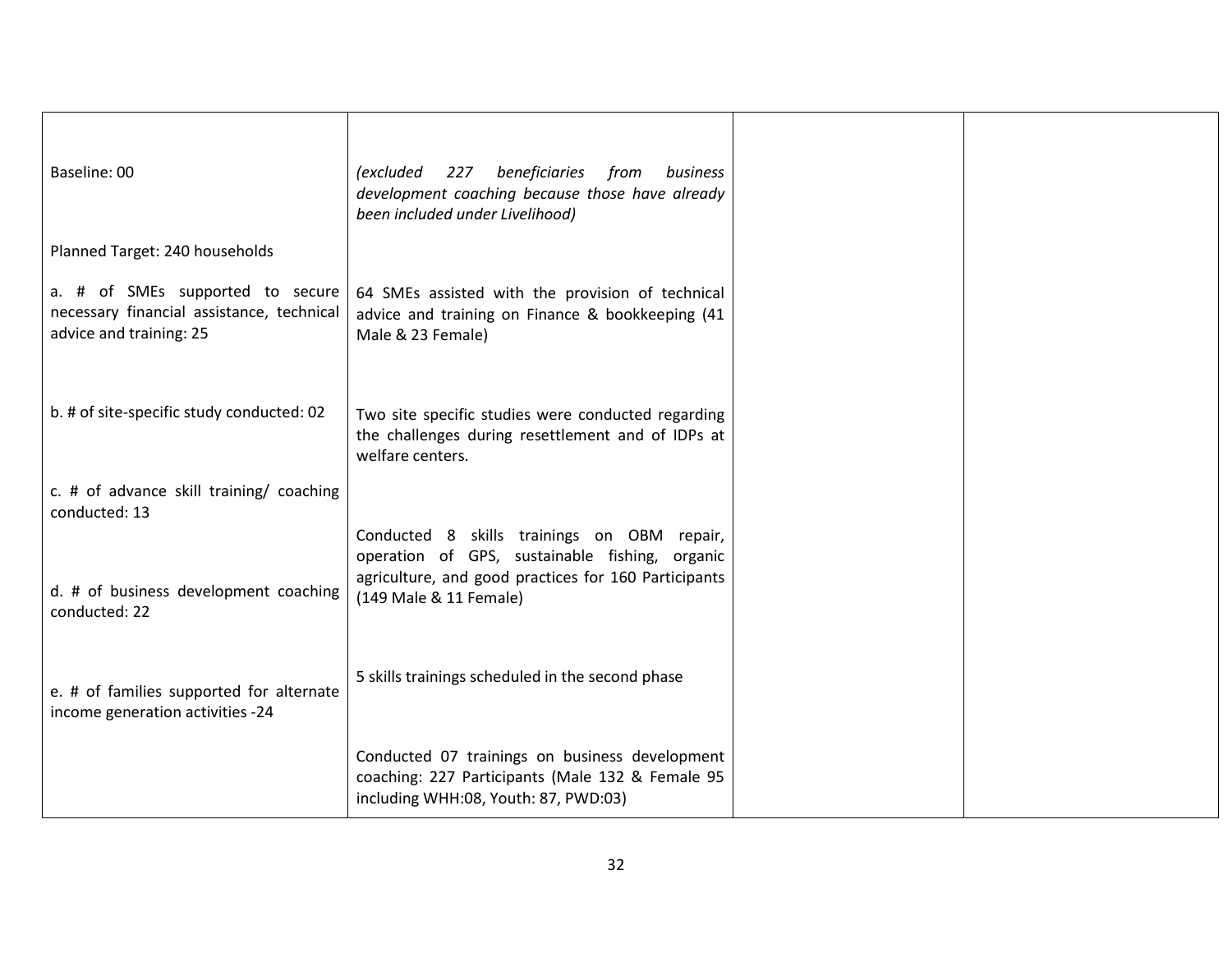|                                                                                                                                                                  | Resource mobilization to conduct 13 business<br>development coaching training in second phase was<br>completed.                                                                                                                                                                                    |                                                                                              |
|------------------------------------------------------------------------------------------------------------------------------------------------------------------|----------------------------------------------------------------------------------------------------------------------------------------------------------------------------------------------------------------------------------------------------------------------------------------------------|----------------------------------------------------------------------------------------------|
|                                                                                                                                                                  | The beneficiaries have been selected and consulted<br>with relevant Departments to support Cashew<br>cultivation in return areas                                                                                                                                                                   |                                                                                              |
| Indicator 4.1.6. % of stakeholders<br>beneficiaries)<br>(resettled<br>reporting<br>satisfaction with support<br>provided<br>through the project<br>Baseline: 30% | Will only be measured at project closure                                                                                                                                                                                                                                                           |                                                                                              |
| Planned Target:55%                                                                                                                                               |                                                                                                                                                                                                                                                                                                    |                                                                                              |
| Indicator 4.1.7. Number of CBOs/ formed<br>and activated<br>Baseline: 14 CBOs<br>Planned Target: 106 CBOs                                                        | 41 CBOS mobilized and activated in newly resettled<br>32<br>existing<br>community-based<br>and<br>areas<br>organizations strengthened to function effectively<br>through the conducting of capacity building training<br>for 329 CBO members (143 Male & 186 Female) and<br>materialize assistance | District and Divisional secretariat<br>statistics Monitoring<br>reports,<br>progress reports |
|                                                                                                                                                                  | In addition, the capacity assessment is ongoing for                                                                                                                                                                                                                                                |                                                                                              |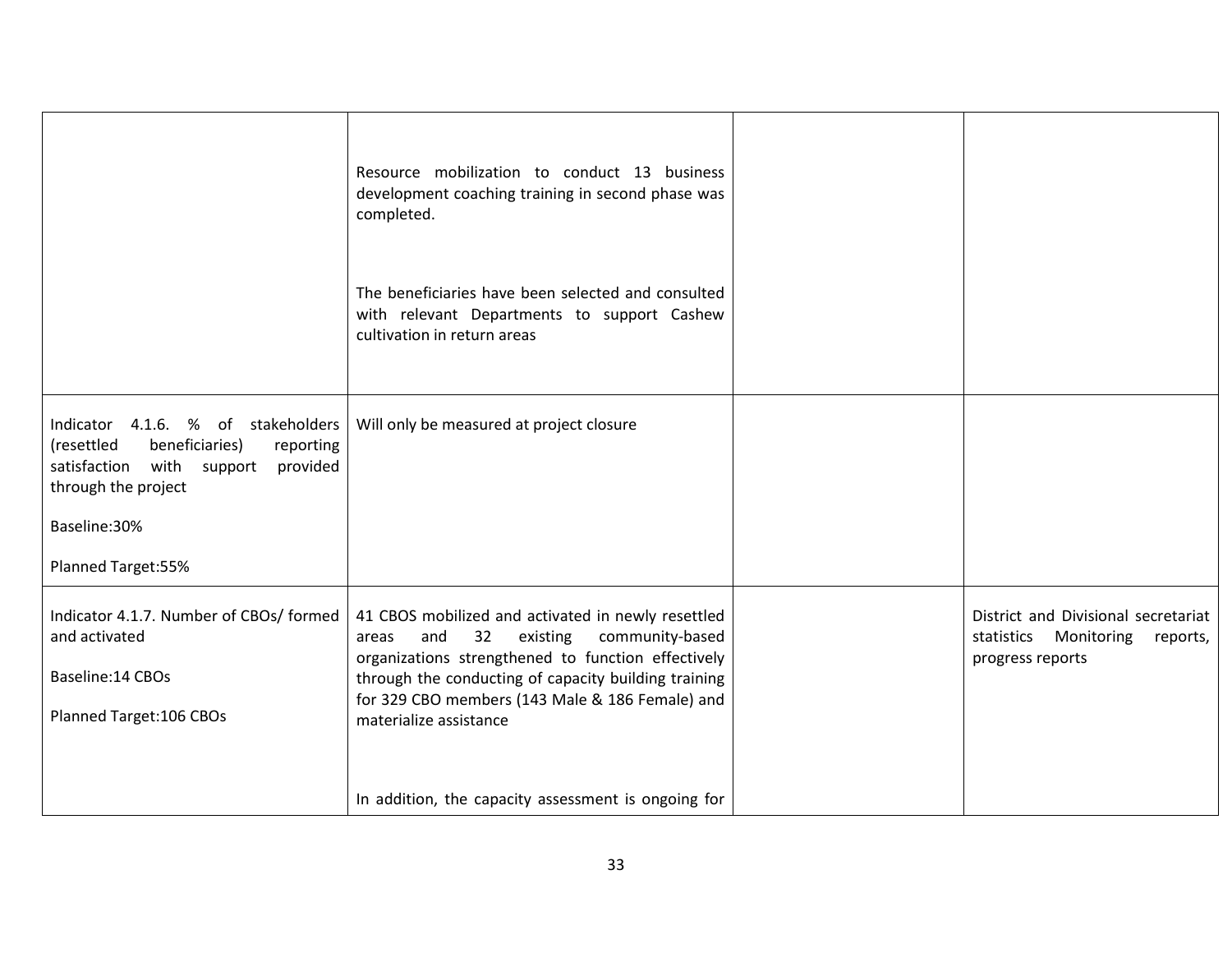|                                                                                                                       | 67 CBOs to identify their needs and priorities.<br>Strengthened counselling activities for communities<br>in epidemic situations for extending services at<br>community level-support, to Shanthiham for                           |                                                                                                                                                                                                                                                          |                                                      |
|-----------------------------------------------------------------------------------------------------------------------|------------------------------------------------------------------------------------------------------------------------------------------------------------------------------------------------------------------------------------|----------------------------------------------------------------------------------------------------------------------------------------------------------------------------------------------------------------------------------------------------------|------------------------------------------------------|
|                                                                                                                       | enhanced e connectivity and hotline.<br>The<br>procurement is in process.                                                                                                                                                          |                                                                                                                                                                                                                                                          |                                                      |
| Indicator 4.1.8:                                                                                                      | Formed a "Groundnut Producers Cooperative                                                                                                                                                                                          | N/A                                                                                                                                                                                                                                                      | Six monthly progress review                          |
| <b>Number</b><br>of<br>cooperatives<br>strengthened/established                                                       | Society" at the Maritimepattu DS level to promote<br>groundnut cultivation in addition to providing<br>market and other input services for cultivators.                                                                            |                                                                                                                                                                                                                                                          | meeting. Project primary data<br>base                |
| Baseline:                                                                                                             | By the end of 2020, ILO entered collaboration with                                                                                                                                                                                 |                                                                                                                                                                                                                                                          |                                                      |
| Target: A minimum of 3, with at least one<br>per target area                                                          | four cooperatives. The Department of Cooperative<br>Development's existing training modules have been<br>updated to build management, bookkeeping,<br>accounting, and governance capacities.                                       |                                                                                                                                                                                                                                                          |                                                      |
| Indicator 4.1.9<br>Number of members mobilized through<br>cooperative system to increase their<br>productive capacity | 622 newly resettled persons (324 Male and 298<br>Female) including 37 Female Heads of Households<br>(FHH) and 11 Persons with Disabilities (PwD)<br>received new memberships in the selected four<br>cooperatives by the end 2020. | With the public health crisis<br>that occurred throughout the<br>year, ground-level awareness<br>and discussions were also<br>limited as ILO had to adhere<br>to the government imposed<br>public health guidelines. As a<br>result, the ILO was able to | Cooperative records,<br>Project<br>primary data base |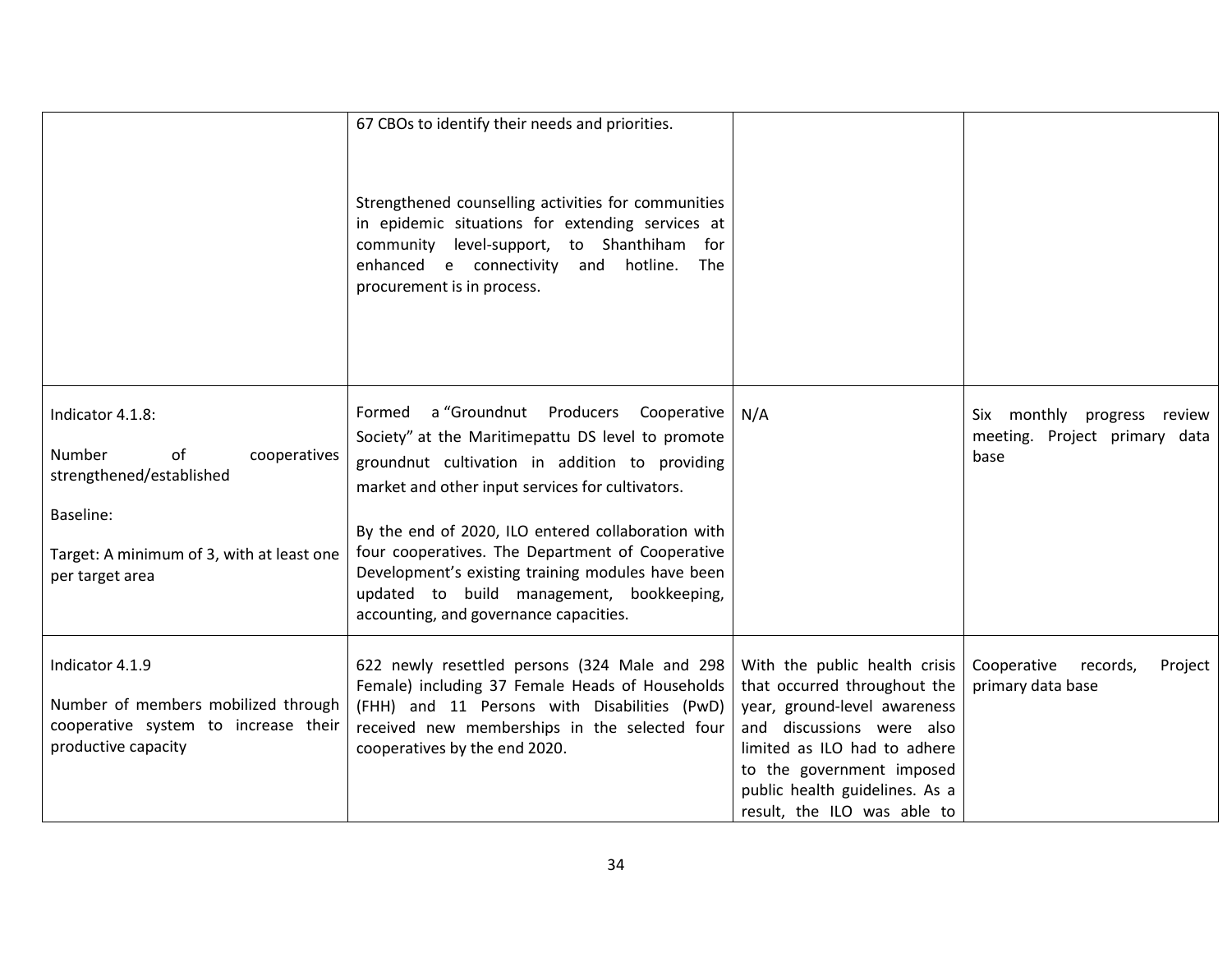| Baseline: 0                                                                                                                                                                           |                                                                                                                                                                                                                                                                                                                    | lesser number of<br>reach a<br>people than planned.                                                                                                                                           |                                                                      |
|---------------------------------------------------------------------------------------------------------------------------------------------------------------------------------------|--------------------------------------------------------------------------------------------------------------------------------------------------------------------------------------------------------------------------------------------------------------------------------------------------------------------|-----------------------------------------------------------------------------------------------------------------------------------------------------------------------------------------------|----------------------------------------------------------------------|
| Planned target:                                                                                                                                                                       |                                                                                                                                                                                                                                                                                                                    |                                                                                                                                                                                               |                                                                      |
| 900 (300 per target area), including at<br>least 50% representation of women                                                                                                          |                                                                                                                                                                                                                                                                                                                    |                                                                                                                                                                                               |                                                                      |
| Indicator 4.1.10<br>Number of partnerships established with<br>private sector companies to establish<br>backward linkages, strengthen supply<br>chains, and aid marketing of produce. | No partnership established signing the agreement<br>between companies and the ILO by the end of 2020.<br>However, ILO had conducted several discussions and<br>agreed to sign the agreement with the David Gram<br>Company, the gram sector leader to provide market<br>and inputs services for groundnut farmers. | Target is set for the total<br>project duration. With the<br>public health crisis,<br>existed<br>implementation of<br>entire<br>activities has been negatively<br>impacted at moderate level. | Partnership<br>agreements/<br>Six<br>monthly progress review meeting |
| Baseline: 0                                                                                                                                                                           |                                                                                                                                                                                                                                                                                                                    |                                                                                                                                                                                               |                                                                      |
| Planned target:                                                                                                                                                                       |                                                                                                                                                                                                                                                                                                                    |                                                                                                                                                                                               |                                                                      |
| 3 by the end of project                                                                                                                                                               |                                                                                                                                                                                                                                                                                                                    |                                                                                                                                                                                               |                                                                      |
|                                                                                                                                                                                       |                                                                                                                                                                                                                                                                                                                    |                                                                                                                                                                                               |                                                                      |
|                                                                                                                                                                                       |                                                                                                                                                                                                                                                                                                                    |                                                                                                                                                                                               |                                                                      |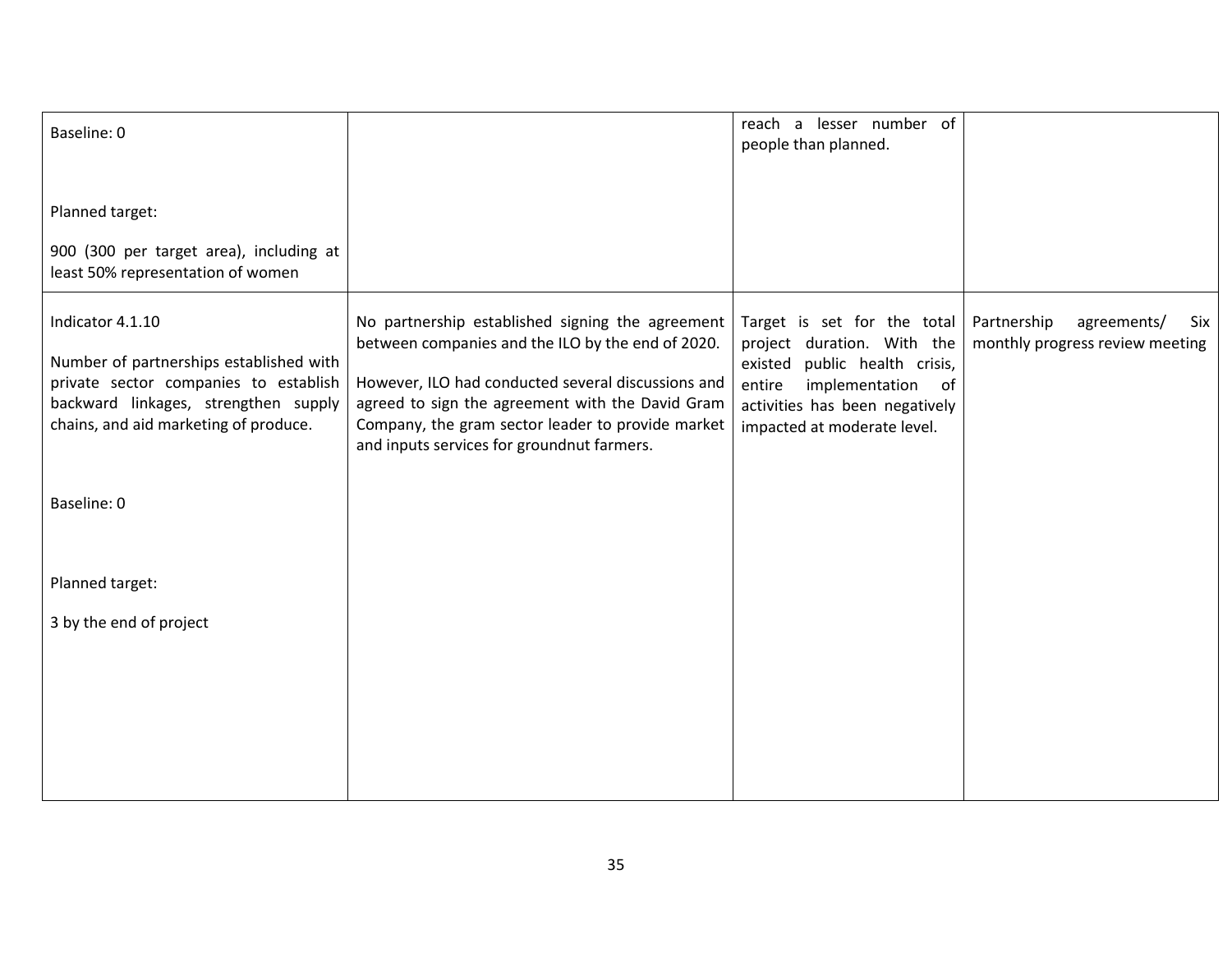| <b>OUTCOME 5</b>                                                                                                                                            | Held 4 coordination meetings with PUNOs            |  |
|-------------------------------------------------------------------------------------------------------------------------------------------------------------|----------------------------------------------------|--|
| stakeholder<br><b>JPP</b><br>improves<br>The<br>coordination on transitional justice and<br>resettlement and the effectiveness of<br>support to the sector. | Held 5 coordination meetings with donor partners   |  |
| Indicator:                                                                                                                                                  | Canada and the US State Department have            |  |
| Number of donor partners channeling<br>support through the JPP                                                                                              | provided/agreed to support JPP in terms of funding |  |
| % of Advisory Committee members<br>reporting improvements in coordination<br>and information sharing                                                        |                                                    |  |
| Number of Advisory Committee meetings<br>that take place                                                                                                    |                                                    |  |
| <b>Baseline:</b>                                                                                                                                            |                                                    |  |
| Donors providing bilateral assistance to<br>the UN through individual projects                                                                              |                                                    |  |
| n/a                                                                                                                                                         |                                                    |  |
| zero                                                                                                                                                        |                                                    |  |
| Planned target:                                                                                                                                             |                                                    |  |
| Target 3 by end 2020                                                                                                                                        |                                                    |  |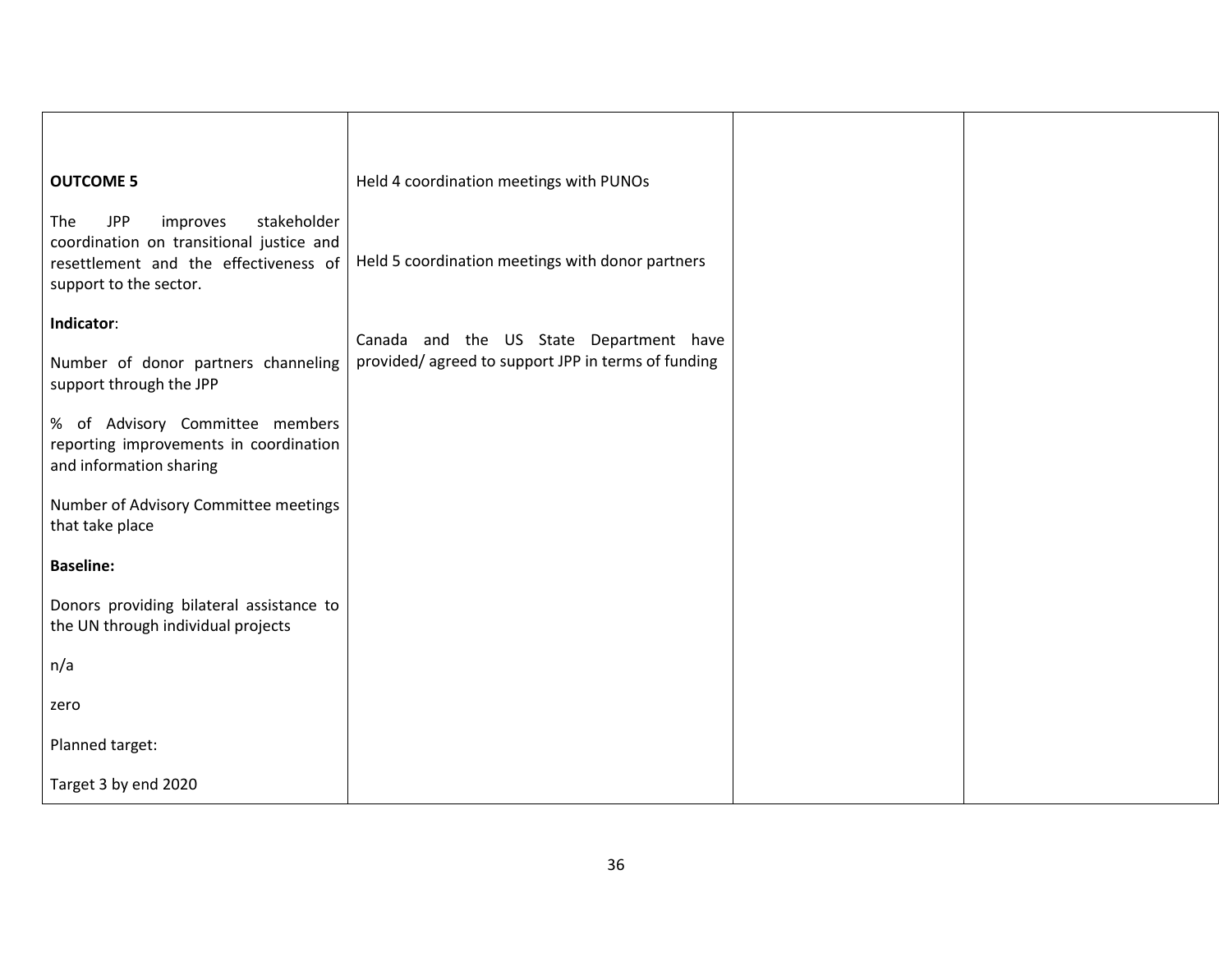| 100%                                                                       |                                                                                    |         |                               |
|----------------------------------------------------------------------------|------------------------------------------------------------------------------------|---------|-------------------------------|
|                                                                            |                                                                                    |         |                               |
|                                                                            |                                                                                    |         |                               |
| <b>Joint Programme for Resilience</b>                                      |                                                                                    |         |                               |
| <b>OUTCOME 1.1:</b> National and sub-national                              |                                                                                    |         |                               |
| involved<br>disaster<br>authorities<br>in<br>risk                          |                                                                                    |         |                               |
| management promote resilience and are able                                 |                                                                                    |         |                               |
| to effectively respond to disasters                                        |                                                                                    |         |                               |
|                                                                            | District level resource maps produced                                              |         |                               |
| 1.1.1: Government<br>authorities<br>Output                                 | for high-risk districts frequently                                                 |         |                               |
| involved in disaster management have                                       | affected by the NE monsoon.                                                        |         |                               |
| systems in place to effectively prepare,                                   |                                                                                    |         |                               |
| manage and respond to disasters, including                                 | In partnership with the National                                                   |         |                               |
| the compounding effects of other shocks,<br>through improved coordination. | Relief<br>Services<br>Disaster<br>Center<br>(NDRSC), detailed guidelines on relief |         |                               |
|                                                                            | and safety shelter management in                                                   | Ongoing | Monsoon forum organized by    |
| Indicator 1.1: # of national level consultation                            | line with COVID safety guidelines                                                  |         | DoM and Emergency planning    |
| events and forums conducted on risk sensitive                              | from Health<br>authorities,<br>were                                                |         | meeting organized by DMC      |
| planning approach                                                          | developed, with a special focus on                                                 |         | Government<br>circular<br>0f  |
| # of national and sub national forums on                                   | Women, Children, and the Elderly.                                                  |         | emergency planning and relief |
| emergency planning and response                                            |                                                                                    |         | management                    |
| # of trainings conducted on disaster risk                                  |                                                                                    |         |                               |
| management                                                                 | Convened a meeting between the                                                     |         |                               |
|                                                                            | UNRC and the Director General of the                                               |         |                               |
| DRR policy paper and emergency planning                                    | Disaster Management Centre to                                                      |         |                               |
|                                                                            | create a dialogue on how best to help                                              |         |                               |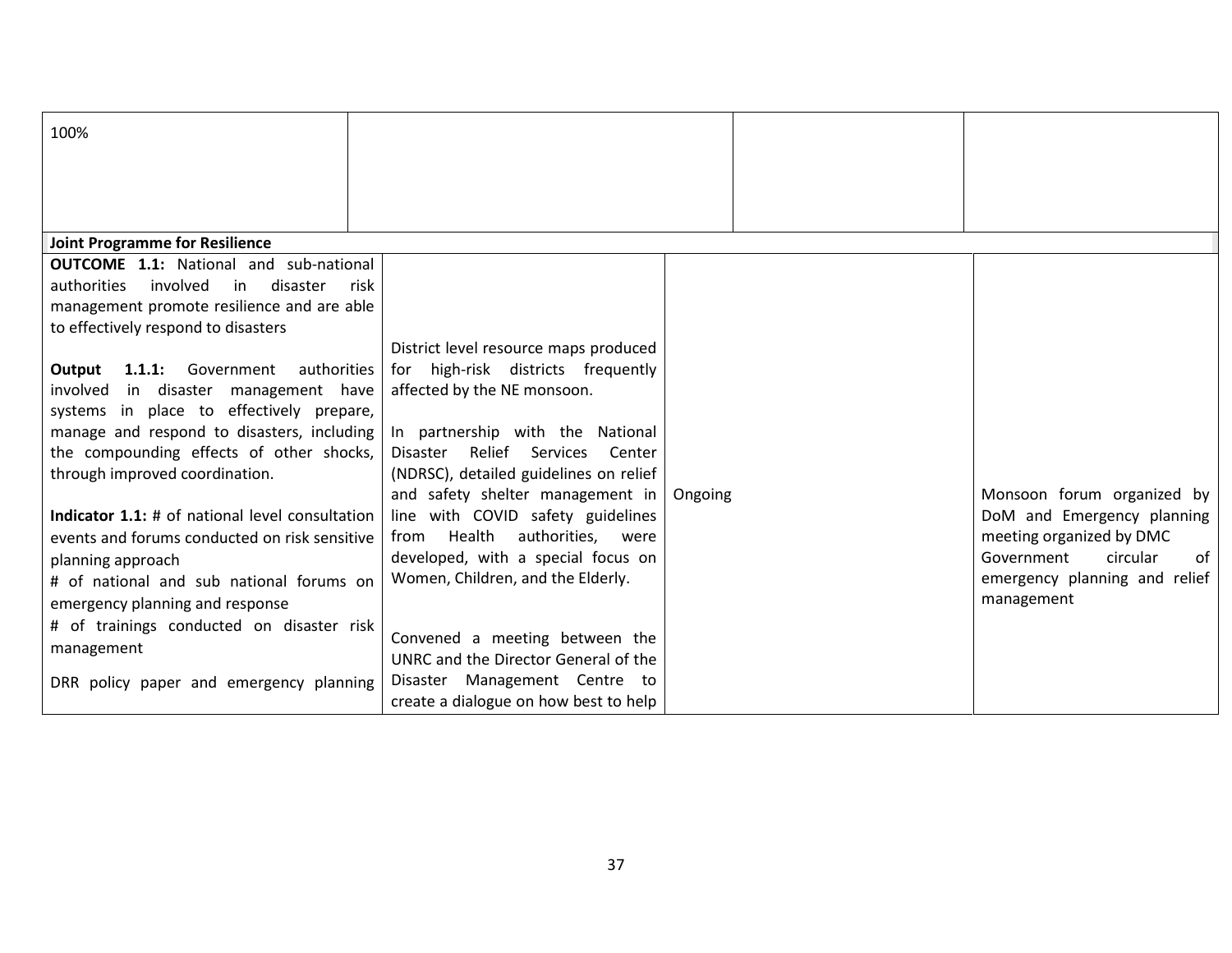| guidelines developed<br>Baseline: Strengthening Local Authorities on<br>DRM activities need to be priority and there<br>was no comprehensive guiding document for<br>Local Authorities for undertaking activities<br>related to disaster risk management and Risk-                                                                                                                                                                                            | the GoSL, where the need for closer<br>coordination between the Ministries<br>of<br><b>Disaster</b><br>Management,<br>Environment, and Climate Change<br>Secretariat was highlighted.                                                                                                                                          | Delays<br>in<br>undertaking<br>policy<br>development<br>risk<br>reduction<br>on<br>programme planning to implement the<br>Community Resilience Framework due to<br>COVID restrictions. |  |
|---------------------------------------------------------------------------------------------------------------------------------------------------------------------------------------------------------------------------------------------------------------------------------------------------------------------------------------------------------------------------------------------------------------------------------------------------------------|--------------------------------------------------------------------------------------------------------------------------------------------------------------------------------------------------------------------------------------------------------------------------------------------------------------------------------|----------------------------------------------------------------------------------------------------------------------------------------------------------------------------------------|--|
| sensitive planning.<br>Planned Targets: Development of guidelines<br>strengthen emergency management<br>to<br>planning and coordination; Facilitate a process<br>on risk-sensitive planning and prioritization of<br>public investment in risk reduction projects;<br>Conduct a policy dialogue on building<br>resilience amongst government agencies;<br>Support Communication,<br>outreach and<br>awareness raising; Facilitate cross knowledge<br>sharing. | Advocated with Prime Minister of Sri<br>Lanka for the strengthening of<br>governance structures going forward<br>within the government, proposing the<br>establishment of a Climate Change<br>Commission, as well as strengthening<br>government cooperation and linkages<br>around disaster risk reduction and<br>resilience. | Activities were commenced in February<br>and will be accelerated in collaboration<br>with the respective government agencies.                                                          |  |
| Output 1.1.2: Government institutions and<br>systems at the national and sub-national level<br>are strengthened to deliver universal Sexual<br>and Reproductive Health Rights (SRHR) and<br>integrated gender-based violence prevention<br>and response systems.<br>1.1: Gender<br>handbook<br><b>Indicator</b><br>for<br>addressing SGBV & SRH in emergency affected<br>areas developed to build the capacity of the                                         | Please refer to the variance column                                                                                                                                                                                                                                                                                            |                                                                                                                                                                                        |  |
| DMC for response and prevention.<br><b>Baseline: 0</b>                                                                                                                                                                                                                                                                                                                                                                                                        |                                                                                                                                                                                                                                                                                                                                |                                                                                                                                                                                        |  |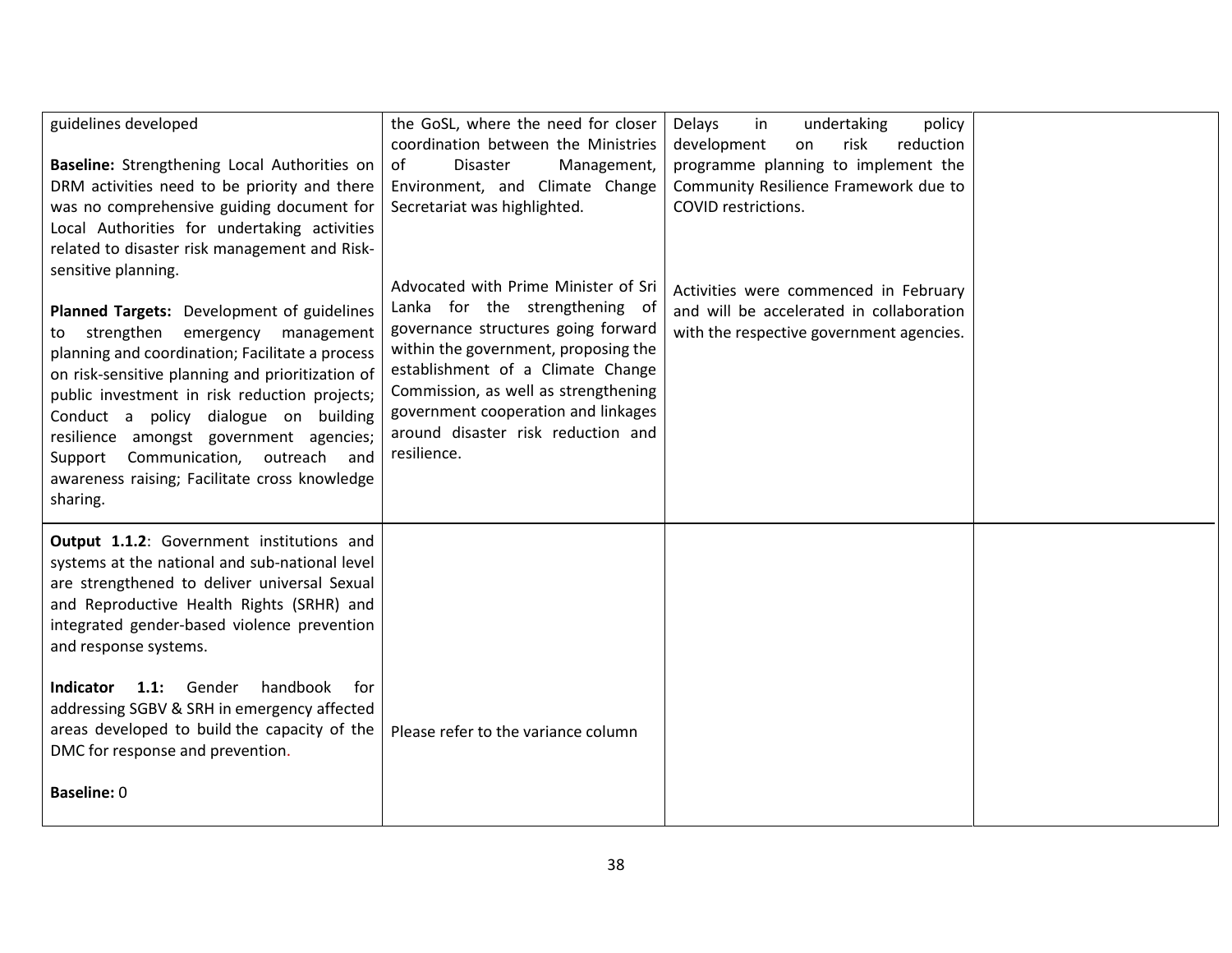| Planned Targets: Provide technical support<br>and equipment to engage in remote referral<br>and counselling and mapping of relevant<br>SGBV prevention and response actors/<br>services providers; developing standard<br>operating procedures for addressing SGBV in<br>Emergency affected areas across all sectors of<br>interventions during emergencies; technical<br>support to review and integrate SGBV and<br>SRHR in disaster risk reduction plans and<br>systems. |                                                                                                                                    | Due to COVID-19 implications, the<br>planned field visits to kick-start the<br>programme were postponed. |  |
|-----------------------------------------------------------------------------------------------------------------------------------------------------------------------------------------------------------------------------------------------------------------------------------------------------------------------------------------------------------------------------------------------------------------------------------------------------------------------------|------------------------------------------------------------------------------------------------------------------------------------|----------------------------------------------------------------------------------------------------------|--|
|                                                                                                                                                                                                                                                                                                                                                                                                                                                                             |                                                                                                                                    |                                                                                                          |  |
|                                                                                                                                                                                                                                                                                                                                                                                                                                                                             |                                                                                                                                    |                                                                                                          |  |
|                                                                                                                                                                                                                                                                                                                                                                                                                                                                             |                                                                                                                                    |                                                                                                          |  |
|                                                                                                                                                                                                                                                                                                                                                                                                                                                                             |                                                                                                                                    |                                                                                                          |  |
|                                                                                                                                                                                                                                                                                                                                                                                                                                                                             | Ongoing discussions with the Ministry<br>of Women and Child Affairs (MoWC)<br>in the identification of locations to<br>capacitate. |                                                                                                          |  |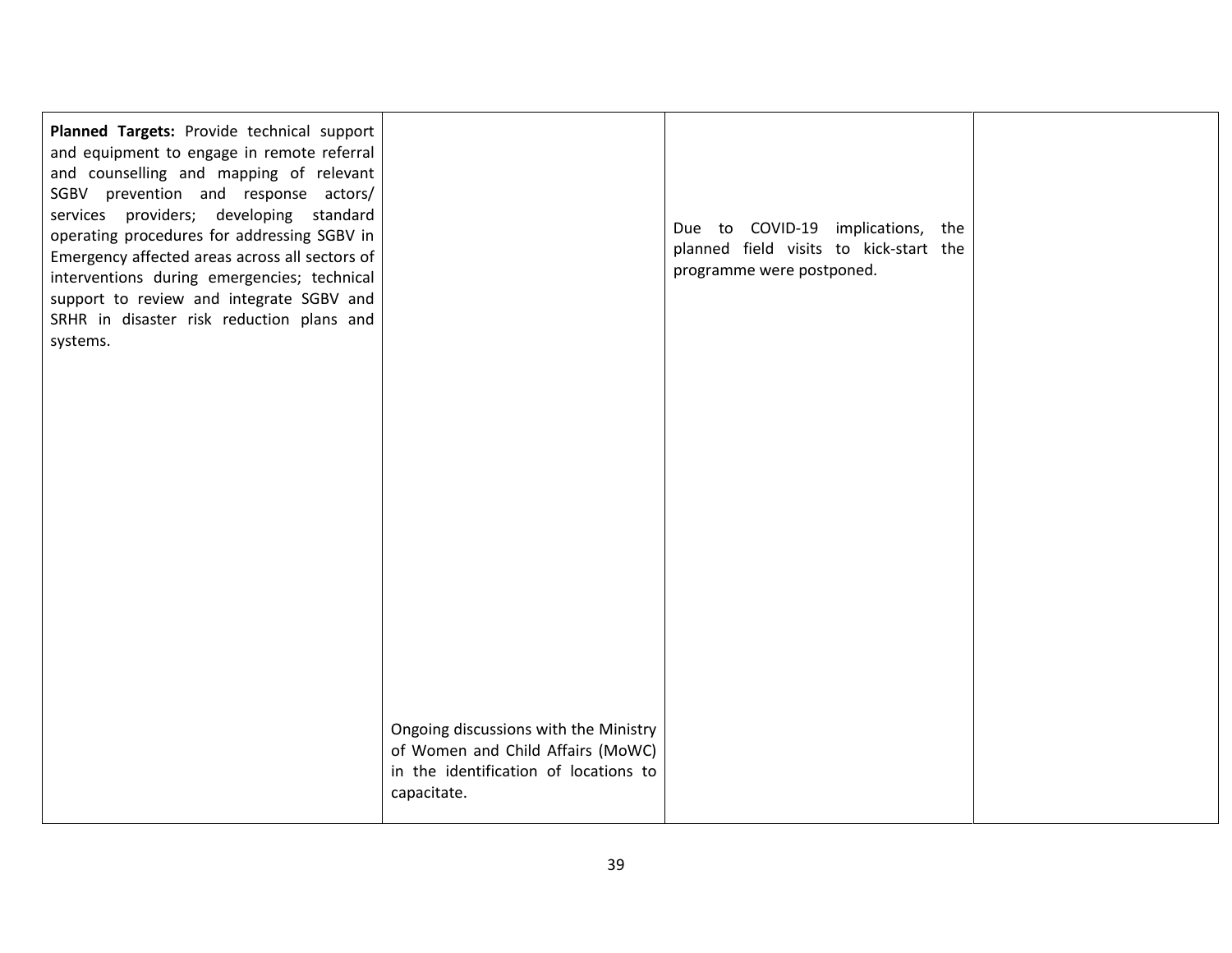| Procurement of equipment<br>to<br>facilitate efficient and effective<br>referrals have been initiated in<br>coordination with the MoWC                     |  |
|------------------------------------------------------------------------------------------------------------------------------------------------------------|--|
| Technical consultant recruited and 4<br>discussions initiated with the Disaster<br>Management Center<br>on the<br>development of the<br>Gender<br>Handbook |  |
| Desk review conducted for the<br>formulation of the training guide in<br>consultation with the Ministry of<br>Health and Ministry of Women.                |  |
| review meeting with key<br>A<br>stakeholders to be initiated by 2nd/<br>3rd week of March to support the<br>development of the handbook.                   |  |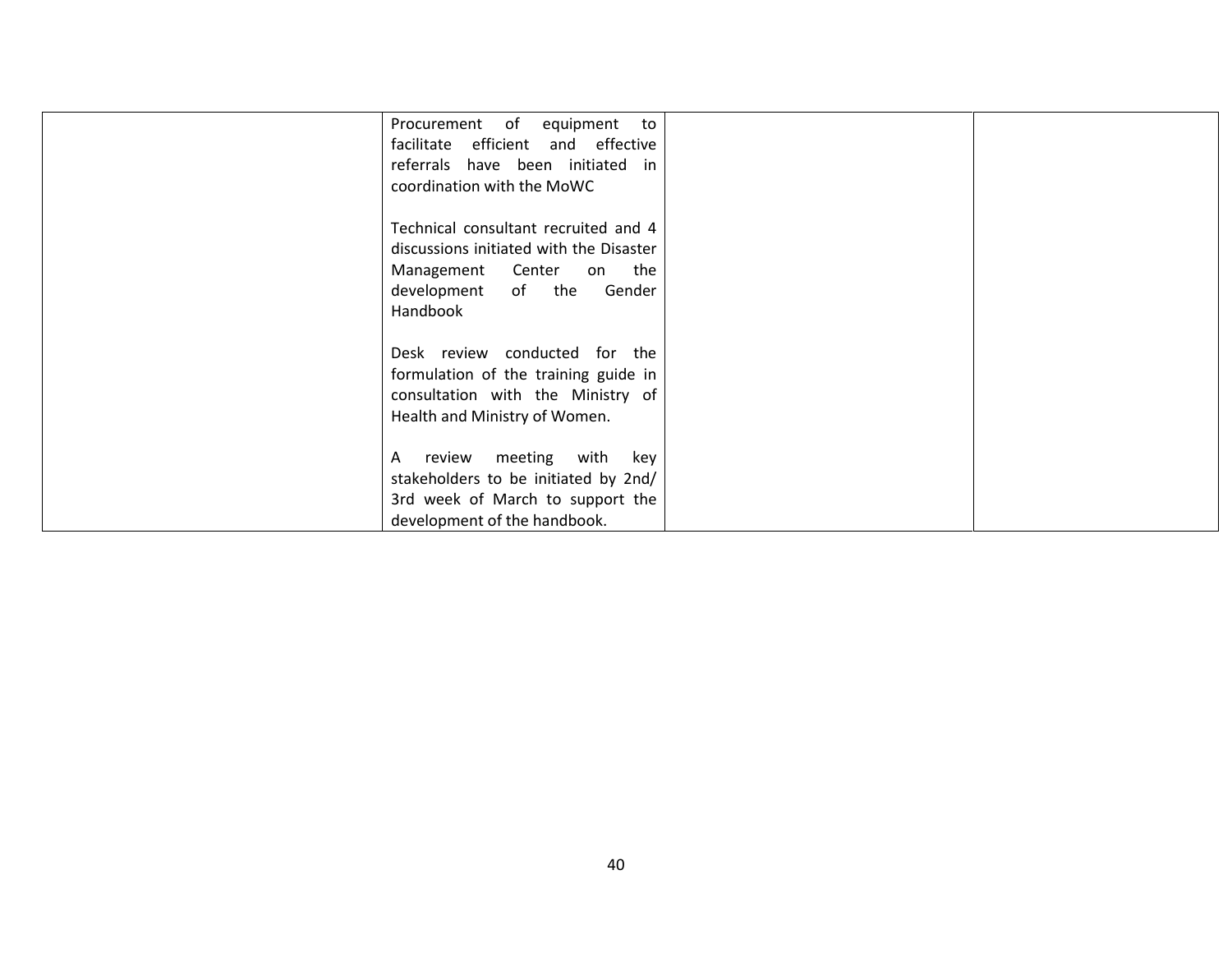| District level resource maps were<br>government authorities improved capacities<br>produced for all high-risk districts<br>in contingency planning<br>likely to be impacted<br>by the<br>Hazard and resource<br>maps<br># of simulation exercises conducted<br>Northeast monsoon.<br>produced; district level<br>ongoing<br>plan<br>developed by DMC together<br><b>Baseline:</b><br>Hazard-focused<br>emergency<br>with stakeholders.<br>In partnership with the National<br>preparedness has<br>not been<br>properly<br>Disaster Relief Services<br>Center<br>developed and institutionalized<br>at a<br>(NDRSC), detailed guidelines on relief<br>Relief management guidelines<br>subnational level in recent years.<br>issued by NDRSC<br>and safety shelter management in | Output 1.1.3: National and sub-national<br>authorities involved in disaster management<br>have the knowledge and skills to conduct<br>hazard specific contingency planning with<br>special attention on women, children and the<br>most vulnerable population<br>Indicator 1.1.3: # of targeted sub national | Technical assistance provided to the<br>district level coordination discussions<br>North-East<br>for the<br>Monsoon<br>preparation in Badulla, Polonnaruwa,<br>Ampara, Batticaloa, Trincomalee, and<br>Monaragala |  |
|--------------------------------------------------------------------------------------------------------------------------------------------------------------------------------------------------------------------------------------------------------------------------------------------------------------------------------------------------------------------------------------------------------------------------------------------------------------------------------------------------------------------------------------------------------------------------------------------------------------------------------------------------------------------------------------------------------------------------------------------------------------------------------|--------------------------------------------------------------------------------------------------------------------------------------------------------------------------------------------------------------------------------------------------------------------------------------------------------------|-------------------------------------------------------------------------------------------------------------------------------------------------------------------------------------------------------------------|--|
|                                                                                                                                                                                                                                                                                                                                                                                                                                                                                                                                                                                                                                                                                                                                                                                |                                                                                                                                                                                                                                                                                                              |                                                                                                                                                                                                                   |  |
|                                                                                                                                                                                                                                                                                                                                                                                                                                                                                                                                                                                                                                                                                                                                                                                |                                                                                                                                                                                                                                                                                                              |                                                                                                                                                                                                                   |  |
|                                                                                                                                                                                                                                                                                                                                                                                                                                                                                                                                                                                                                                                                                                                                                                                |                                                                                                                                                                                                                                                                                                              |                                                                                                                                                                                                                   |  |
|                                                                                                                                                                                                                                                                                                                                                                                                                                                                                                                                                                                                                                                                                                                                                                                |                                                                                                                                                                                                                                                                                                              |                                                                                                                                                                                                                   |  |
|                                                                                                                                                                                                                                                                                                                                                                                                                                                                                                                                                                                                                                                                                                                                                                                |                                                                                                                                                                                                                                                                                                              |                                                                                                                                                                                                                   |  |
|                                                                                                                                                                                                                                                                                                                                                                                                                                                                                                                                                                                                                                                                                                                                                                                |                                                                                                                                                                                                                                                                                                              |                                                                                                                                                                                                                   |  |
|                                                                                                                                                                                                                                                                                                                                                                                                                                                                                                                                                                                                                                                                                                                                                                                |                                                                                                                                                                                                                                                                                                              |                                                                                                                                                                                                                   |  |
|                                                                                                                                                                                                                                                                                                                                                                                                                                                                                                                                                                                                                                                                                                                                                                                |                                                                                                                                                                                                                                                                                                              |                                                                                                                                                                                                                   |  |
|                                                                                                                                                                                                                                                                                                                                                                                                                                                                                                                                                                                                                                                                                                                                                                                |                                                                                                                                                                                                                                                                                                              |                                                                                                                                                                                                                   |  |
| Hazard specific contingency planning needed                                                                                                                                                                                                                                                                                                                                                                                                                                                                                                                                                                                                                                                                                                                                    |                                                                                                                                                                                                                                                                                                              | line with COVID safety guidelines                                                                                                                                                                                 |  |
| Health<br>authorities, were<br>from<br>for basic emergency support services and<br>developed, with a special focus on                                                                                                                                                                                                                                                                                                                                                                                                                                                                                                                                                                                                                                                          |                                                                                                                                                                                                                                                                                                              |                                                                                                                                                                                                                   |  |
| functions to respond effectively to the needs<br>Women, Children, and the Elderly                                                                                                                                                                                                                                                                                                                                                                                                                                                                                                                                                                                                                                                                                              |                                                                                                                                                                                                                                                                                                              |                                                                                                                                                                                                                   |  |
| of the identified risks/scenarios.                                                                                                                                                                                                                                                                                                                                                                                                                                                                                                                                                                                                                                                                                                                                             |                                                                                                                                                                                                                                                                                                              |                                                                                                                                                                                                                   |  |
|                                                                                                                                                                                                                                                                                                                                                                                                                                                                                                                                                                                                                                                                                                                                                                                |                                                                                                                                                                                                                                                                                                              |                                                                                                                                                                                                                   |  |
| Planned Target: Support the development                                                                                                                                                                                                                                                                                                                                                                                                                                                                                                                                                                                                                                                                                                                                        |                                                                                                                                                                                                                                                                                                              |                                                                                                                                                                                                                   |  |
| and promotion of the use of divisional                                                                                                                                                                                                                                                                                                                                                                                                                                                                                                                                                                                                                                                                                                                                         |                                                                                                                                                                                                                                                                                                              |                                                                                                                                                                                                                   |  |
| scenario-based contingency planning for                                                                                                                                                                                                                                                                                                                                                                                                                                                                                                                                                                                                                                                                                                                                        |                                                                                                                                                                                                                                                                                                              |                                                                                                                                                                                                                   |  |
| humanitarian responses; Develop guidelines                                                                                                                                                                                                                                                                                                                                                                                                                                                                                                                                                                                                                                                                                                                                     |                                                                                                                                                                                                                                                                                                              |                                                                                                                                                                                                                   |  |
| for public<br>contingency planning<br>for<br>administrative agencies;                                                                                                                                                                                                                                                                                                                                                                                                                                                                                                                                                                                                                                                                                                          |                                                                                                                                                                                                                                                                                                              |                                                                                                                                                                                                                   |  |
|                                                                                                                                                                                                                                                                                                                                                                                                                                                                                                                                                                                                                                                                                                                                                                                |                                                                                                                                                                                                                                                                                                              |                                                                                                                                                                                                                   |  |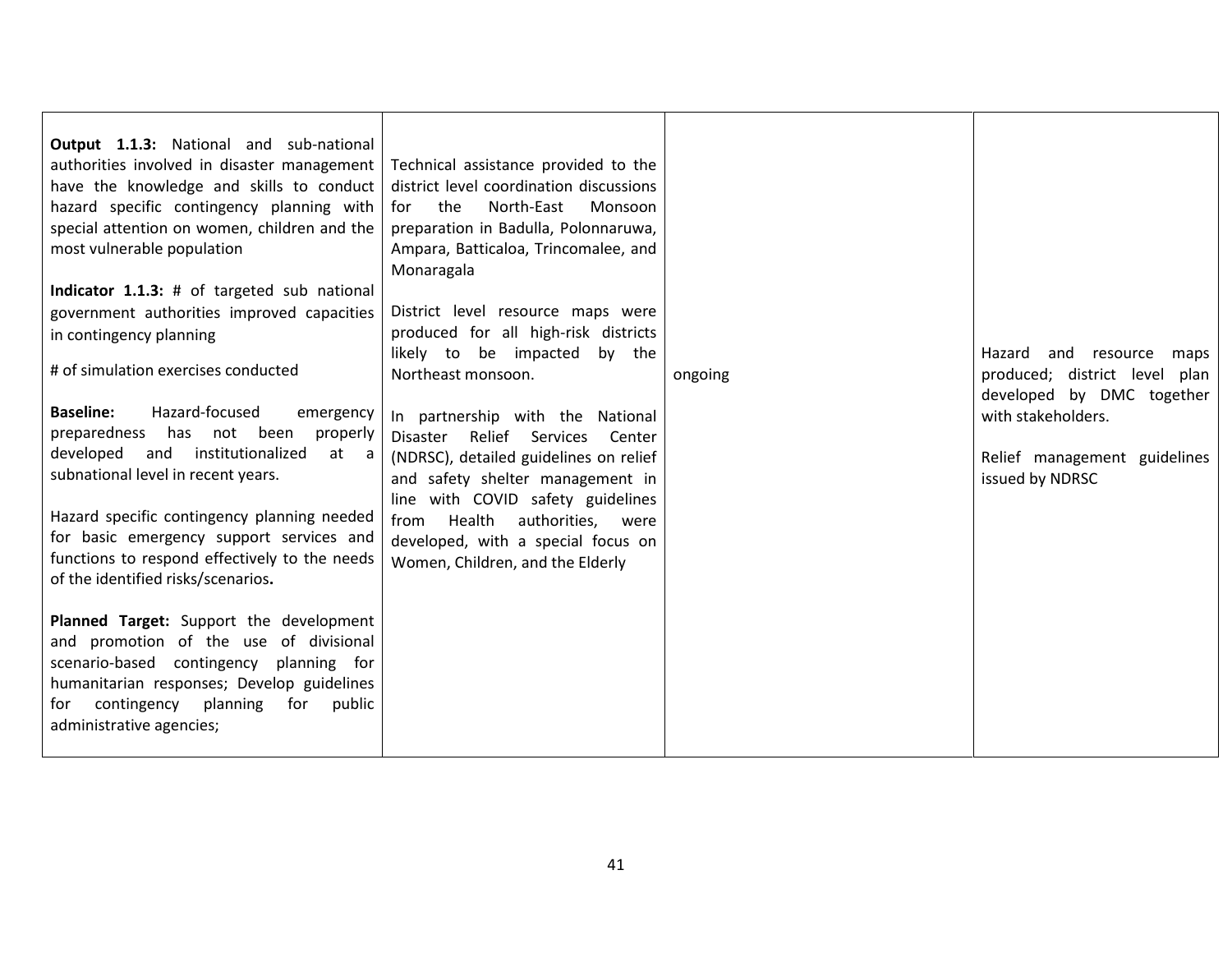| Facilitate<br>stakeholder<br>Target:<br>Planned<br>awareness sessions and consultations on<br>emergency planning process; Coordinate<br>simulation exercises to test the contingency<br>plans with relevant stakeholders, and school<br>community.                                                                                                          | Please refer to the variance column                                                                                                                                                                                                                                               | Although delays have been experienced<br>due to COVID-19 movement restrictions,<br>the implementation of activities will be<br>accelerated in collaboration with the<br>respective government agencies. |  |
|-------------------------------------------------------------------------------------------------------------------------------------------------------------------------------------------------------------------------------------------------------------------------------------------------------------------------------------------------------------|-----------------------------------------------------------------------------------------------------------------------------------------------------------------------------------------------------------------------------------------------------------------------------------|---------------------------------------------------------------------------------------------------------------------------------------------------------------------------------------------------------|--|
| Output 1.1.4: Horizontal<br>and vertical<br>expansion of current social safety net<br>schemes to become more shock-responsive to<br>address essential needs of the most<br>vulnerable<br>amongst<br>disaster<br>impacted<br>populations                                                                                                                     |                                                                                                                                                                                                                                                                                   |                                                                                                                                                                                                         |  |
| Indicator 1.1.4: Digital system for Samurdhi<br>bank network established in targeted districts<br>% of trained sub-national staff using digital<br>devices for social safety fund transfer<br>management<br># of policy forums on shock responsive safety<br>net conducted                                                                                  |                                                                                                                                                                                                                                                                                   |                                                                                                                                                                                                         |  |
| Baseline: The country's largest social safety<br>net program, at the Department of Samurdhi,<br>operates as a decentralized manual system<br>through the Samurdhi bank network.<br>Establishment of national level<br>shock<br>responsive social safety net system is needed<br>with a focus on strong policy approach to<br>device government regulations. | Department<br>of<br>Samurdhi<br><b>The</b><br>Development is provided support to<br>scale up to digitize the social safety<br>fund transfer system, using the SCOPE<br>system (automated system).<br>of Samurdhi<br><b>The</b><br>Department<br>Development has been supported to |                                                                                                                                                                                                         |  |
| Planned Target: Strengthen the current social<br>protection system; Train sub-national level                                                                                                                                                                                                                                                                | digitize their existing bank branches<br>locations<br>four<br>pilot<br>in.<br>in.                                                                                                                                                                                                 |                                                                                                                                                                                                         |  |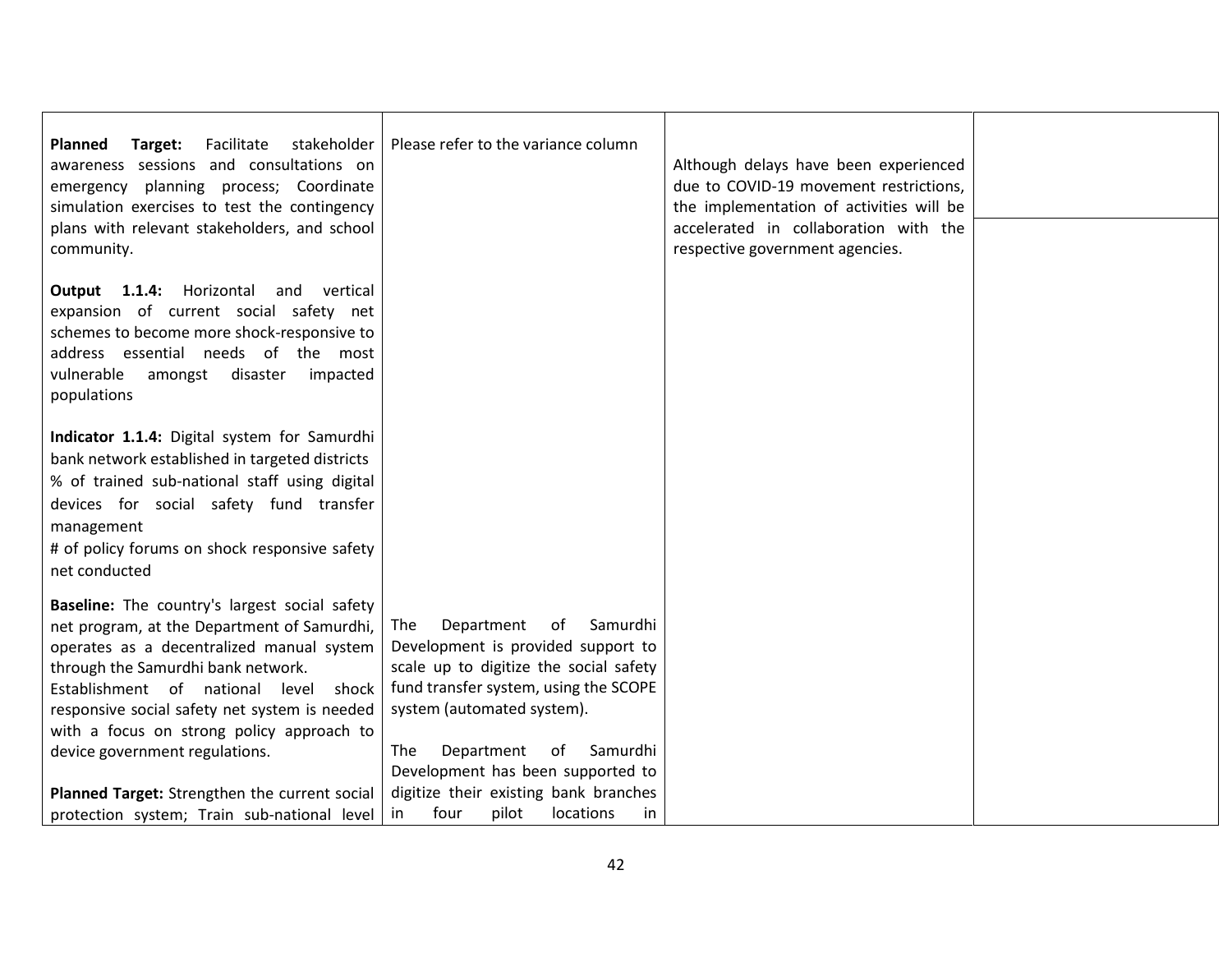| staff on the use of digital devices; Scale-up the | Anuradhapura, Kalutara, Ratnapura,            |                                   |
|---------------------------------------------------|-----------------------------------------------|-----------------------------------|
| registration, verification and management of      | Puttalam. This digitization has been          |                                   |
| digital data.                                     | further scaled up in eleven Divisional        |                                   |
|                                                   | secretariats in the district of Kalutara.     |                                   |
| <b>OUTCOME 1.2:</b> Children and adolescents      |                                               | Training participant lists; pre & |
| demonstrate improved understanding of and         |                                               | post training evaluations         |
| the skills to mitigate disaster-related risks     |                                               |                                   |
| affecting their lives by engaging meaningfully    |                                               |                                   |
| in disaster preparedness and response in the      |                                               | Training participant lists; pre & |
| four province.                                    | 312 children engaged in CC-DRR                | post training evaluations         |
|                                                   | resulting<br>in<br>programmes<br>the          |                                   |
| Output 1.2.1: Children and adolescents have       | development of 3 DRR and climate              |                                   |
| the skills and knowledge to contribute to the     | change adaptation programmes in               |                                   |
| design and implementation of disaster risk        | operational districts. Divisional level       |                                   |
| reduction, emergency response preparedness        | DRR mechanisms were strengthened              |                                   |
| including health emergencies and climate          | providing<br>opportunities<br>for<br>by       |                                   |
| change adaptation initiatives.                    | Children's<br>Club<br>members<br>to           |                                   |
| Indicator 1.2.1: # of members of children's       | participate in divisional level<br><b>DRR</b> |                                   |
| clubs and councils that have been trained on      | meetings. This new development                |                                   |
| child centered risk assessments, risk reduction   | helped to ensure that children's              |                                   |
| planning and child protection in emergencies.     | needs are included in<br>divisional           |                                   |
|                                                   | while<br>development<br>plans,                |                                   |
| Baseline: 300                                     | empowering children through their             |                                   |
|                                                   | participation<br>decision-making<br>in        |                                   |
| # of adolescents that have been trained to        | platforms                                     |                                   |
| support Government authorities with child-        |                                               |                                   |
| friendly<br>camp<br>management<br>and             |                                               |                                   |
| establishment of child-friendly spaces            |                                               |                                   |
|                                                   |                                               |                                   |
| Baseline: 126                                     |                                               |                                   |
|                                                   |                                               |                                   |
| Planned Target: Train members and the             |                                               |                                   |
| assigned adolescents of targeted Children's       |                                               |                                   |
| Clubs;<br>Disseminate<br>Early<br>warning         |                                               |                                   |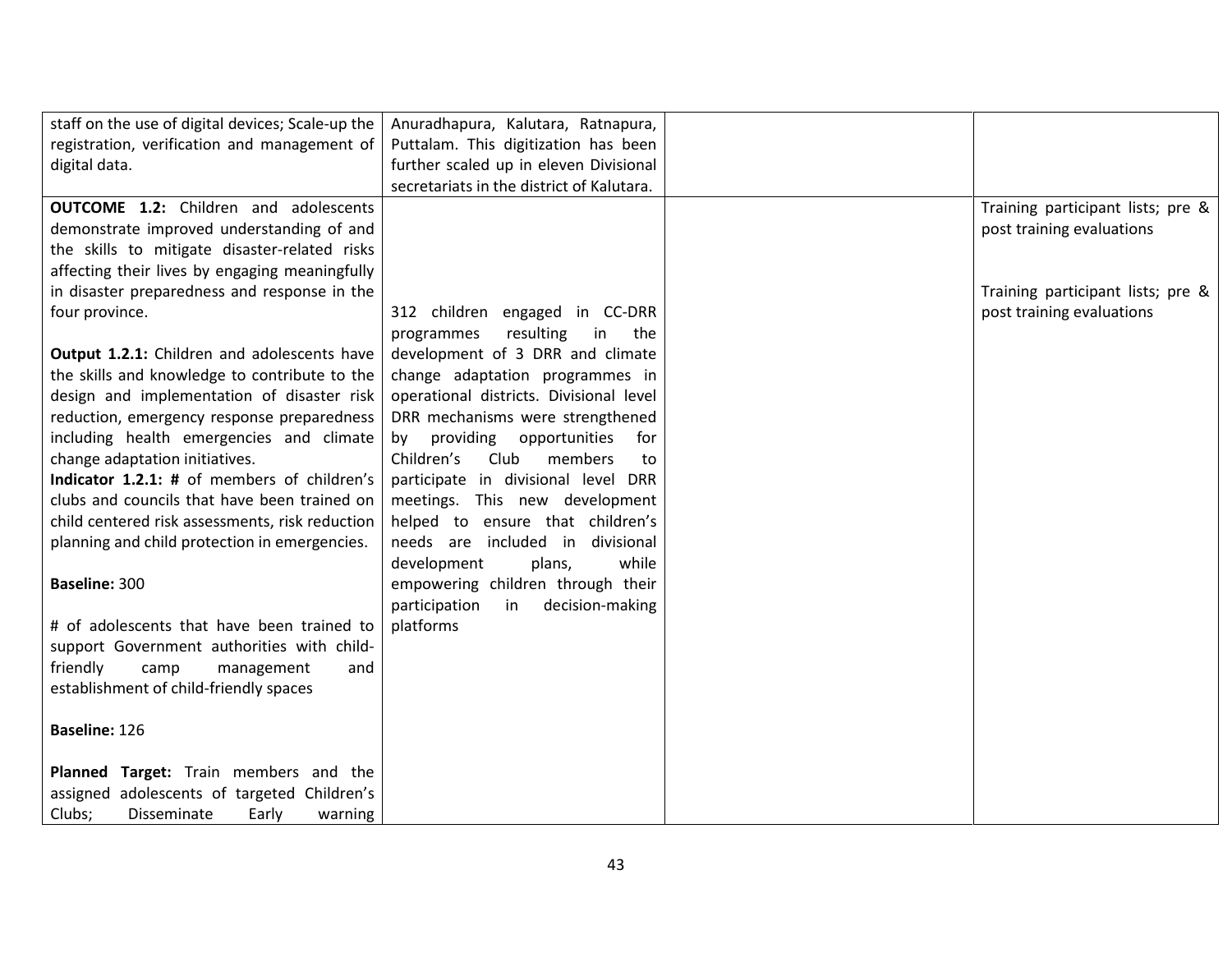| of<br>communication<br>the<br>provision<br>and  |                                        |                                         |
|-------------------------------------------------|----------------------------------------|-----------------------------------------|
| monitoring equipment to Children's Clubs;       |                                        |                                         |
| Engage children in risk communication and       | Adolescent girls and<br>boys are       |                                         |
| enhance community awareness on COVID-19;        | empowered to<br>become change          |                                         |
| Mobilize children and adolescents on food       | agents for disaster risk reduction and |                                         |
| security and nutrition and include them in the  | climate change adaptation with the     |                                         |
| contingency planning process;<br>Network        | expansion of the Child-Centered        |                                         |
| children's clubs in targeted districts.         | Disaster Risk Reduction (CC-DRR)       |                                         |
|                                                 | programme to new districts through     |                                         |
| Output 1.2.2: Children and adolescents have     | this joint programme                   |                                         |
| increased opportunities to participate in sub-  |                                        |                                         |
| national disaster preparedness mechanisms       | 56 government officers at sub-         |                                         |
| and in designing related knowledge products     | national levels were trained on CC-    |                                         |
| in the four targeted                            | DRR enabling them to mainstream        |                                         |
|                                                 | children's needs into<br>divisional    |                                         |
| Indicator 1.2.2: # of district and divisional   | development<br>and<br>Emergency        |                                         |
| level officials with increased knowledge and    | Response Preparedness (ERP) plans.     |                                         |
| skills to mainstream CC-DRR into development    |                                        |                                         |
| planning<br>and<br>emergency<br>response        |                                        |                                         |
| preparedness                                    |                                        |                                         |
|                                                 |                                        |                                         |
| Baseline: 250                                   |                                        |                                         |
|                                                 |                                        |                                         |
| # of risk mitigation projects implemented       |                                        |                                         |
| through the village/divisional Children's       |                                        |                                         |
| Club/Councils. Sri Lanka Children's Charter for |                                        |                                         |
| Disaster Risk Reduction and Climate Change      |                                        | building<br>Capacity<br>workshop        |
| Adaptation is promoted through the National     |                                        | participant lists;<br><b>Pre</b><br>and |
| Children's Council to the national-level        |                                        | training<br>post<br>evaluations         |
| Government and non-governmental decision-       |                                        |                                         |
| makers                                          |                                        | Project proposals & reports             |
| Baseline:12                                     |                                        |                                         |
|                                                 |                                        | Finalized Sri Lanka Children's          |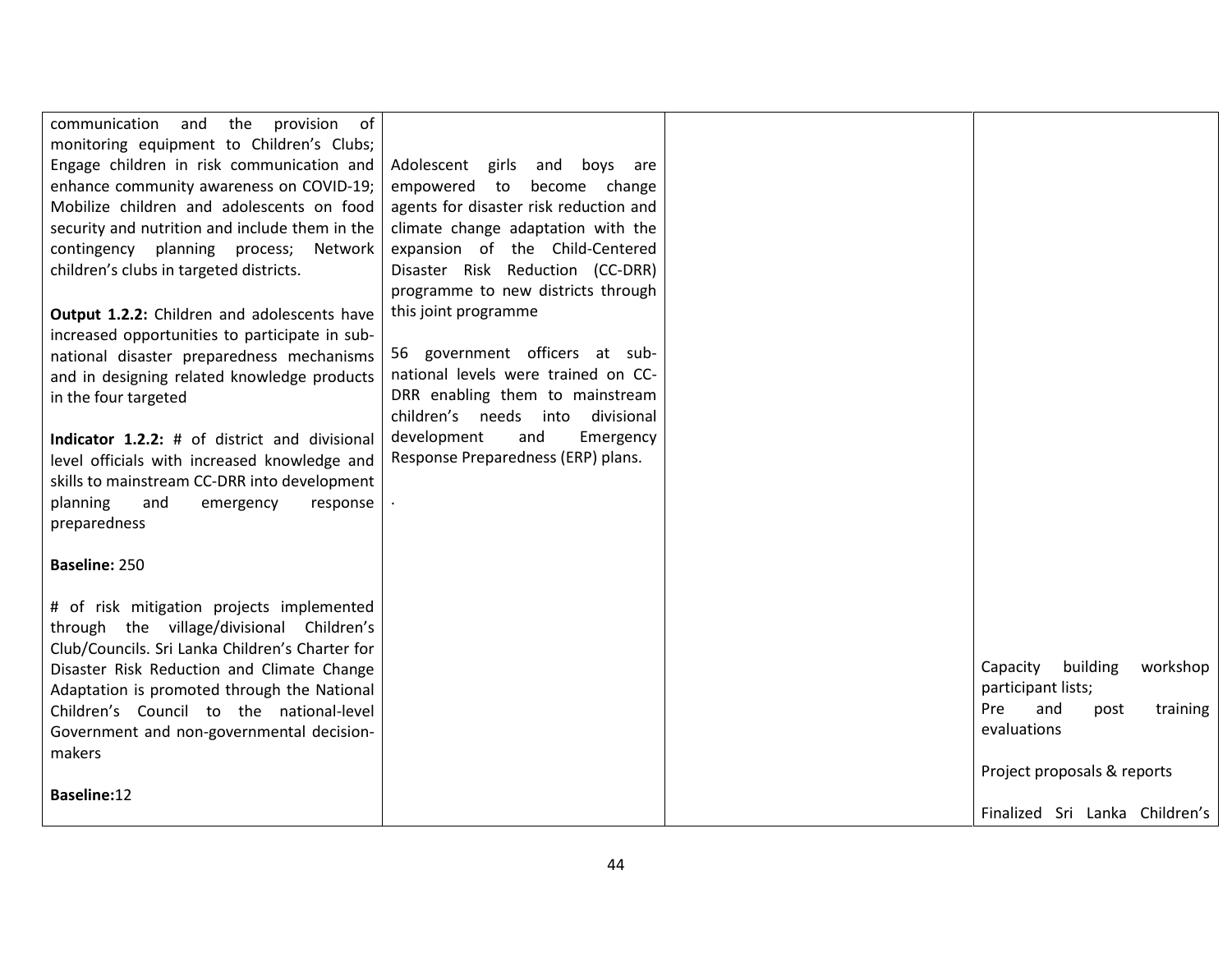| Planned Target: Capacity building of district      |                                        | Charter for DRR & CCA       |
|----------------------------------------------------|----------------------------------------|-----------------------------|
| and divisional level officials; Establish linkages |                                        |                             |
| between Divisional Children's Councils and         |                                        | Promotion<br>campaigns      |
| Divisional Disaster Management Coordination        |                                        | conducted at national level |
| Committees; Support the implementation of          |                                        |                             |
| priority risk mitigation projects; Engage          |                                        |                             |
| children and adolescents in child-centered risk    |                                        |                             |
| assessments and DRR planning; Introduce the        |                                        |                             |
| climate-smart village concept.                     |                                        |                             |
| <b>OUTCOME 2.1:</b> Sub-national level authorities | Initial discussions were held with the |                             |
| have the capacity for risk informed                | key stakeholders (Ministry of Water    |                             |
| programming through mainstreaming of               | Supply, National Department for        |                             |
| disaster risk reduction and climate risk           | Rural Water Supply, State Ministry of  |                             |
| management into their planning                     | Rural and Regional Drinking Water      |                             |
|                                                    | Supply Project Development, National   |                             |
| Output 2.1.1: Strengthened local government        | Water Supply & Drainage Board,         |                             |
| capacity to effectively develop risk analysis      | provincial-level<br>administrative     |                             |
| considering exposure and vulnerability to          | authorities,<br>Ministry<br>of<br>and  |                             |
| various climate-related hazards, including         | Environment) to brief on the project   |                             |
| health emergencies, and multi-sectoral impact      | activities and expected results.       |                             |
| analysis, as well as risk-informed theories of     |                                        |                             |
| change for strategic planning and budgeting        | High-level meetings conducted with     |                             |
| for local development                              | the Ministries of Water Supply and     |                             |
|                                                    | Environment which resulted<br>in       |                             |
| Indicator 2.1.1: Availability of training          | establishing a technical working       |                             |
| material on using risk assessment tools for        | group to integrate the two sectors to  |                             |
| water safety and security and disaster risk        | ensure resilience of drinking water to |                             |
| reduction                                          | climate change,<br>particularly to     |                             |
|                                                    | implement the Nationally Determined    |                             |
| Baseline: Training materials are available but     | Contributions (NDCs) of the water      |                             |
| need to be reviewed and updated                    | sector in Sri Lanka.                   |                             |
|                                                    |                                        |                             |
| Indicator 2.1.1: # of government officers/         |                                        |                             |
| development officers that have received an         |                                        |                             |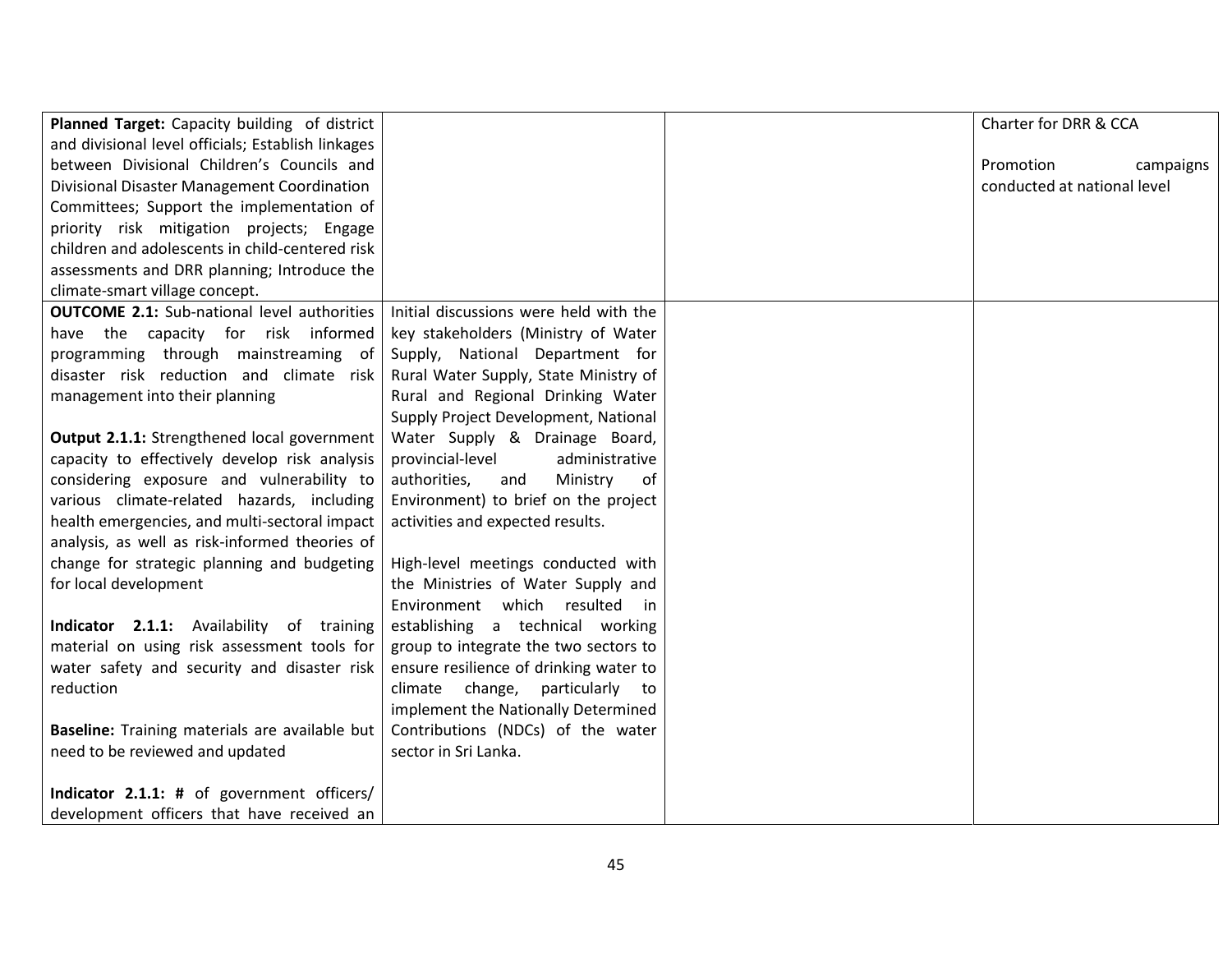| advanced level training on using risk          |                                      |                                 |
|------------------------------------------------|--------------------------------------|---------------------------------|
| assessment tools for water safety and security |                                      |                                 |
| and disaster risk reduction                    | Discussions and preliminary work     |                                 |
|                                                | initiated with the national level    |                                 |
| <b>Baseline: 0</b>                             | advisory group established for the   |                                 |
|                                                | water safety plan implementation     |                                 |
| Planned Target: Capacity building of sub-      | under the purview of the Ministry of |                                 |
| level<br>government<br>national<br>entities;   | Water Supply and National Water      |                                 |
| Mainstream climate and<br>disaster risk        | Supply & Drainage Board on the       |                                 |
| reduction<br>into provincial<br>development    | transition of the water safety       |                                 |
| Strengthen<br>planning;<br>participatory       | planning approach into climate-      | Documentation<br>of<br>Climate- |
| consultative platforms; Provide technical      | resilient water safety and security. | resilient Water safety plans    |
| assistance to enhance the capacity of local    |                                      |                                 |
| government staff; Create awareness and         | As an entry point to the transition, | Policy review documents         |
| mobilize youth and children as change          | the baseline assessment of rural     |                                 |
| agents; Advocate for the Sri Lanka Children's  | water supply schemes at the national | Stakeholder<br>consultative     |
| Charter on DRR and CCA.                        | level was completed with a climate   | workshops                       |
|                                                | change focus.<br>The<br>project      |                                 |
| Output 2.1.2: Strengthened capacities of local | interventions will be built up based |                                 |
| and<br>government<br>local                     | on the results of the survey to test |                                 |
| communities/community-based<br>water           | pilot models on climate-resilient    |                                 |
| committees (CBOs) in better planning and       | water safety and security plans in   |                                 |
| management of community managed water          | different climatic zones.            |                                 |
| schemes to ensure drinking water supply in     |                                      |                                 |
| rural areas, particularly in disaster prone    |                                      |                                 |
| areas to build resilience against the adverse  |                                      |                                 |
| effects of climate change                      |                                      |                                 |
|                                                |                                      |                                 |
| Indicator 2.1.2 Availability of tested models  |                                      |                                 |
| on climate-resilient water supply systems that |                                      |                                 |
| promote water safety and security              |                                      |                                 |
|                                                |                                      |                                 |
| Government policies, strategies and national   |                                      |                                 |
| action plans include climate resilience and    |                                      |                                 |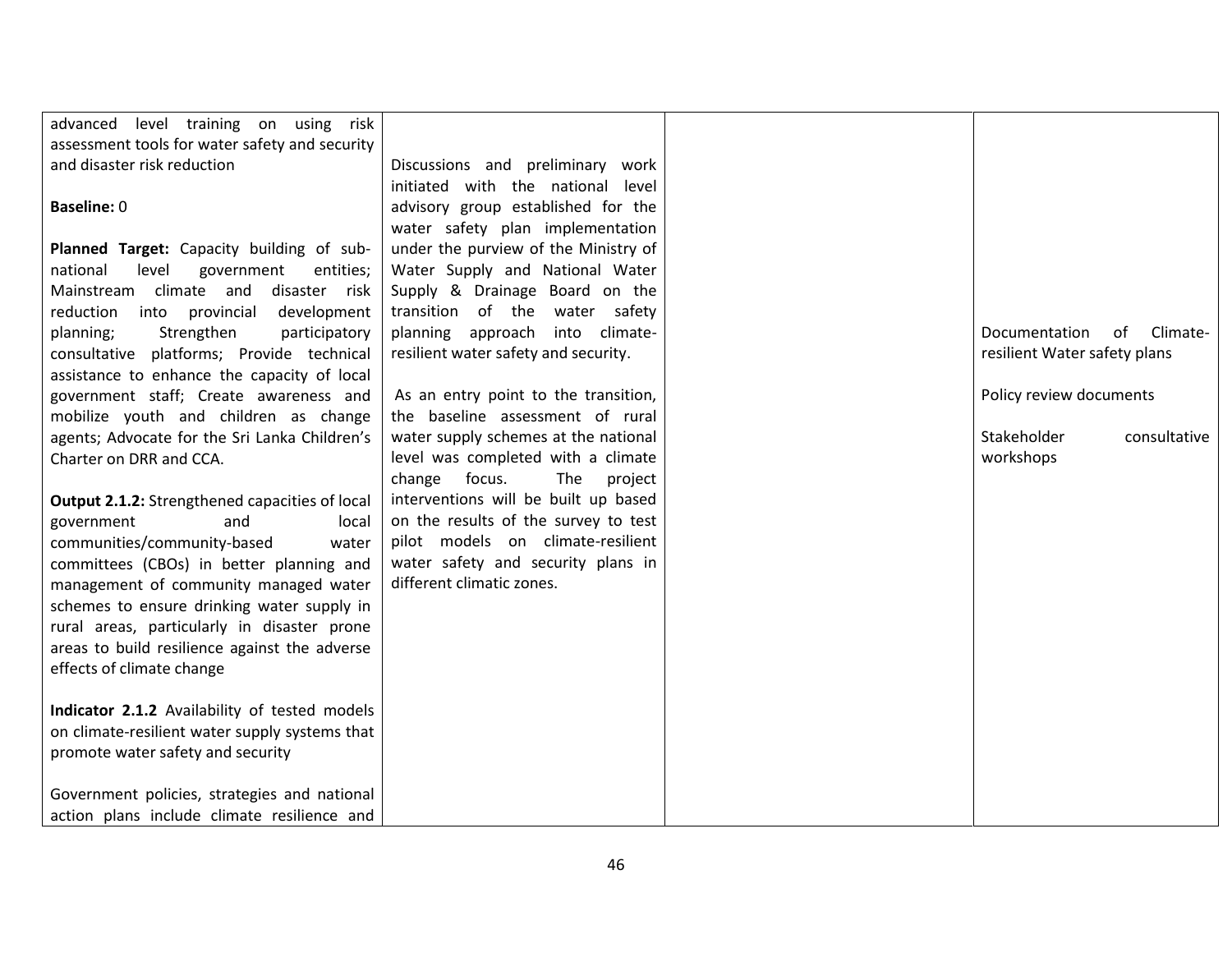| DRR aspects                                      |                                        |                                     |                               |
|--------------------------------------------------|----------------------------------------|-------------------------------------|-------------------------------|
|                                                  |                                        |                                     |                               |
|                                                  |                                        |                                     |                               |
|                                                  |                                        |                                     |                               |
|                                                  |                                        |                                     |                               |
|                                                  |                                        |                                     |                               |
|                                                  |                                        |                                     |                               |
|                                                  |                                        |                                     |                               |
| Output 2.1.3: Availability of information        | 2 awareness sessions conducted with    | The Department of Meteorology (DoM) | 2<br>sessions<br>awareness    |
| products and tools to support timely planning    | the DoM on the new PRISM               | was advocated to revamp the PRISM   | conducted.                    |
| for climate variabilities and to reduce disaster | prototype that includes new features   | system with new global prototype    |                               |
| impacts                                          | and integrations with local data       | inclusion of new<br>technology and  | Expenditure of USD 15,317 and |
|                                                  | systems.                               | database system.                    | District level EOCs in Galle, |
| Indicator 2.1.3: Implementation of automated     |                                        |                                     | Ratnapura and Kalutara        |
| situation monitoring and impact analyzing        | the new development will begin in      |                                     |                               |
| system for evidence-based planning               | quarter-2 of 2021.                     |                                     |                               |
| # of district level emergency units established  |                                        |                                     |                               |
|                                                  | Facilitated the establishment<br>bv    |                                     |                               |
| Baseline: no situation monitoring and impact     | equipping 3 District level Emergency   |                                     |                               |
| analysing system available for the country.      | Operating Centers in Galle, Ratnapura  |                                     |                               |
|                                                  | and Kalutara, together with DMC and    |                                     |                               |
| Planned Target: Development of impact            | district DM units.                     |                                     |                               |
| assessment tools and systems; Upgrade the        |                                        |                                     |                               |
| impact assessment system; Support DMC to         | Technical support provided to the      |                                     |                               |
| set-up District level emergency units; Provide   | DMC to scale up to all 25 districts.   |                                     |                               |
| capacity building for national and sub-national  | WFP is currently working on SOPs on    |                                     |                               |
| level staff.                                     | operational management.                |                                     |                               |
|                                                  |                                        |                                     |                               |
|                                                  | Continued advocacy for an unified      |                                     |                               |
|                                                  | local emergency information system     |                                     |                               |
|                                                  | to gather, store, analyze and transmit |                                     |                               |
|                                                  | relevant emergency information. The    |                                     |                               |
|                                                  | system will also help in linking the   |                                     |                               |
|                                                  | emergency information systems of       |                                     |                               |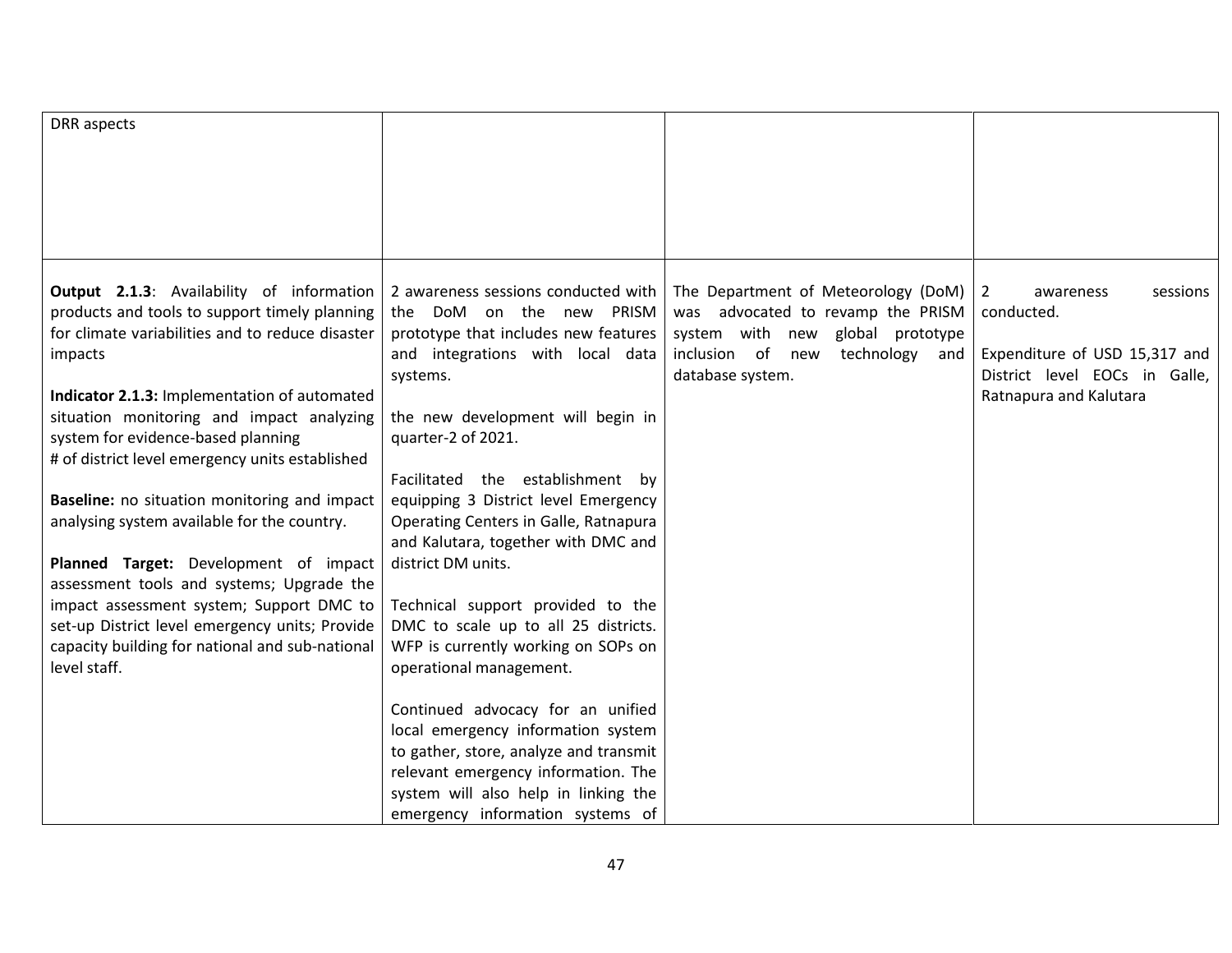|                                                                                | national<br>level<br>the.<br>and<br>local |                                            |                            |
|--------------------------------------------------------------------------------|-------------------------------------------|--------------------------------------------|----------------------------|
|                                                                                | professional agencies to strengthen       |                                            |                            |
|                                                                                | inter-departmental cooperation.           |                                            |                            |
| <b>COVID-19 Emergency Programmes</b>                                           |                                           |                                            |                            |
| <b>OUTCOME:</b> Empowered military and war                                     | 1,306<br>women (including women           |                                            | Progress report by Viluthu |
| widows have sustainable livelihoods, and                                       | heads of households) who were             |                                            |                            |
| access social support services with dignity.                                   | severely impacted socio-economically      |                                            |                            |
|                                                                                | by COVID-19, were able to support         |                                            |                            |
| Indicator: N/A                                                                 | their families through the emergency      |                                            |                            |
|                                                                                | relief packages provided by UN            |                                            |                            |
| <b>Baseline: N/A</b>                                                           | This<br>Women.<br>emergency-relief        |                                            |                            |
|                                                                                | initiative supported those in dire        |                                            |                            |
| <b>Planned Target: N/A</b>                                                     | situations, including daily wage          |                                            |                            |
|                                                                                | earners, women from vulnerable            |                                            |                            |
|                                                                                | circumstances and those caught in         |                                            |                            |
|                                                                                | debt traps.                               |                                            |                            |
| Output 4.2.4: Vulnerable women-headed                                          | Status: Target exceeded.                  | In coordinating with government officials, | Progress report by Viluthu |
| households are supported during the COVID-                                     | A total of 1,306 beneficiaries were       | UN Women, local communities and            |                            |
| 19 pandemic, to reduce care burdens and                                        | reached,<br>with<br>the<br>following      | amidst<br>suppliers<br>restricted<br>a     |                            |
| address immediate needs concerning shortage                                    | breakdown:                                | environment, the original target of 992    |                            |
| of food and financial resources.                                               |                                           | was exceeded to reach a total of 1,306     |                            |
| LKA_D_4.2.4A # of vulnerable women                                             | Jaffna district: 415                      | beneficiaries maximizing on the available  |                            |
| provided with emergency relief<br>packs                                        | Kilinochchi district: 891                 | budget.                                    |                            |
| (disaggregated according to district).                                         |                                           |                                            |                            |
|                                                                                | Beneficiaries received relief packages    |                                            |                            |
| Baseline: Value: 0   Year: 2019                                                | in the districts of Jaffna and            |                                            |                            |
|                                                                                | Kilinochchi to strengthen resilience      |                                            |                            |
| Planned Target: Value: 962   Year: 2020                                        | and support to mitigate the severe        |                                            |                            |
|                                                                                | impact of COVID-19 pandemic.              |                                            |                            |
|                                                                                |                                           |                                            |                            |
| <b>OUTCOME:</b> To improve safety and living $1,163$ (666 women; 497 men) in   |                                           |                                            | Project reports            |
| conditions of the most vulnerable migrant Anuradhapura districts were assisted |                                           |                                            |                            |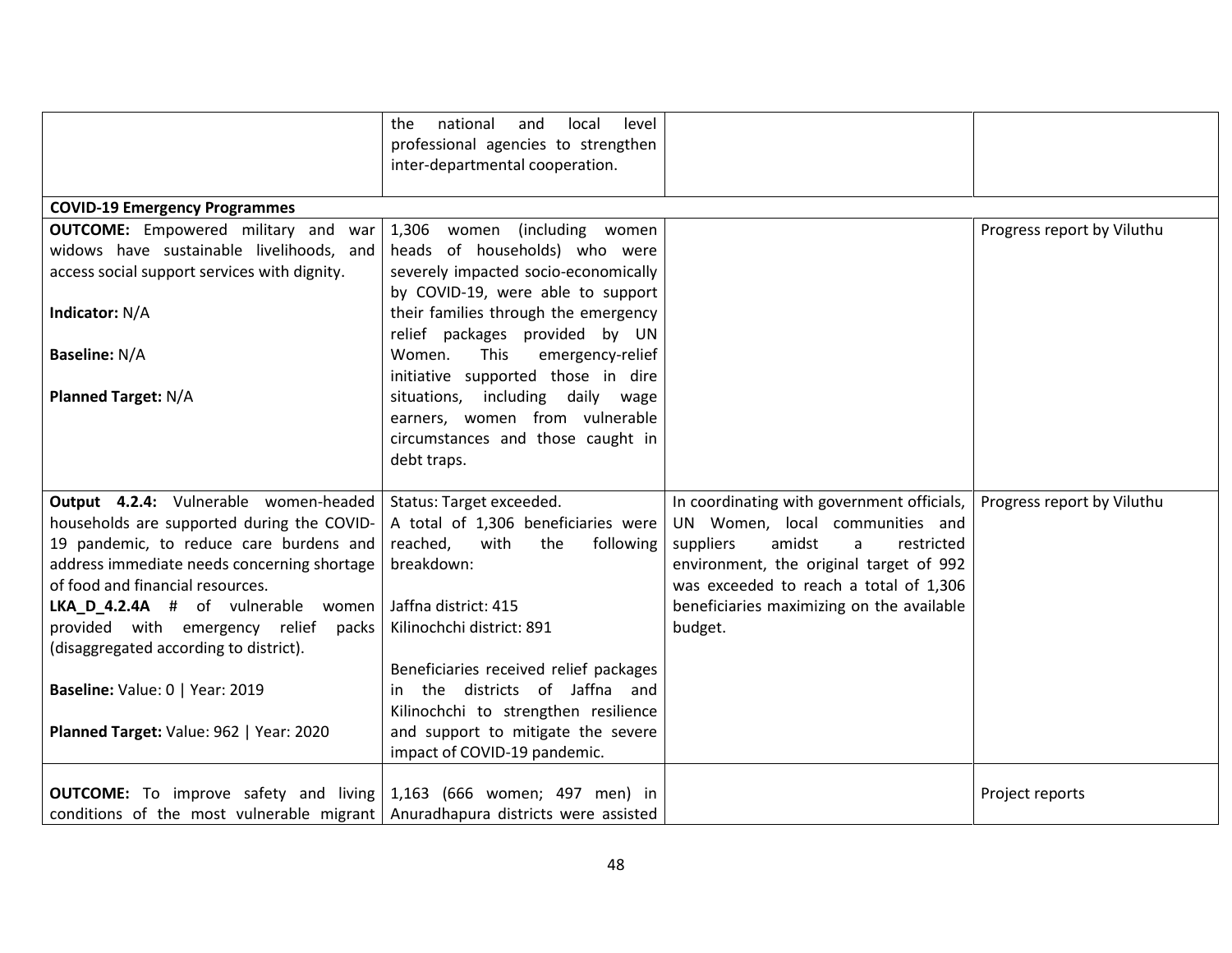| returnees and their host communities affected<br>by COVID -19 in Anuradhapura district through<br>provision of essential food and hygiene kits.                                                                                                                                                                                               | with hygiene food items and hygiene<br>kits.                                                                                                                                                                                                                                                                                                 |                     |
|-----------------------------------------------------------------------------------------------------------------------------------------------------------------------------------------------------------------------------------------------------------------------------------------------------------------------------------------------|----------------------------------------------------------------------------------------------------------------------------------------------------------------------------------------------------------------------------------------------------------------------------------------------------------------------------------------------|---------------------|
| Indicator: # of persons whose needs in<br>relation to the core essential food and hygiene<br>are met                                                                                                                                                                                                                                          |                                                                                                                                                                                                                                                                                                                                              |                     |
| Baseline: 0                                                                                                                                                                                                                                                                                                                                   |                                                                                                                                                                                                                                                                                                                                              |                     |
| <b>Planned Target: 800</b>                                                                                                                                                                                                                                                                                                                    |                                                                                                                                                                                                                                                                                                                                              |                     |
| Although the objective is not listed in the<br>original reporting template, it is added here<br>since it was in the approved project results<br>matrix and has reportable results during the<br>project timeframe.                                                                                                                            |                                                                                                                                                                                                                                                                                                                                              |                     |
| Output 1: Access to food and hygiene kits<br>enable protection in the short term for the<br>COVID-19 affected beneficiaries<br>Indicator: % of beneficiaries (disaggregated by<br>sex, diversity) reporting that humanitarian<br>assistance is delivered in a safe and accessible,<br>timely,<br>accountable, and<br>participatory<br>manner. | 100% of beneficiaries listed in the<br>identified beneficiary lists received<br>humanitarian assistance in a safe, and<br>timely manner. The assistance was<br>delivered<br>in<br>locations<br>which<br>beneficiaries could easily access and<br>participate.<br>Signed<br>forms<br>acknowledging<br>assistance<br>receipt<br>were obtained. | Informal interviews |
| <b>Baseline: 0</b>                                                                                                                                                                                                                                                                                                                            |                                                                                                                                                                                                                                                                                                                                              |                     |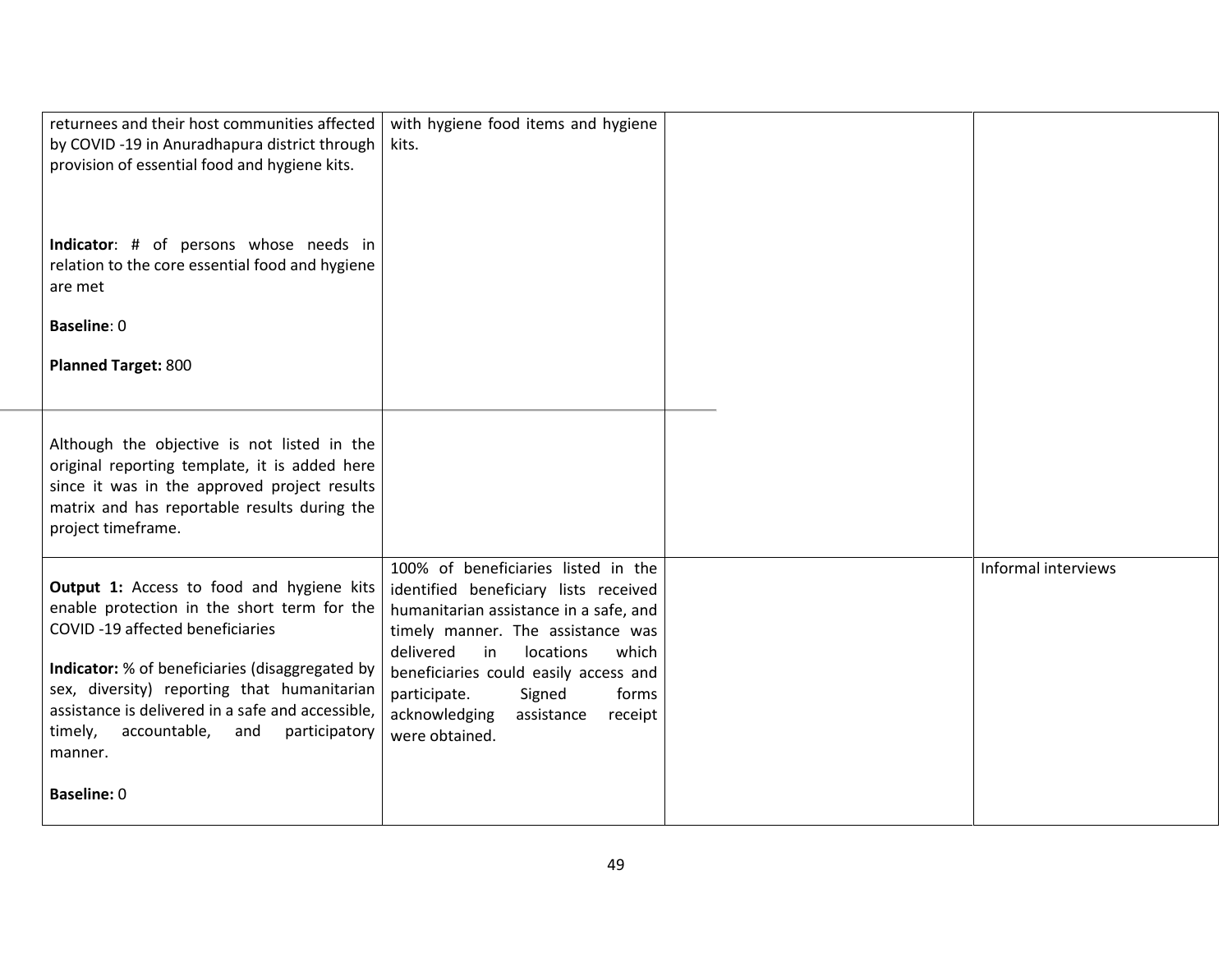| <b>Planned Target: 80%</b>                                                             |                                       |                                |
|----------------------------------------------------------------------------------------|---------------------------------------|--------------------------------|
|                                                                                        |                                       |                                |
| <b>Output 1.1:</b> 600 persons from migrant 115                                        | families<br>migrant<br>returnee       | Distribution<br>records/onsite |
| returnee and low-income families and 200                                               | received food<br>items (Total 392     | observation                    |
| persons in 3 shelters worst affected by COVID-                                         | individuals in 115 returnee families. |                                |
| 19 receive food provisions                                                             | 202 women; 190 men)                   |                                |
| Indicator 1.1.1 # of migrant families who                                              |                                       |                                |
| receive food assistance                                                                |                                       |                                |
|                                                                                        |                                       |                                |
| <b>Baseline: 0</b>                                                                     |                                       |                                |
|                                                                                        |                                       |                                |
| <b>Planned Target: 100</b>                                                             |                                       |                                |
| Indicator 1.1.2: # of low-income families who                                          | 115 low income families received      |                                |
| receive food assistance.                                                               | food items (Total 476 individuals in  | <b>Distribution records</b>    |
|                                                                                        | 115 low income families; 265 women;   |                                |
| <b>Baseline: 0</b>                                                                     | 211 men).                             |                                |
|                                                                                        |                                       |                                |
| <b>Planned Target: 100</b>                                                             |                                       |                                |
|                                                                                        |                                       |                                |
| <b>Indicator</b> 1.1.3: # of shelters receiving $\vert$ 8 shelters with 295 occupants. |                                       | Onsite observation             |
| food/dry rations.                                                                      |                                       |                                |
|                                                                                        |                                       |                                |
| <b>Baseline: 0</b>                                                                     |                                       |                                |
|                                                                                        |                                       |                                |
| <b>Planned Target: 3</b>                                                               |                                       |                                |
|                                                                                        | 295 (199 women; 96 men) shelter       |                                |
| Output 1.2: Minimum 200 persons in 3                                                   | occupants in the 8 shelter.           | <b>Distribution records</b>    |
| shelters have access to hygiene kits.                                                  |                                       |                                |
|                                                                                        |                                       | Onsite observation             |
| Indicator 1.2.1: # of persons who received                                             |                                       |                                |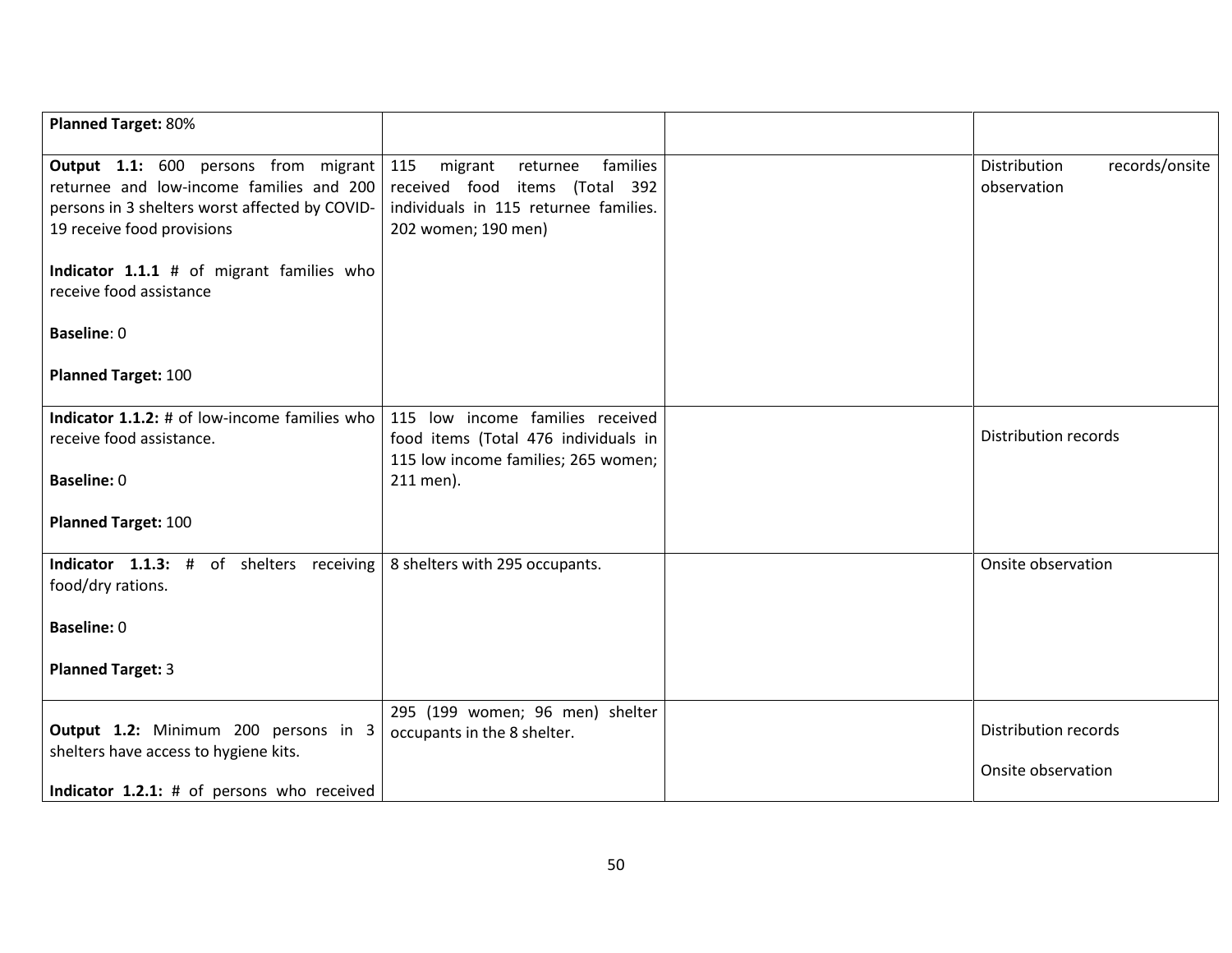| hygiene kits                                                                                                                                                                                                                                                                                                                                                                                                                                                                                                                             |                                                                                                                                                                                                                                                                                                                                                                                                                                                                                                                                                                                                                 |                   |
|------------------------------------------------------------------------------------------------------------------------------------------------------------------------------------------------------------------------------------------------------------------------------------------------------------------------------------------------------------------------------------------------------------------------------------------------------------------------------------------------------------------------------------------|-----------------------------------------------------------------------------------------------------------------------------------------------------------------------------------------------------------------------------------------------------------------------------------------------------------------------------------------------------------------------------------------------------------------------------------------------------------------------------------------------------------------------------------------------------------------------------------------------------------------|-------------------|
| <b>Baseline: 0</b>                                                                                                                                                                                                                                                                                                                                                                                                                                                                                                                       |                                                                                                                                                                                                                                                                                                                                                                                                                                                                                                                                                                                                                 |                   |
| <b>Planned Target: 200</b>                                                                                                                                                                                                                                                                                                                                                                                                                                                                                                               |                                                                                                                                                                                                                                                                                                                                                                                                                                                                                                                                                                                                                 |                   |
| <b>OUTCOME:</b> To support safe-school operations,<br>education recovery and continuous learning,<br>on tried<br>based<br>and tested<br>models<br>by<br>implemented<br>provincial<br>education<br>authorities in Uva and Central provinces<br>Output 1.1: Increased understanding amongst<br>primary-aged children on key hygiene<br>messages that they need to practice both in<br>school and at home<br>Indicator 1.1.1: # of children reached with IPC<br>messages.<br><b>Baseline: 0</b><br>Planned Target: 560,000 primary students | UNICEF developed, in coordination<br>with the MoE and MoH, a child-<br>friendly,<br>age-appropriate cartoon<br>book with IPC messages particularly<br>aimed at primary students, which was<br>printed both in Sinhala and Tamil<br>languages. This cartoon book is<br>currently being distributed to all<br>primary schools in the nine (9)<br>provinces, which will benefit more<br>than 1.67 million children nation-<br>wide. The contribution from DFAT will<br>directly reach an estimated 33 per<br>cent of all primary schools, covering<br>around 560,000 primary students in<br>3,300 primary schools. | MoE records       |
| <b>Output 1.2:</b> Improved efforts by key<br>stakeholders to ensure continued learning and<br>minimize learning losses.<br>Indicator 1.2.1: Availability of a strategy on<br>learning continuity and learning recovery                                                                                                                                                                                                                                                                                                                  | UNICEF supported the MoE and PDE<br>to consolidate and document a draft<br>strategy for learning recovery.<br>The draft strategy is currently under<br>review by high-level MoE leadership.                                                                                                                                                                                                                                                                                                                                                                                                                     | Strategy document |
|                                                                                                                                                                                                                                                                                                                                                                                                                                                                                                                                          |                                                                                                                                                                                                                                                                                                                                                                                                                                                                                                                                                                                                                 |                   |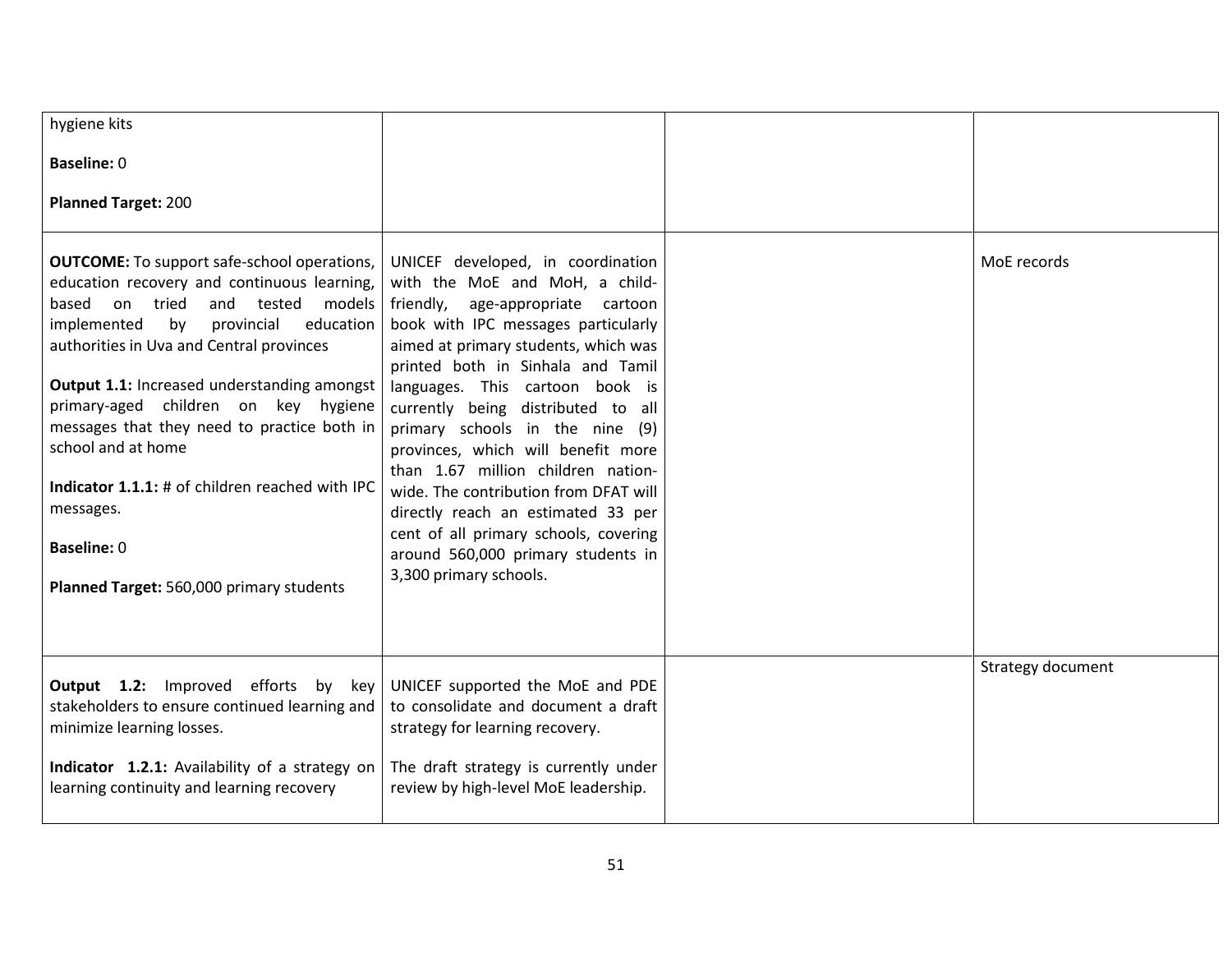| <b>Baseline:</b> Strategy is not available     |                                         |                                                  |
|------------------------------------------------|-----------------------------------------|--------------------------------------------------|
| Planned Target: Evidence-driven national       |                                         |                                                  |
| strategy on learning continuity and learning   |                                         |                                                  |
| recovery is mainstreamed for nation-wide       |                                         |                                                  |
| implementation.                                |                                         |                                                  |
|                                                |                                         |                                                  |
|                                                |                                         |                                                  |
|                                                | - Mobilized and engaged community       | /CSO <sub>S</sub><br><b>CBOs</b><br>Local<br>and |
| Strengthen<br>Community<br>Outcome:            | leaders/volunteers and community-       | Groups<br>Community<br>were                      |
| Engagement in the COVID-19 Response            | based organizations (CBOs) in the       | strengthened to support the                      |
| through Civil Society Collective of Sri Lanka. | prevention and control of COVID-19.     | community.                                       |
|                                                | Engaged<br>and<br>sensitized            |                                                  |
|                                                | communities, including vulnerable       | 180<br>hand-washing<br>Installed                 |
| Indicator 1.1.2 N/A                            | community groups on COVID-19            | stations in the districts (each                  |
| <b>Baseline: N/A</b>                           | preventive measures and supported       | district received 30).                           |
| <b>Planned Target: N/A</b>                     | equip vulnerable community<br>to        |                                                  |
|                                                | settings with practical protective      | Nearly 1254 youth and women                      |
|                                                | measures.                               | leaders were trained on COVID-                   |
|                                                | - Strengthened the leadership and       | 19 prevention                                    |
|                                                | meaningful participation of women       | 355 women / women led                            |
|                                                | and girls in all decision-making in     | organization staffs were trained                 |
|                                                | addressing the prevention and control   | to provide service to their local                |
|                                                | COVID-19 outbreak.                      | community.                                       |
|                                                | - Mobilizing religious/faith leaders in |                                                  |
|                                                | COVID-19 prevention and control         | Communication materials were                     |
|                                                | activities.                             | developed disseminated to local                  |
|                                                | - Develop and disseminate COVID-19      | communities.                                     |
|                                                | risk communication materials in         |                                                  |
|                                                | Sinhala, Tamil and English targeting    | The Ministry developed a Risk                    |
|                                                | specific social groups and settings,    | Communication and Community                      |
|                                                | and involving youth organizations.      | Engagement Strategy.                             |
|                                                | - Provided technical support for the    |                                                  |
|                                                | development of Risk Communication       |                                                  |